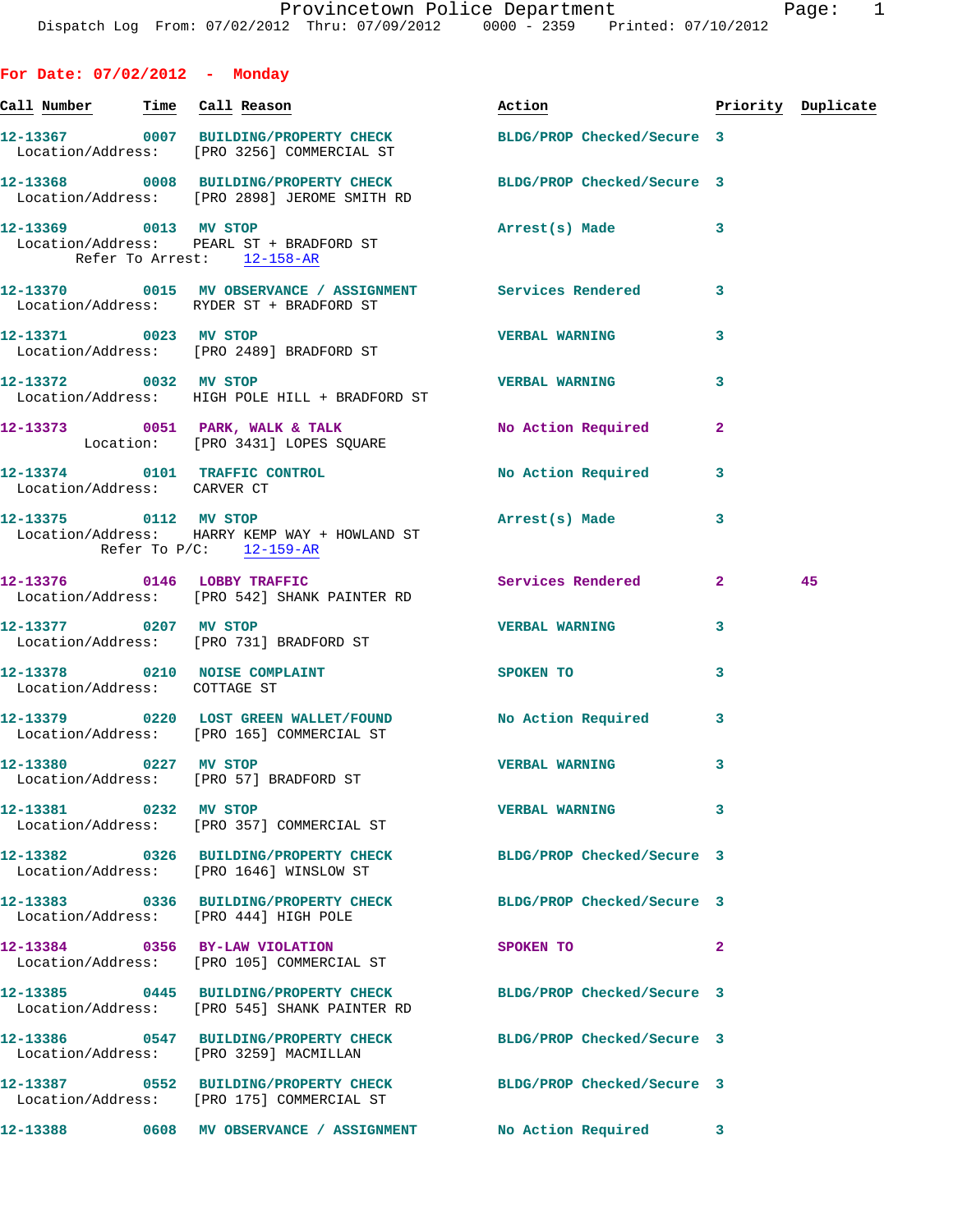|                                                               | Dispatch Log From: 07/02/2012 Thru: 07/09/2012 0000 - 2359 Printed: 07/10/2012                           | Provincetown Police Department |              | Page:          | $\overline{\phantom{a}}^2$ |
|---------------------------------------------------------------|----------------------------------------------------------------------------------------------------------|--------------------------------|--------------|----------------|----------------------------|
| Location/Address: HIGH POLE                                   |                                                                                                          |                                |              |                |                            |
|                                                               | 12-13389 0703 ALARM - FIRE<br>Location/Address: [PRO 68] PROVINCELANDS RD                                | <b>Services Rendered</b> 1     |              |                |                            |
|                                                               | 12-13390 0719 MEDICAL EMERGENCY<br>Location/Address: [PRO 442] HARRY KEMP WAY                            | Transported to Hospital 1      |              |                |                            |
| Location/Address: [PRO 3287] ROUTE 6                          | 12-13391 0757 BUILDING/PROPERTY CHECK BLDG/PROP Checked/Secure 3                                         |                                |              |                |                            |
|                                                               | 12-13392 0800 LOST CANON CAMERA<br>Location/Address: [PRO 542] SHANK PAINTER RD                          | Services Rendered              | 3            |                |                            |
|                                                               | 12-13393 0846 ASSIST AGENCY / MUTUAL AID<br>Location/Address: JOHNSON ST + COMMERCIAL ST                 | Services Rendered              | 3            |                |                            |
|                                                               | 12-13394 0852 BUILDING/PROPERTY CHECK<br>Location/Address: [PRO 2483] COMMERCIAL ST                      | BLDG/PROP Checked/Secure 3     |              |                |                            |
|                                                               | 12-13395 0859 FOUND US PASSPORT<br>Location/Address: [PRO 542] SHANK PAINTER RD                          | Services Rendered              | 3            |                |                            |
|                                                               | 12-13396 0902 MEDICAL EMERGENCY<br>Location/Address: [PRO 440] HARRY KEMP WAY                            | Transported to Hospital 1      |              |                |                            |
|                                                               | 12-13397 0909 MV OBSERVANCE / ASSIGNMENT Services Rendered<br>Location/Address: BRADFORD ST + HOWLAND ST |                                | 3            |                |                            |
|                                                               | 12-13398 1008 LOST MA LIC<br>Location/Address: [PRO 542] SHANK PAINTER RD                                | Services Rendered              | 3            |                |                            |
| 12-13399 1020 MV COMPLAINT                                    | Location/Address: [PRO 542] SHANK PAINTER RD                                                             | No Action Required             | $\mathbf{2}$ |                |                            |
|                                                               | 12-13400 1027 LOST WALLET<br>Location/Address: [PRO 542] SHANK PAINTER RD                                | Services Rendered              | 3            |                |                            |
|                                                               | 12-13401 1036 FLIGHT COVERAGE<br>Location/Address: [PRO 516] RACE POINT RD                               | Services Rendered              | $\mathbf{2}$ | $\overline{2}$ |                            |
| 12-13402 1040 MV STOP<br>Location/Address: [PRO 2521] ROUTE 6 |                                                                                                          | Citation/Warning Issued 3      |              |                |                            |
|                                                               | 12-13403 1043 FOLLOW UP<br>Location/Address: [PRO 2654] WEST VINE ST                                     | Services Rendered              | $\mathbf{2}$ |                |                            |
| 12-13404 1049 MV STOP                                         | Location/Address: [PRO 521] ROUTE 6                                                                      | <b>VERBAL WARNING</b>          | 3            |                |                            |
|                                                               | 12-13405 1126 ANIMAL CALL<br>Location/Address: [PRO 3296] SHANK PAINTER RD                               | SPOKEN TO                      | $\mathbf{2}$ |                |                            |
|                                                               | 12-13406 1138 PARKING COMPLAINT / GENERAL Services Rendered<br>Location/Address: [PRO 775] BROWNE ST     |                                | 3            |                |                            |
| 12-13407 1141 MV STOP                                         | Location/Address: BRADFORD ST + JOHNSON ST                                                               | <b>VERBAL WARNING</b>          | 3            |                |                            |
|                                                               | 12-13408 1150 ASSIST AGENCY / MUTUAL AID Services Rendered 3<br>Location: [PRO 3431] LOPES SQUARE        |                                |              |                |                            |
|                                                               | 12-13410 1153 SUSPICIOUS ACTIVITY<br>Location/Address: RACE POINT RD + NELSON AVE                        | <b>SPOKEN TO</b>               | $\mathbf{2}$ |                |                            |
| 12-13409 1154 MV STOP<br>Location/Address: SHANKPAINTER RD    |                                                                                                          | <b>VERBAL WARNING</b>          | 3            |                |                            |
| 12-13411 1215 ANIMAL CALL                                     |                                                                                                          | SPOKEN TO                      | $\mathbf{2}$ |                |                            |

Location/Address: [PRO 1886] BRADFORD ST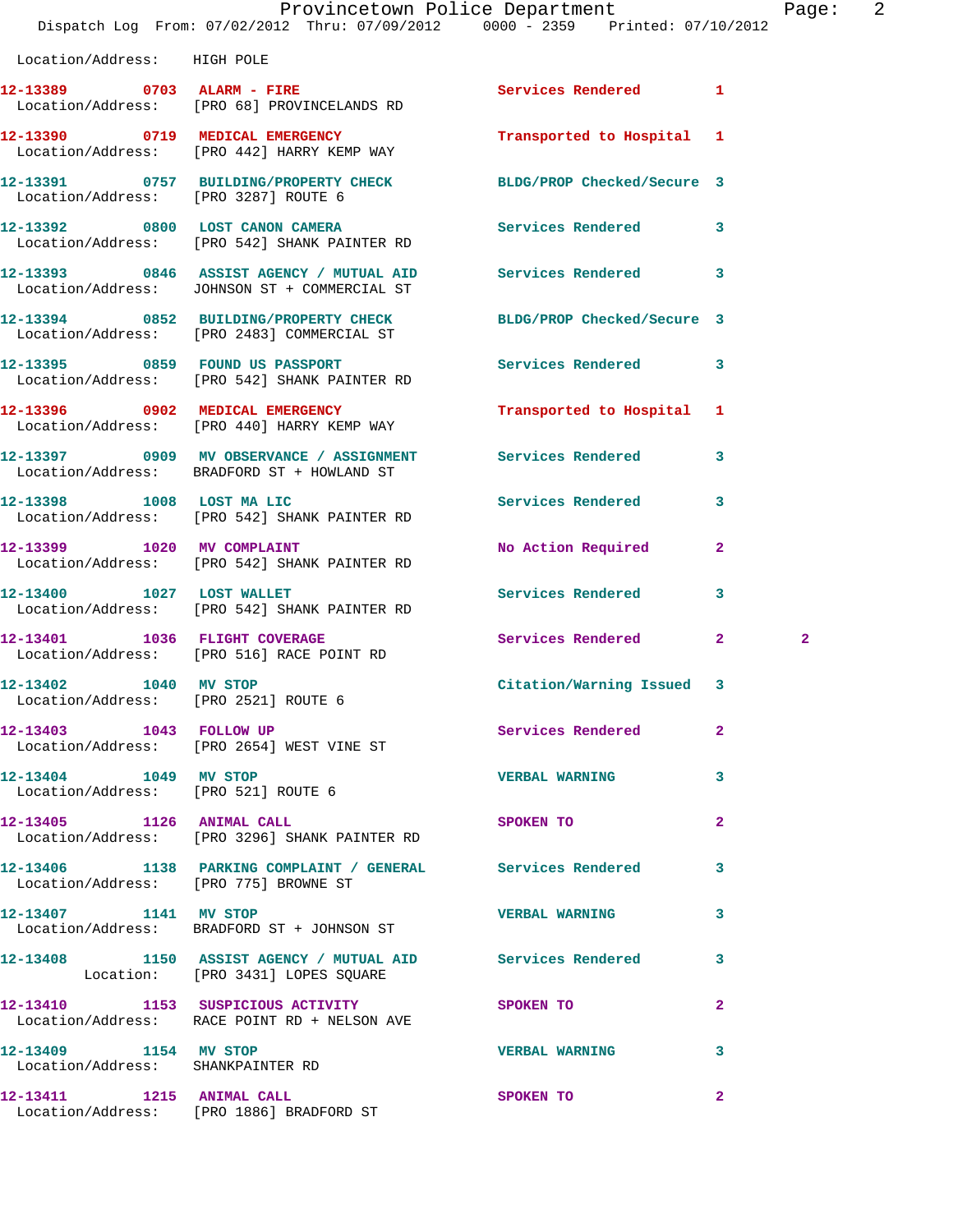|                                 | Provincetown Police Department<br>Dispatch Log From: 07/02/2012 Thru: 07/09/2012 0000 - 2359 Printed: 07/10/2012  |                             | Page: 3        |  |
|---------------------------------|-------------------------------------------------------------------------------------------------------------------|-----------------------------|----------------|--|
|                                 | 12-13412 1226 PARK, WALK & TALK 6 Services Rendered 2<br>Location/Address: [PRO 105] COMMERCIAL ST                |                             |                |  |
|                                 | 12-13413 1227 LOST WALLET Services Rendered 3<br>Location/Address: [PRO 542] SHANK PAINTER RD                     |                             |                |  |
|                                 | 12-13414 1246 LOST NY LIC.<br>Location/Address: [PRO 542] SHANK PAINTER RD                                        | Services Rendered 3         |                |  |
| Location/Address: RACE POINT RD | 12-13415 1255 MEDICAL EMERGENCY PATIENT REFUSAL                                                                   |                             | $\mathbf{1}$   |  |
|                                 | 12-13416 1258 MEDICAL EMERGENCY<br>Location/Address: [PRO 2539] RYDER ST                                          | PATIENT REFUSAL             | 1              |  |
|                                 | 12-13417 1314 FLIGHT COVERAGE<br>Location/Address: [PRO 516] RACE POINT RD                                        | Services Rendered           | $\mathbf{2}$   |  |
|                                 | 12-13418 1315 PARKING COMPLAINT / GENERAL SPOKEN TO 3<br>Location/Address: [PRO 396] COMMERCIAL ST                |                             |                |  |
|                                 | 12-13419 1343 MV STOP<br>Location/Address: [PRO 1256] STANDISH ST                                                 | <b>VERBAL WARNING</b>       | $\mathbf{3}$   |  |
|                                 | 12-13422 1524 MV COMPLAINT<br>Location/Address: [PRO 2512] JEROME SMITH RD                                        | Services Rendered 2         |                |  |
|                                 | 12-13423 1530 MV DISABLED Services Rendered<br>Location/Address: [PRO 1536] COMMERCIAL ST                         |                             | $\overline{2}$ |  |
|                                 | 12-13424 1548 MV ACCIDENT<br>Location/Address: [PRO 3171] COMMERCIAL ST                                           | SPOKEN TO AND THE SPOKEN TO | 1              |  |
|                                 | 12-13427 1615 LOST/FOUND PROPERTY SPOKEN TO<br>Location/Address: [PRO 2539] RYDER ST EXT                          |                             | 3              |  |
|                                 | 12-13426 1617 PARK, WALK & TALK<br>Location/Address: [PRO 2492] WINSLOW ST                                        | No Action Required 2        |                |  |
|                                 | 12-13428 1632 BUILDING/PROPERTY CHECK BLDG/PROP Checked/Secure 3<br>Location/Address: [PRO 2543] MACMILLAN WHARF  |                             |                |  |
|                                 | 12-13429 1644 LOST I-PHONE<br>Location/Address: [PRO 269] COMMERCIAL ST                                           | <b>SPOKEN TO</b>            |                |  |
|                                 | 12-13430 1645 MEDICAL EMERGENCY<br>Location/Address: [PRO 1892] SHANK PAINTER RD                                  | PATIENT REFUSAL             | $\mathbf{1}$   |  |
| 12-13431 1705 COMPLAINT         | Location/Address: [PRO 3276] COMMERCIAL ST                                                                        | SPOKEN TO                   | 3              |  |
|                                 | 12-13432 1717 PARKING COMPLAINT / GENERAL Citation/Warning Issued 3<br>Location/Address: [PRO 1952] COMMERCIAL ST |                             |                |  |
| 12-13433 1722 ANIMAL CALL       | Location/Address: [PRO 1836] NELSON AVE                                                                           | SPOKEN TO                   | $\mathbf{2}$   |  |
|                                 | 12-13434 1748 FOUND MASS LICENSE Services Rendered<br>Location/Address: [PRO 444] HIGH POLE HILL                  |                             | 3              |  |
| 12-13435 1752 SERVE SUMMONS     | Location/Address: [PRO 3207] COMMERCIAL ST                                                                        | Could Not Locate 3          |                |  |
|                                 | 12-13436 1752 BUILDING/PROPERTY CHECK<br>Location/Address: [PRO 3317] CEMETERY RD                                 | BLDG/PROP Checked/Secure 3  |                |  |
|                                 | 12-13437 1809 MEDICAL EMERGENCY<br>Location/Address: [PRO 3258] BRADFORD ST                                       | PATIENT REFUSAL 1           |                |  |
|                                 | 12-13439 1908 BUILDING/PROPERTY CHECK<br>Location/Address: [PRO 488] MAYFLOWER ST                                 | BLDG/PROP Checked/Secure 3  |                |  |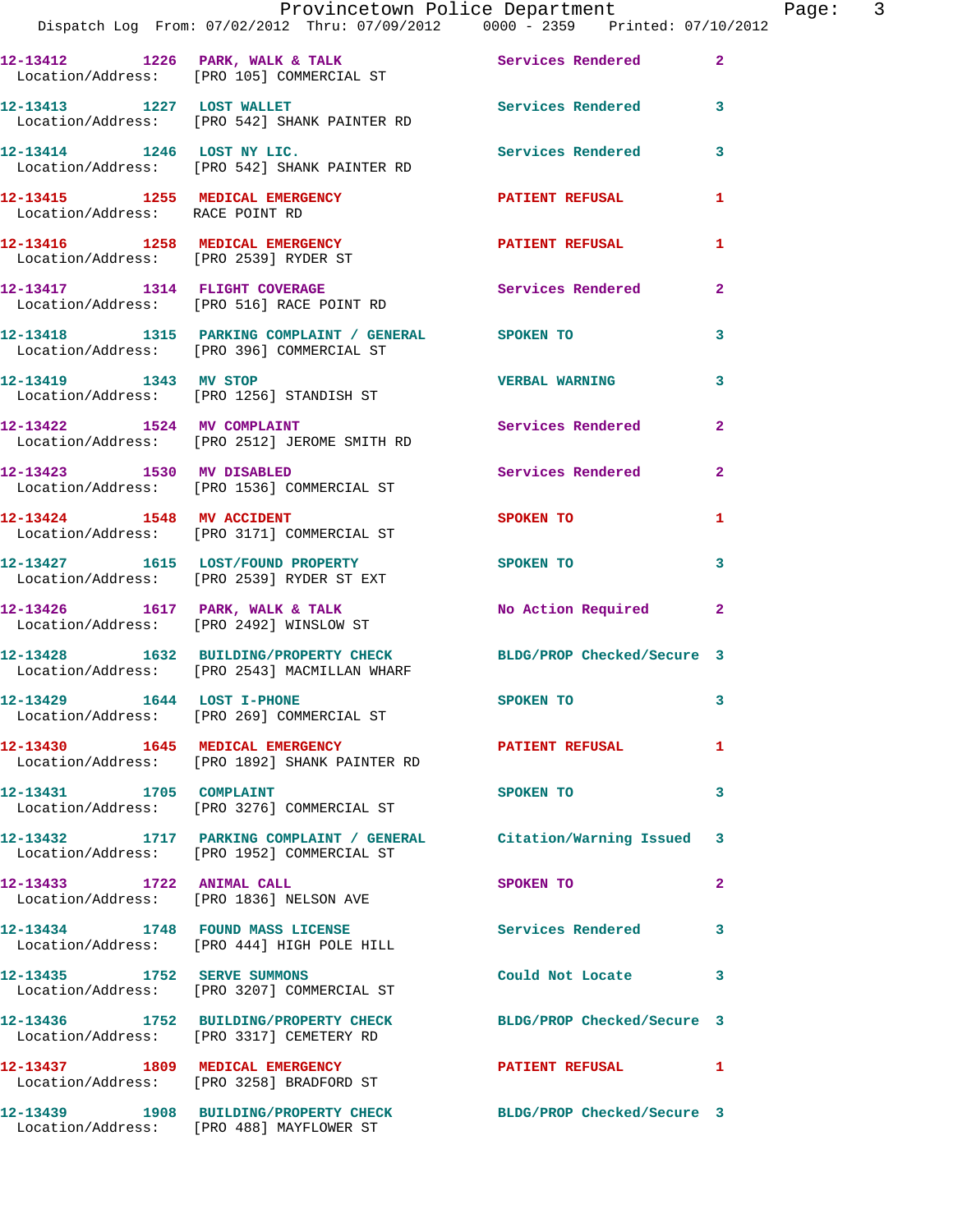|                                                                  | Dispatch Log From: 07/02/2012 Thru: 07/09/2012 0000 - 2359 Printed: 07/10/2012                                   | Provincetown Police Department | Pag            |  |
|------------------------------------------------------------------|------------------------------------------------------------------------------------------------------------------|--------------------------------|----------------|--|
| 12-13440   1911   ALARM - FIRE<br>Location/Address: BAYBERRY AVE |                                                                                                                  | False Alarm 1                  | $\mathbf{1}$   |  |
|                                                                  | 12-13441 1942 BUILDING/PROPERTY CHECK BLDG/PROP Checked/Secure 3<br>Location/Address: [PRO 182] COMMERCIAL ST    |                                |                |  |
|                                                                  | 12-13442 1955 COMPLAINT - STREET PERFORMERS LICENSING VIOLATION<br>Location/Address: [PRO 175] COMMERCIAL ST     |                                | 3              |  |
| 12-13444 2014 MV STOP                                            | Location/Address: [PRO 191] COMMERCIAL ST                                                                        | <b>VERBAL WARNING</b>          | 3              |  |
|                                                                  | 12-13446 2014 BUILDING/PROPERTY CHECK BLDG/PROP Checked/Secure 3<br>Location/Address: [PRO 2206] COMMERCIAL ST   |                                |                |  |
|                                                                  | 12-13445 2017 BUILDING/PROPERTY CHECK BLDG/PROP Checked/Secure 3<br>Location/Address: [PRO 433] RYDER ST EXT     |                                |                |  |
|                                                                  | 12-13447 2022 BUILDING/PROPERTY CHECK BLDG/PROP Checked/Secure 3<br>Location/Address: [PRO 2206] COMMERCIAL ST   |                                |                |  |
|                                                                  | 12-13448 2026 COMPLAINT - STREET PERFORMERS LICENSING VIOLATION 3<br>Location/Address: [PRO 182] COMMERCIAL ST   |                                |                |  |
|                                                                  | 12-13449 2048 BUILDING/PROPERTY CHECK BLDG/PROP Checked/Secure 3<br>Location/Address: [PRO 2483] COMMERCIAL ST   |                                |                |  |
|                                                                  | 12-13450 2050 PARKING COMPLAINT / GENERAL Citation/Warning Issued 3<br>Location/Address: [PRO 799] COMMERCIAL ST |                                |                |  |
|                                                                  | 12-13451 2050 MV STOP<br>Location/Address: [PRO 1860] COMMERCIAL ST                                              | <b>VERBAL WARNING</b>          | 3              |  |
|                                                                  | 12-13452 2055 MV OBSERVANCE / ASSIGNMENT Services Rendered<br>Location/Address: [PRO 3257] SHANKPAINTER RD       |                                | 3              |  |
|                                                                  | 12-13453 2057 MV STOP<br>Location/Address: [PRO 2512] JEROME SMITH RD                                            | <b>VERBAL WARNING</b>          | 3              |  |
|                                                                  | 12-13454 2059 FOUND SUN GLASSES/RETURNED Services Rendered<br>Location: [PRO 3431] LOPES SQUARE                  |                                | 3              |  |
| 12-13455 2106 MV STOP                                            | Location/Address: [PRO 3296] SHANK PAINTER RD                                                                    | <b>VERBAL WARNING</b>          | 3              |  |
|                                                                  | 12-13456 2110 BUILDING/PROPERTY CHECK BLDG/PROP Checked/Secure 3<br>Location/Address: [PRO 1989] COMMERCIAL ST   |                                |                |  |
| 12-13457 2115 MV STOP                                            | Location/Address: [PRO 3296] SHANK PAINTER RD                                                                    | <b>VERBAL WARNING</b>          | 3              |  |
|                                                                  | 12-13458 2115 CROWDS/OVERCROWDING<br>Location/Address: [PRO 2344] COMMERCIAL ST                                  | Services Rendered              | $\overline{a}$ |  |
| Location/Address: [PRO 444] HIGH POLE                            | 12-13459 2116 BUILDING/PROPERTY CHECK BLDG/PROP Checked/Secure 3                                                 |                                |                |  |
| 12-13460 2142 MV STOP                                            | Location/Address: [PRO 2512] JEROME SMITH RD                                                                     | <b>VERBAL WARNING</b>          | 3              |  |
| 12-13461 2145 BAR CHECK                                          | Location/Address: [PRO 2737] COMMERCIAL ST                                                                       | LICENSING/NO ACTION            | $\mathbf{2}$   |  |
|                                                                  | 12-13462 2152 BUILDING/PROPERTY CHECK BLDG/PROP Checked/Secure 3<br>Location/Address: [PRO 530] SHANKPAINTER RD  |                                |                |  |
|                                                                  | 12-13464 2204 BAR CHECK<br>Location/Address: [PRO 382] COMMERCIAL ST                                             | LICENSING/NO ACTION            | 2              |  |

**12-13465 2206 BUILDING/PROPERTY CHECK BLDG/PROP Checked/Secure 3**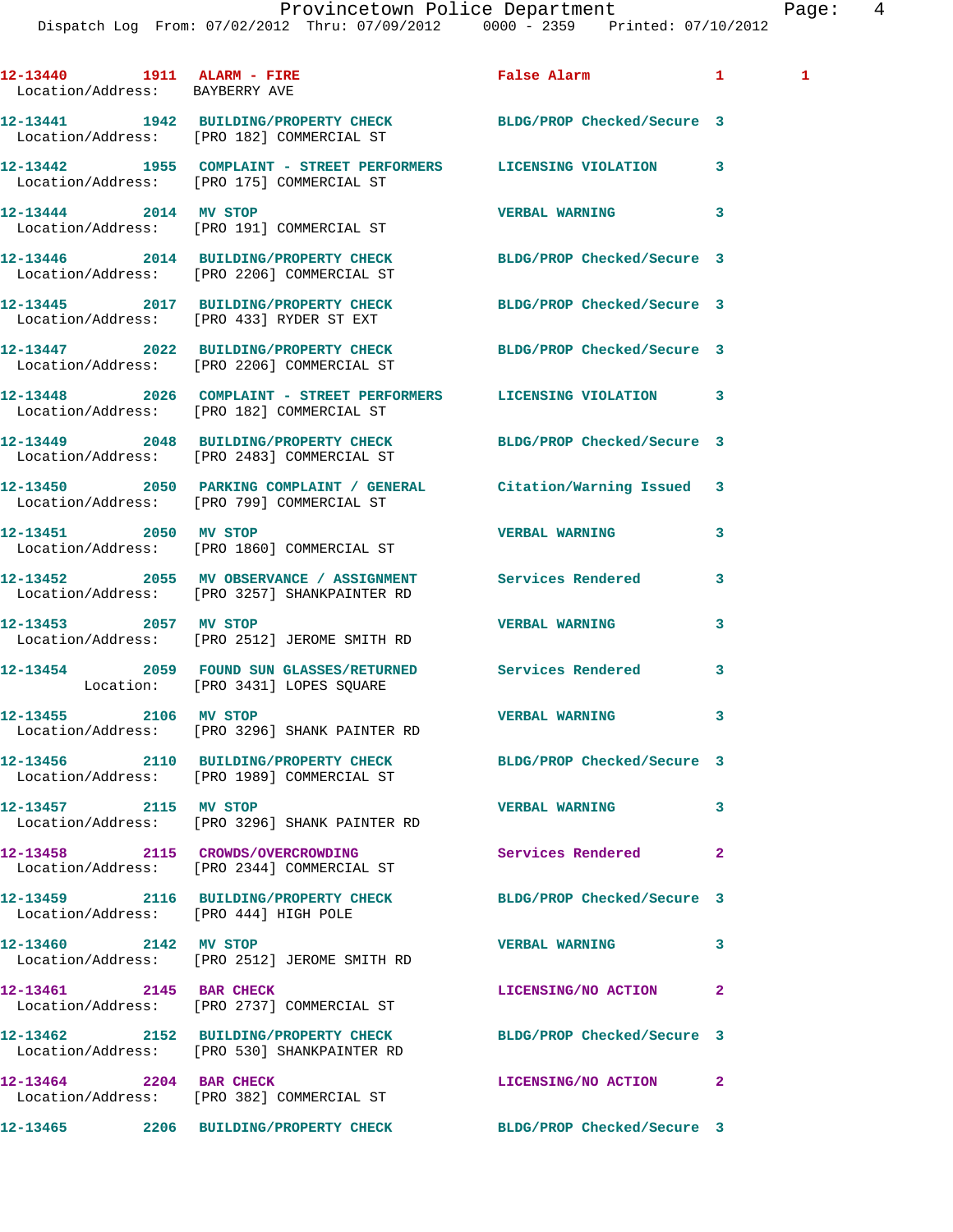|                                  | Dispatch Log From: 07/02/2012 Thru: 07/09/2012 0000 - 2359 Printed: 07/10/2012                                                    | Provincetown Police Department The Page: 5 |                |    |  |
|----------------------------------|-----------------------------------------------------------------------------------------------------------------------------------|--------------------------------------------|----------------|----|--|
|                                  | Location/Address: [PRO 569] WINSLOW ST                                                                                            |                                            |                |    |  |
|                                  | 12-13466 2206 BUILDING/PROPERTY CHECK BLDG/PROP Checked/Secure 3<br>Location/Address: [PRO 512] PRINCE ST                         |                                            |                |    |  |
| Refer To Accident: 12-37-AC      | 12-13467  2209   MEDICAL EMERGENCY   Transported to Hospital 1<br>Location/Address: [PRO 302] COMMERCIAL ST                       |                                            |                |    |  |
|                                  | 12-13469 2212 BAR CHECK<br>Location/Address: [PRO 208] COMMERCIAL ST                                                              | LICENSING/NO ACTION 2                      |                |    |  |
|                                  | 12-13470 2214 BAR CHECK<br>Location/Address: [PRO 3276] COMMERCIAL ST                                                             | LICENSING/NO ACTION                        | $\mathbf{2}$   |    |  |
| 12-13471 2226 BAR CHECK          | Location/Address: [PRO 272] COMMERCIAL ST                                                                                         | LICENSING/NO ACTION 2                      |                |    |  |
|                                  | 12-13472 2231 SUSPICIOUS ACTIVITY Services Rendered<br>Location/Address: [PRO 1894] WINSLOW ST                                    |                                            | $\overline{2}$ |    |  |
| 12-13473 2234 BAR CHECK          | Location/Address: [PRO 3443] COMMERCIAL ST                                                                                        | LICENSING/NO ACTION 2                      |                |    |  |
| Location/Address: BLUEBERRY AVE  | 12-13474 2237 NOISE COMPLAINT SPOKEN TO                                                                                           |                                            | $\mathbf{3}$   | 1  |  |
|                                  | 12-13475 2308 MV STOP<br>Location/Address: [PRO 527] RYDER ST EXT                                                                 | <b>VERBAL WARNING</b>                      | 3              |    |  |
|                                  | 12-13476 2314 MV STOP<br>Location/Address: [PRO 1913] COMMERCIAL ST                                                               | VERBAL WARNING 3                           |                |    |  |
|                                  | 12-13477 2320 BUILDING/PROPERTY CHECK BLDG/PROP Checked/Secure 3<br>Location/Address: [PRO 306] COMMERCIAL ST                     |                                            |                |    |  |
|                                  | 12-13478 2321 DOMESTIC DISTURBANCE/ASSAULT Arrest(s) Made 1<br>Location/Address: [PRO 2418] JOHNSON ST<br>Refer To P/C: 12-160-AR |                                            |                |    |  |
|                                  | 12-13483 2321 BUILDING/PROPERTY CHECK BLDG/PROP Checked/Secure 3<br>Location/Address: [PRO 105] COMMERCIAL ST                     |                                            |                |    |  |
|                                  | 12-13480 2327 BUILDING/PROPERTY CHECK BLDG/PROP Checked/Secure 3<br>Location/Address: [PRO 175] COMMERCIAL ST                     |                                            |                |    |  |
|                                  | 12-13481 2330 BUILDING/PROPERTY CHECK BLDG/PROP Checked/Secure 3<br>Location/Address: [PRO 182] COMMERCIAL ST                     |                                            |                |    |  |
|                                  | 12-13482 2331 BUILDING/PROPERTY CHECK<br>Location/Address: [PRO 3256] COMMERCIAL ST                                               | BLDG/PROP Checked/Secure 3                 |                |    |  |
| 12-13484 2349 MV STOP            | Location/Address: [PRO 527] RYDER ST EXT                                                                                          | <b>VERBAL WARNING</b>                      | 3              |    |  |
| For Date: $07/03/2012$ - Tuesday |                                                                                                                                   |                                            |                |    |  |
|                                  | 12-13486 0007 COMPLAINT/WATER<br>Location/Address: [PRO 2900] COMMERCIAL ST                                                       | Unfounded                                  | 3              |    |  |
|                                  | 12-13487 0037 COMPLAINT<br>Location/Address: [PRO 399] COMMERCIAL ST                                                              | Services Rendered                          | 3              |    |  |
|                                  | 12-13489 0140 ASSIST CITIZEN<br>Location: [PRO 3431] LOPES SQUARE                                                                 | Services Rendered                          | 3              |    |  |
|                                  | 12-13490 0159 INFO SERVICES - LOBBY Services Rendered 2<br>Location/Address: [PRO 542] SHANK PAINTER RD                           |                                            |                | 29 |  |
|                                  | 12-13491 0203 BUILDING/PROPERTY CHECK BLDG/PROP Checked/Secure 3                                                                  |                                            |                |    |  |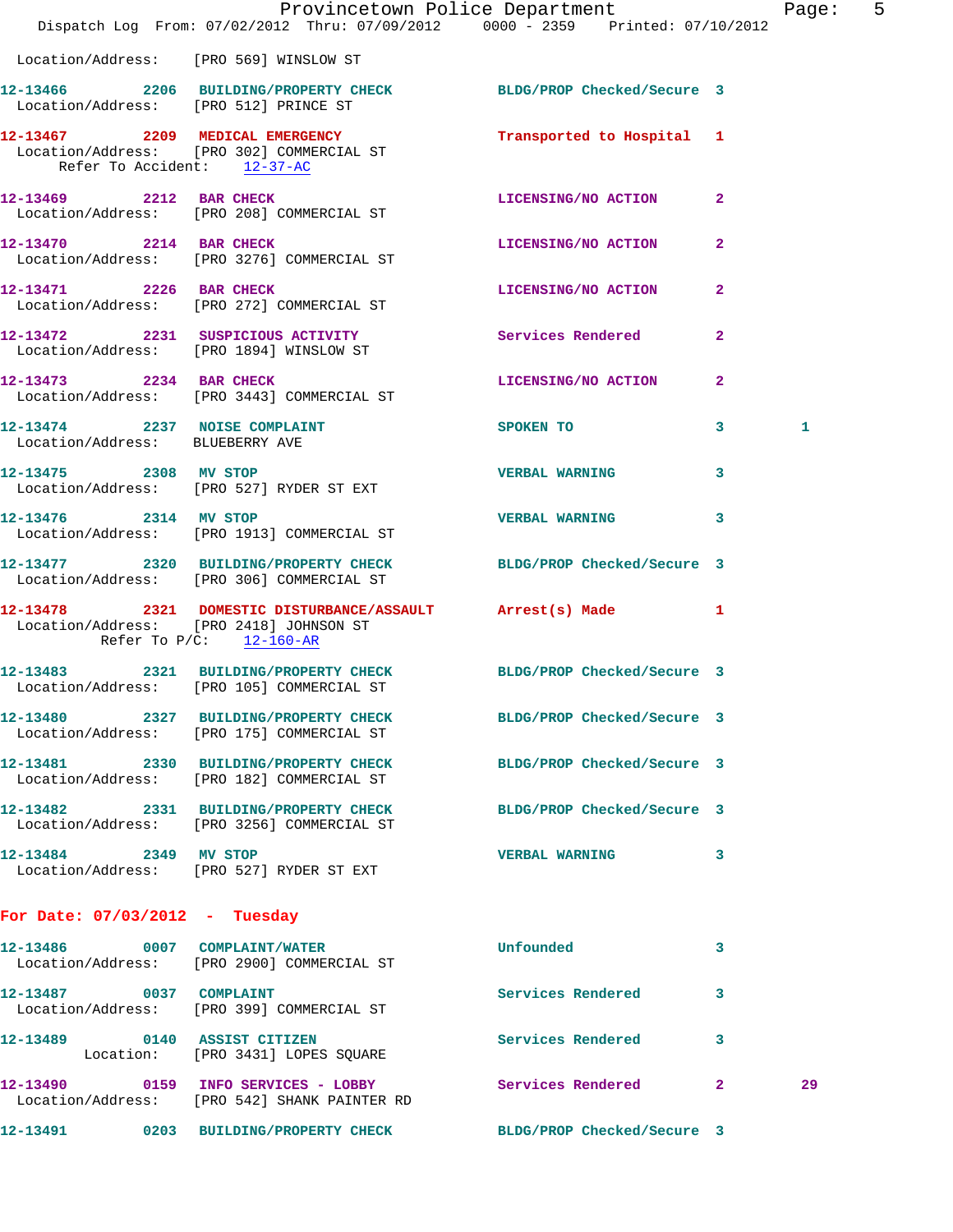|                                       |                                                                                                | Provincetown Police Department<br>Dispatch Log From: 07/02/2012 Thru: 07/09/2012 0000 - 2359 Printed: 07/10/2012 | Page: | 6 |
|---------------------------------------|------------------------------------------------------------------------------------------------|------------------------------------------------------------------------------------------------------------------|-------|---|
| Location/Address: [PRO 444] HIGH POLE |                                                                                                |                                                                                                                  |       |   |
|                                       | Location/Address: [PRO 2898] JEROME SMITH RD                                                   | 12-13492 0235 BUILDING/PROPERTY CHECK BLDG/PROP Checked/Secure 3                                                 |       |   |
|                                       | 12-13494 0258 NOISE COMPLAINT<br>Location/Address: [PRO 838] COMMERCIAL ST                     | SPOKEN TO 3                                                                                                      |       |   |
|                                       | 12-13495 0350 LOST PROPERTY-KEYS<br>Location/Address: [PRO 3421] COMMERCIAL ST                 | No Action Required 3                                                                                             |       |   |
|                                       | Location/Address: [PRO 2543] MACMILLAN WHARF                                                   | 12-13496 0433 BUILDING/PROPERTY CHECK BLDG/PROP Checked/Secure 3                                                 |       |   |
|                                       | Location/Address: ROUTE 6 + CONWELL ST                                                         | 12-13497 0457 MV OBSERVANCE / ASSIGNMENT Services Rendered 3                                                     |       |   |
|                                       | Location/Address: [PRO 444] HIGH POLE                                                          | 12-13498 0501 BUILDING/PROPERTY CHECK BLDG/PROP Checked/Secure 3                                                 |       |   |
|                                       | Location/Address: [PRO 175] COMMERCIAL ST                                                      | 12-13499 0526 BUILDING/PROPERTY CHECK BLDG/PROP Checked/Secure 3                                                 |       |   |
|                                       | 12-13500 0549 ALARM - GENERAL<br>Location/Address: [PRO 1345] COMMERCIAL ST                    | BLDG/PROP Checked/Secure 1                                                                                       |       |   |
|                                       | Location/Address: [PRO 3317] CEMETERY RD                                                       | 12-13501 0633 BUILDING/PROPERTY CHECK BLDG/PROP Checked/Secure 3                                                 |       |   |
| Location/Address: SHANKPAINTER RD     |                                                                                                | 12-13502 0732 MEDICAL EMERGENCY Services Rendered 1                                                              |       |   |
|                                       | 12-13503 0738 FLIGHT COVERAGE<br>Location/Address: [PRO 516] RACE POINT RD                     | Services Rendered 2                                                                                              | 3     |   |
|                                       | 12-13504 0817 MEDICAL EMERGENCY<br>Location/Address: [PRO 440] HARRY KEMP WAY                  | Transported to Hospital 1                                                                                        |       |   |
| Location/Address: [PRO 3287] ROUTE 6  | 12-13506 0843 BUILDING/PROPERTY CHECK                                                          | BLDG/PROP Checked/Secure 3                                                                                       |       |   |
| 12-13507 0935 MV COMPLAINT            | Location/Address: [PRO 2294] BRADFORD ST                                                       | Services Rendered<br>$\overline{2}$                                                                              |       |   |
| 12-13508 0944 ANIMAL CALL             | Location/Address: BRADFORD ST + FRANKLIN ST                                                    | <b>Services Rendered</b><br>$\mathbf{2}$                                                                         |       |   |
|                                       | 12-13510 1015 STREET SWEEP TOW<br>Location/Address: [PRO 1627] COMMERCIAL ST                   | <b>Vehicle Towed</b><br>3                                                                                        |       |   |
|                                       | 12-13511 1021 STREET SWEEP TOW<br>Location/Address: [PRO 1675] COMMERCIAL ST                   | <b>Vehicle Towed</b><br>3                                                                                        |       |   |
|                                       | 12-13512 1025 LOOSE DOG/RETURNED<br>Location/Address: [PRO 440] HARRY KEMP WAY                 | BY LAW VIOLATION<br>$\overline{2}$                                                                               |       |   |
|                                       | 12-13513 1027 RENTAL FRAUD<br>Location/Address: STANDISH AVE + BRADFORD ST                     | <b>Services Rendered</b><br>$\mathbf{2}$                                                                         |       |   |
|                                       | 12-13514 1032 STREET SWEEP TOW<br>Location/Address: [PRO 817] COMMERCIAL ST                    | <b>Vehicle Towed</b><br>3                                                                                        |       |   |
|                                       | 12-13515 1037 PARK, WALK & TALK Services Rendered<br>Location/Address: [PRO 285] COMMERCIAL ST | $\mathbf{2}$                                                                                                     |       |   |
|                                       | 12-13516 1043 SERVE SUMMONS<br>Location/Address: [PRO 1792] BRADFORD ST                        | No Action Required 3                                                                                             | 1     |   |
|                                       |                                                                                                | 12-13517 1048 STREET SWEEP TOW 5 Vehicle Towed 3                                                                 |       |   |

Location/Address: [PRO 1186] COMMERCIAL ST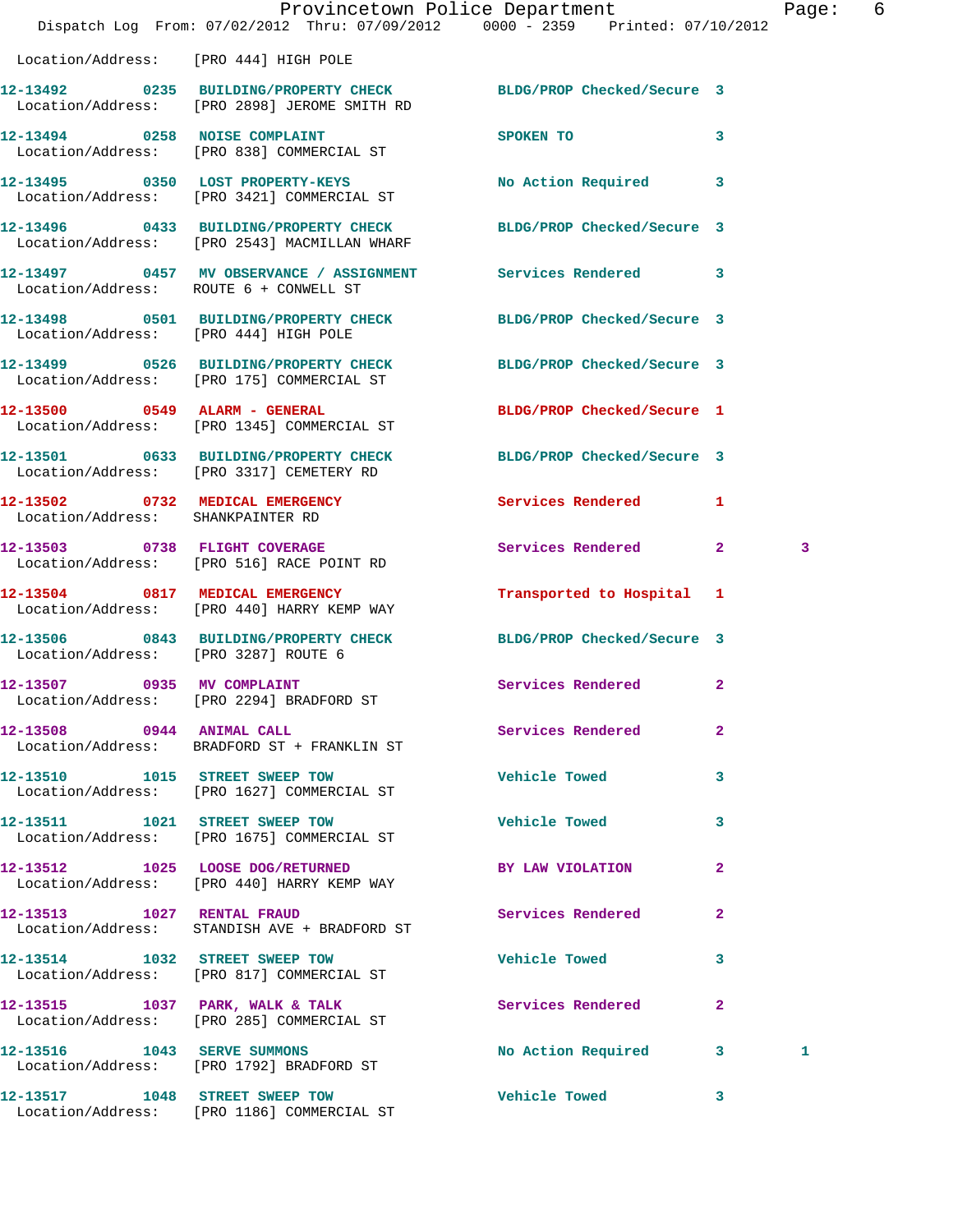|                                                             | Provincetown Police Department The Page: 7                                                                   |                           |              |   |  |
|-------------------------------------------------------------|--------------------------------------------------------------------------------------------------------------|---------------------------|--------------|---|--|
|                                                             | 12-13518 1057 STREET SWEEP TOW The Vehicle Towed 3<br>Location/Address: [PRO 357] COMMERCIAL ST              |                           |              |   |  |
|                                                             | 12-13519 1107 MEDICAL EMERGENCY<br>Location/Address: [PRO 440] HARRY KEMP WAY                                | Transported to Hospital 1 |              |   |  |
|                                                             | 12-13520 1112 BIKE GENERAL<br>Location/Address: [PRO 542] SHANK PAINTER RD                                   | Services Rendered 2       |              |   |  |
| Refer To $P/C$ : 12-160-AR                                  | 12-13521 1117 ASSIST CITIZEN<br>Location/Address: [PRO 542] SHANK PAINTER RD                                 | SPOKEN TO 3               |              |   |  |
|                                                             | 12-13522 1120 BUILDING/PROPERTY CHECK BLDG/PROP Checked/Secure 3<br>Location/Address: [PRO 3318] CEMETERY RD |                           |              |   |  |
|                                                             | 12-13523 1121 STREET SWEEP<br>Location/Address: [PRO 349] COMMERCIAL ST                                      | Vehicle Towed 3           |              |   |  |
|                                                             | 12-13524 1146 DOMESTIC/VERBAL<br>Location/Address: [PRO 145] COMMERCIAL ST                                   | <b>SPOKEN TO</b>          | $\mathbf{1}$ |   |  |
|                                                             | 12-13525 1152 LOST GLASSES<br>Location/Address: [PRO 542] SHANK PAINTER RD                                   | Services Rendered 3       |              |   |  |
|                                                             | 12-13526 1234 MEDICAL EMERGENCY Services Rendered 1<br>Location/Address: [PRO 655] CONANT ST                 |                           |              |   |  |
|                                                             | 12-13527 1248 ASSIST CITIZEN<br>Location/Address: [PRO 3420] JOHNSON ST                                      | Services Rendered 3       |              |   |  |
|                                                             | 12-13528 1309 DISTURBANCE<br>Location/Address: [PRO 1547] COMMERCIAL ST                                      | SPOKEN TO                 | $\mathbf{1}$ |   |  |
| Location/Address: [PRO 94] BRADFORD ST                      | 12-13554 1315 MV ACCIDENT                                                                                    | <b>SPOKEN TO</b>          | $\mathbf{1}$ |   |  |
|                                                             | 12-13529 1316 MV DISABLED<br>Location/Address: [PRO 2479] ROUTE 6                                            | Services Rendered 2       |              |   |  |
| Location/Address: SHANKPAINTER RD                           | 12-13530 1323 197 OUT OF SERVICE Services Rendered 3                                                         |                           |              |   |  |
|                                                             | 12-13531 1346 ASSIST AGENCY / MUTUAL AID Services Rendered 3<br>Location/Address: [PRO 542] SHANK PAINTER RD |                           |              |   |  |
|                                                             | 12-13533 1404 LOST CHECK BOOK<br>Location/Address: [PRO 542] SHANK PAINTER RD                                | Services Rendered 3       |              |   |  |
| 12-13532 1405 911 GENERAL<br>Location/Address: GEORGES PATH |                                                                                                              | No Action Required 1      |              |   |  |
|                                                             | 12-13534 1429 MEDICAL EMERGENCY<br>Location/Address: [PRO 3259] MACMILLAN WHARF                              | Transported to Hospital 1 |              |   |  |
|                                                             | 12-13535 1522 ANIMAL CALL<br>Location/Address: [PRO 1542] COMMERCIAL ST                                      | <b>GONE ON ARRIVAL</b>    | $\mathbf{2}$ |   |  |
|                                                             | 12-13536 1625 MV STOP<br>Location/Address: ROUTE 6 + SNAIL RD                                                | VERBAL WARNING 3          |              |   |  |
|                                                             | 12-13537 1627 MV COMPLAINT<br>Location/Address: [PRO 414] CONWELL ST                                         | Vehicle Towed 2           |              |   |  |
|                                                             | 12-13538 1635 MV OBSERVANCE / ASSIGNMENT No Action Required 3<br>Location/Address: ALDEN ST + BRADFORD ST    |                           |              |   |  |
|                                                             | 12-13540 1700 NOISE COMPLAINT<br>Location/Address: [PRO 3259] MACMILLAN WHARF                                | Services Rendered 3       |              | 3 |  |
|                                                             | 12-13541 1703 BUILDING/PROPERTY CHECK BLDG/PROP Checked/Secure 3                                             |                           |              |   |  |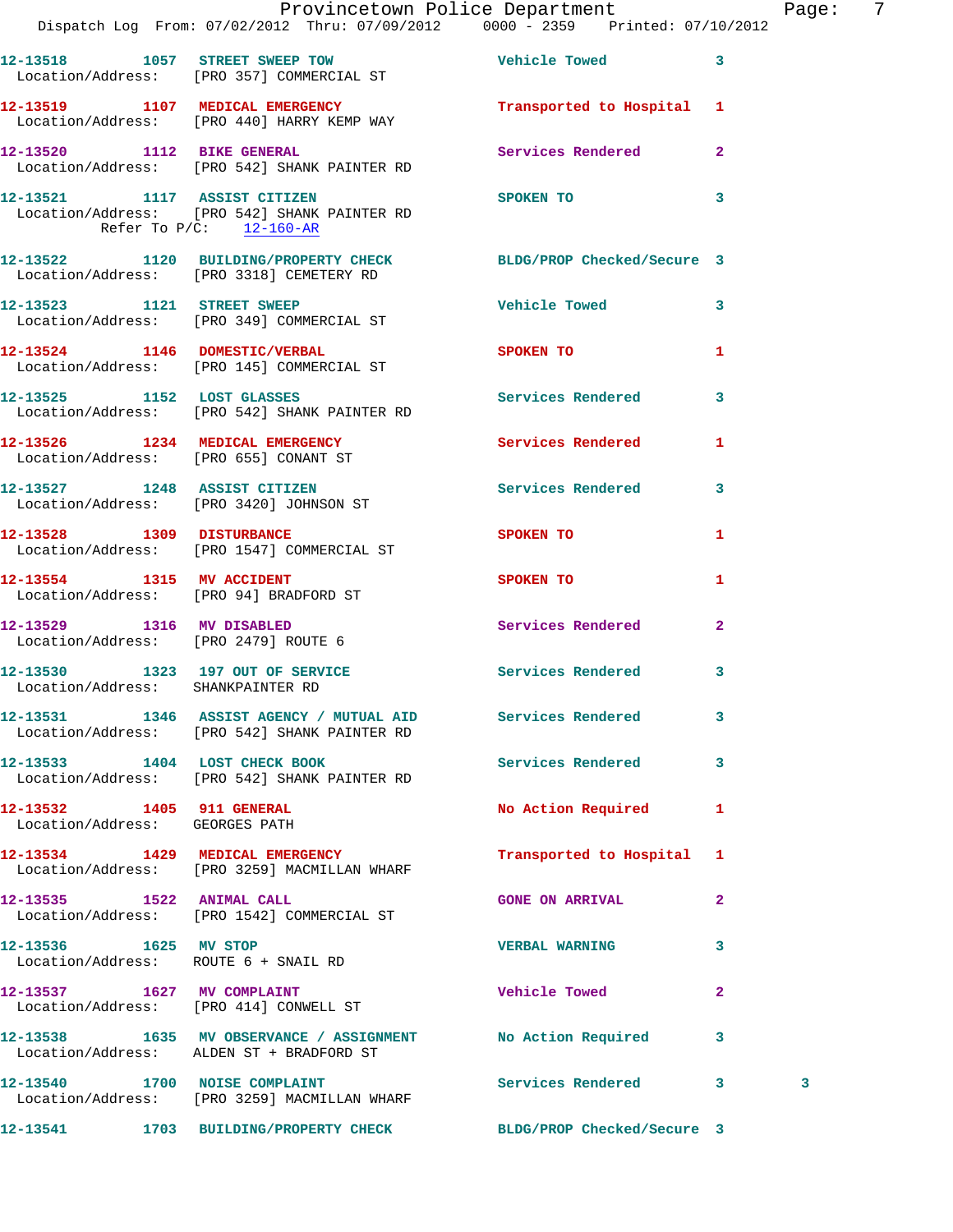|                                       | Provincetown Police Department<br>Dispatch Log From: 07/02/2012 Thru: 07/09/2012 0000 - 2359 Printed: 07/10/2012 |                            | Page: 8 |
|---------------------------------------|------------------------------------------------------------------------------------------------------------------|----------------------------|---------|
|                                       | Location/Address: [PRO 2500] COMMERCIAL ST                                                                       |                            |         |
|                                       | 12-13542 1707 SERVE SUMMONS<br>Location/Address: [PRO 3207] COMMERCIAL ST                                        | Services Rendered 3        |         |
|                                       | 12-13543 1708 BUILDING/PROPERTY CHECK BLDG/PROP Checked/Secure 3<br>Location/Address: [PRO 2898] JEROME SMITH RD |                            |         |
|                                       | 12-13545 1717 BUILDING/PROPERTY CHECK BLDG/PROP Checked/Secure 3<br>Location/Address: [PRO 526] RYDER ST EXT     |                            |         |
|                                       | 12-13546 1734 MV COMPLAINT<br>Location/Address: [PRO 183] COMMERCIAL ST                                          | <b>VERBAL WARNING 2</b>    |         |
|                                       | 12-13547 1738 MV STOP<br>Location/Address: [PRO 2784] SHANK PAINTER RD                                           | VERBAL WARNING 3           |         |
|                                       | 12-13548 1745 BUILDING/PROPERTY CHECK BLDG/PROP Checked/Secure 3<br>Location/Address: [PRO 1989] COMMERCIAL ST   |                            |         |
|                                       | 12-13549 1753 MV STOP<br>Location/Address: [PRO 2948] COMMERCIAL ST                                              | Citation/Warning Issued 3  |         |
|                                       | 12-13550 1758 MV OBSERVANCE / ASSIGNMENT Services Rendered 3<br>Location/Address: [PRO 3257] SHANKPAINTER RD     |                            |         |
|                                       | 12-13551 1803 MV STOP<br>Location/Address: [PRO 536] SHANK PAINTER RD                                            | Citation/Warning Issued 3  |         |
|                                       | 12-13552 1820 BUILDING/PROPERTY CHECK<br>Location/Address: [PRO 530] SHANKPAINTER RD                             | BLDG/PROP Checked/Secure 3 |         |
|                                       | 12-13553 1833 BUILDING/PROPERTY CHECK<br>Location/Address: [PRO 2483] COMMERCIAL ST                              | BLDG/PROP Checked/Secure 3 |         |
|                                       | 12-13555 1936 BUILDING/PROPERTY CHECK BLDG/PROP Checked/Secure 3<br>Location/Address: [PRO 519] RACE POINT RD    |                            |         |
|                                       | 12-13556 1938 VERBAL ALLTERCATION CERBAL WARNING 1<br>Location/Address: [PRO 175] COMMERCIAL ST                  |                            |         |
| 12-13557                              | 1948 PARK, WALK & TALK<br>Location/Address: [PRO 2543] MACMILLAN WHARF                                           | Services Rendered          | 2       |
|                                       | 12-13558 1959 BUILDING/PROPERTY CHECK BLDG/PROP Checked/Secure 3<br>Location/Address: [PRO 306] COMMERCIAL ST    |                            |         |
| Location/Address: [PRO 2550] ALDEN ST | 12-13559 2000 BUILDING/PROPERTY CHECK BLDG/PROP Checked/Secure 3                                                 |                            |         |
| 12-13560 2002 MV STOP                 | Location/Address: [PRO 2479] ROUTE 6                                                                             | VERBAL WARNING 3           |         |
|                                       | 12-13561 2004 BUILDING/PROPERTY CHECK BLDG/PROP Checked/Secure 3<br>Location/Address: [PRO 3292] COMMERCIAL ST   |                            |         |
|                                       | 12-13562 2012 BUILDING/PROPERTY CHECK BLDG/PROP Checked/Secure 3<br>Location/Address: [PRO 182] COMMERCIAL ST    |                            |         |
| Location: WEST ROAM                   | 12-13563 2012 PARK, WALK & TALK                                                                                  | Services Rendered 2        |         |
| Location/Address: COMMERCIAL ST       | 12-13564 2012 BUILDING/PROPERTY CHECK BLDG/PROP Checked/Secure 3                                                 |                            |         |
|                                       | 12-13565 2015 BAR CHECK<br>Location/Address: [PRO 3633] COMMERCIAL ST                                            | BLDG/PROP Checked/Secure 2 |         |
|                                       | 12-13566 2021 BUILDING/PROPERTY CHECK BLDG/PROP Checked/Secure 3<br>Location/Address: [PRO 175] COMMERCIAL ST    |                            |         |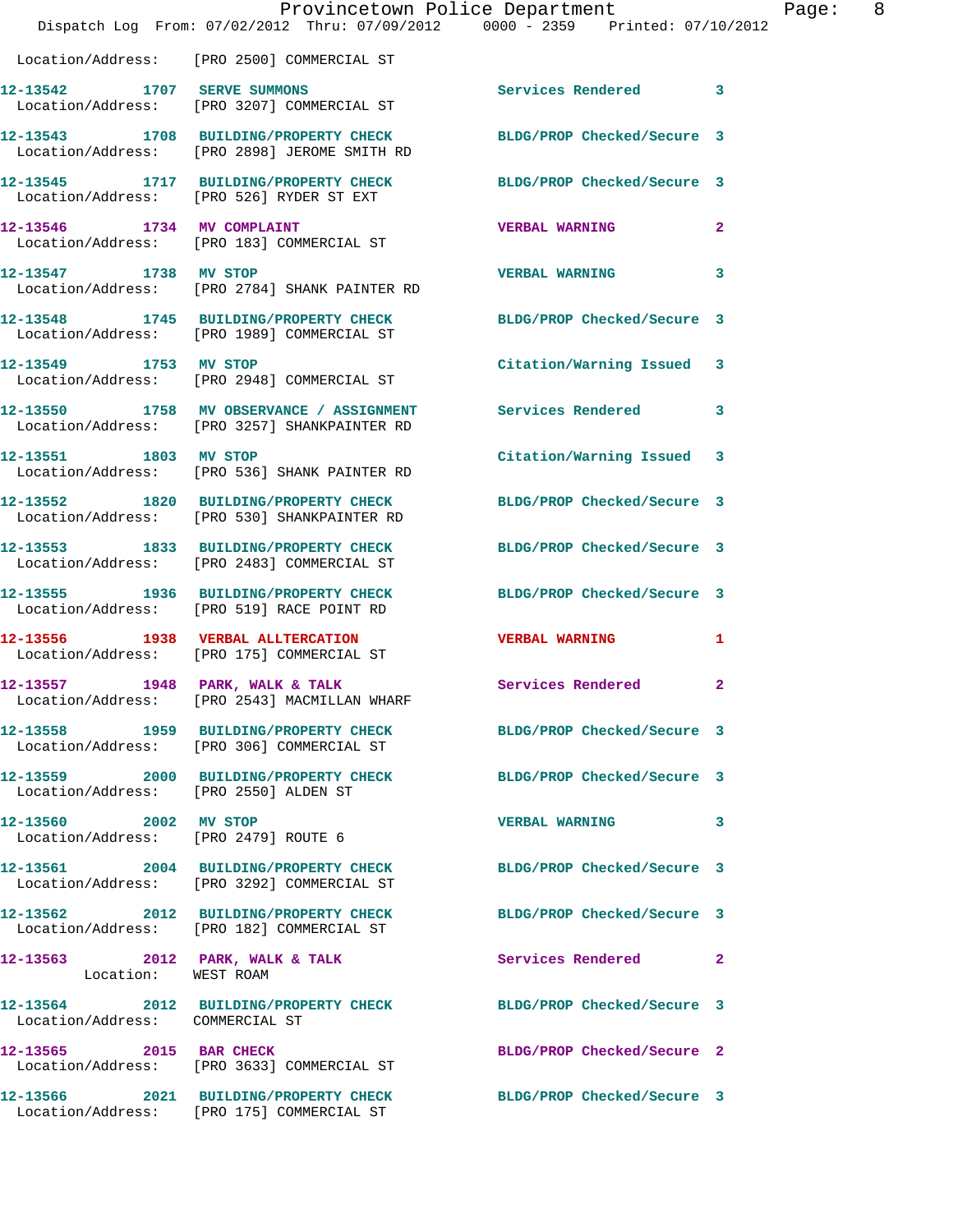|                                                               | Provincetown Police Department<br>Dispatch Log From: 07/02/2012 Thru: 07/09/2012 0000 - 2359 Printed: 07/10/2012 |                            | Page: 9        |
|---------------------------------------------------------------|------------------------------------------------------------------------------------------------------------------|----------------------------|----------------|
|                                                               | 12-13567 2023 BAR CHECK BLDG/PROP Checked/Secure 2<br>Location/Address: [PRO 2605] COMMERCIAL ST                 |                            |                |
|                                                               | 12-13569 2038 BAR CHECK<br>Location/Address: [PRO 2737] COMMERCIAL ST                                            | BLDG/PROP Checked/Secure 2 |                |
|                                                               | 12-13570 2046 SUSPICIOUS PERSON<br>Location/Address: [PRO 106] COMMERCIAL ST                                     | <b>SPOKEN TO</b>           | $\overline{a}$ |
|                                                               | 12-13571 2052 ASSIST CITIZEN<br>Location/Address: [PRO 684] ATKINS MAYO RD                                       | Services Rendered 3        |                |
|                                                               | 12-13572 2104 MEDICAL EMERGENCY Services Rendered<br>Location/Address: [PRO 1017] NELSON AVE                     |                            | $\mathbf{1}$   |
|                                                               | 12-13573 2125 BAR CHECK<br>Location/Address: [PRO 3443] COMMERCIAL ST                                            | BLDG/PROP Checked/Secure 2 |                |
| Location/Address: RYDER ST EXT                                | 12-13574 2130 MEDICAL EMERGENCY PATIENT REFUSAL 1                                                                |                            |                |
|                                                               | 12-13575 2135 BAR CHECK BLDG/PROP Checked/Secure 2<br>Location/Address: [PRO 3619] COMMERCIAL ST                 |                            |                |
|                                                               |                                                                                                                  | Extinguished 1             |                |
| 12-13606 2150 OPEN DOOR<br>Location/Address: COMMERCIAL ST    |                                                                                                                  | Services Rendered          | 3              |
|                                                               | 12-13577 2215 MV STOP<br>Location/Address: [PRO 1886] BRADFORD ST                                                | <b>VERBAL WARNING</b>      | 3              |
| 12-13578 2223 MV STOP                                         | Location/Address: SHANK PAINTER RD                                                                               | <b>VERBAL WARNING</b>      | 3              |
|                                                               | 12-13579 2226 BUILDING/PROPERTY CHECK BLDG/PROP Checked/Secure 3<br>Location/Address: [PRO 382] COMMERCIAL ST    |                            |                |
| Location/Address: [PRO 16] BRADFORD ST                        | 12-13580 2232 BUILDING/PROPERTY CHECK BLDG/PROP Checked/Secure 3                                                 |                            |                |
|                                                               | 12-13581 2236 BUILDING/PROPERTY CHECK<br>Location/Address: [PRO 3256] COMMERCIAL ST                              | BLDG/PROP Checked/Secure 3 |                |
| 12-13582 2248 RETURNED                                        | Location/Address: [PRO 2832] COMMERCIAL ST                                                                       | No Action Required         | 3              |
| 12-13583 2303 MV DISABLED<br>Location/Address: COOK ST        |                                                                                                                  | No Action Required         | 2              |
| Location/Address: [PRO 571] ALDEN ST                          | 12-13584 2336 BUILDING/PROPERTY CHECK BLDG/PROP Checked/Secure 3                                                 |                            |                |
|                                                               | 12-13585 2337 BUILDING/PROPERTY CHECK<br>Location/Address: [PRO 440] HARRY KEMP WAY                              | BLDG/PROP Checked/Secure 3 |                |
|                                                               | 12-13587 2344 BUILDING/PROPERTY CHECK<br>Location/Address: [PRO 3398] COMMERCIAL ST                              | BLDG/PROP Checked/Secure 3 |                |
|                                                               | 12-13586 2346 FOUND LG PHONE<br>Location/Address: [PRO 2616] COMMERCIAL ST                                       | No Action Required         | 3              |
| 12-13588 2350 MV STOP<br>Location/Address: ROUTE 6 + SNAIL RD |                                                                                                                  | <b>VERBAL WARNING</b>      | 3              |
|                                                               |                                                                                                                  |                            |                |

## **For Date: 07/04/2012 - Wednesday**

| 12-13589          | 0038 BUILDING/PROPERTY CHECK | BLDG/PROP Checked/Secure 3 |  |
|-------------------|------------------------------|----------------------------|--|
| Location/Address: | FRO 32871 ROUTE 6            |                            |  |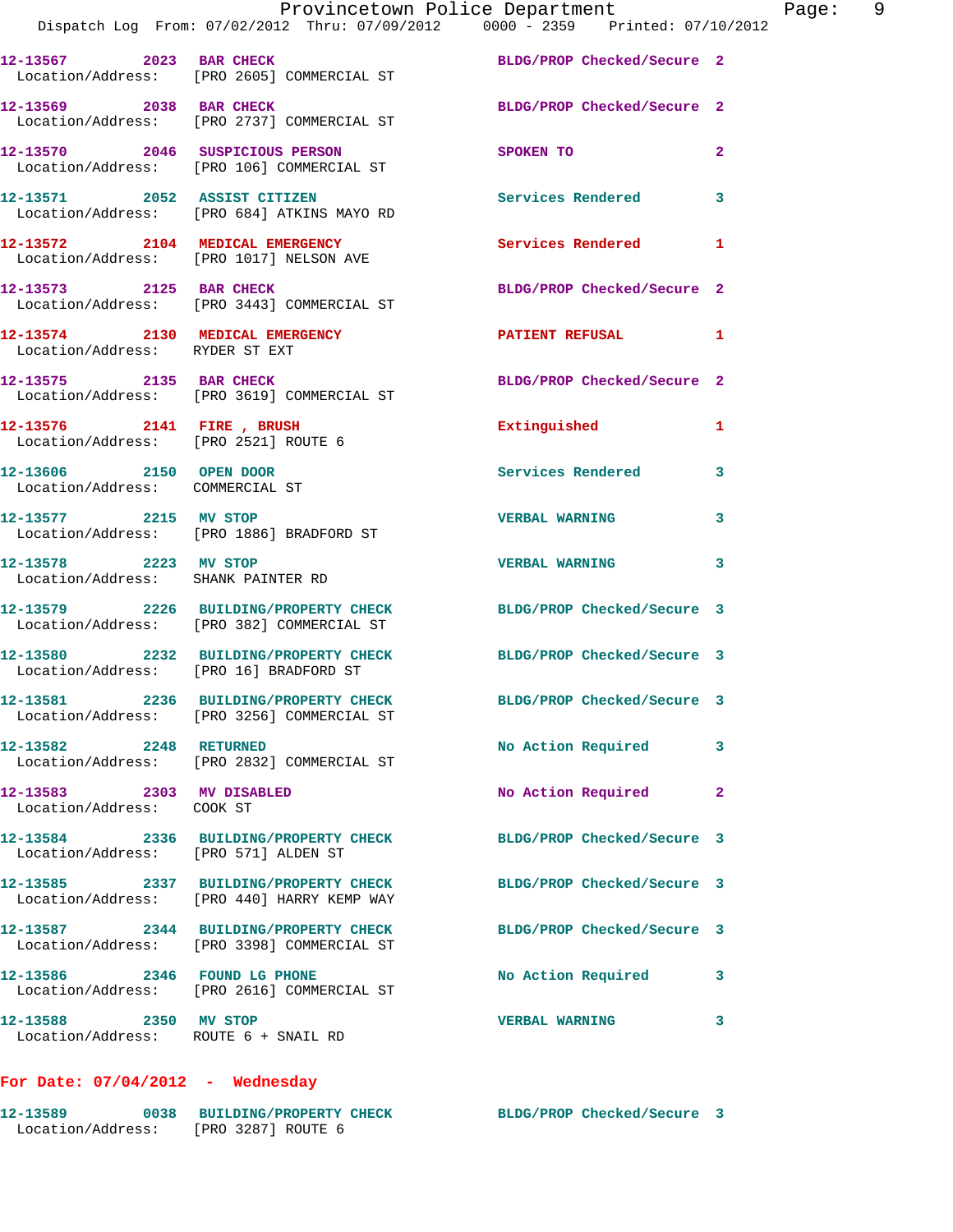|                                      | 12-13590 0042 BUILDING/PROPERTY CHECK<br>Location/Address: [PRO 175] COMMERCIAL ST                                | BLDG/PROP Checked/Secure 3 |              |    |
|--------------------------------------|-------------------------------------------------------------------------------------------------------------------|----------------------------|--------------|----|
|                                      | 12-13591 0048 BUILDING/PROPERTY CHECK BLDG/PROP Checked/Secure 3<br>Location/Address: [PRO 444] HIGH POLE         |                            |              |    |
|                                      | 12-13592 0048 BUILDING/PROPERTY CHECK BLDG/PROP Checked/Secure 3<br>Location/Address: [PRO 512] PRINCE ST         |                            |              |    |
|                                      | 12-13593 0057 PARK, WALK & TALK<br>Location: [PRO 3431] LOPES SQUARE                                              | No Action Required         | $\mathbf{2}$ |    |
|                                      | 12-13596 0117 CROWDS/CONTROL<br>Location/Address: [PRO 165] COMMERCIAL ST                                         | No Action Required         | $\mathbf{2}$ |    |
| 12-13597 0133 MV STOP                | Location/Address: [PRO 2818] CONWELL ST                                                                           | <b>VERBAL WARNING</b>      | 3            |    |
| Location/Address: COMMERCIAL ST      | 12-13600 0206 NOISE COMPLAINT                                                                                     | <b>Unfounded</b>           | 3            |    |
|                                      | 12-13598 0207 BUILDING/PROPERTY CHECK BLDG/PROP Checked/Secure 3<br>Location/Address: [PRO 2543] MACMILLAN        |                            |              |    |
|                                      | 12-13599 0209 BUILDING/PROPERTY CHECK BLDG/PROP Checked/Secure 3<br>Location/Address: [PRO 106] COMMERCIAL ST     |                            |              |    |
| Location/Address: HARRY KEMP WAY     | 12-13601 0211 SPEED DOLLY ASSIGNMENT No Action Required 3                                                         |                            |              |    |
|                                      | 12-13602 0223 MEDICAL EMERGENCY<br>Location/Address: [PRO 3138] CONWELL ST                                        | Transported to Hospital 1  |              |    |
|                                      | 12-13603 0228 BUILDING/PROPERTY CHECK BLDG/PROP Checked/Secure 3<br>Location/Address: [PRO 569] WINSLOW ST        |                            |              |    |
|                                      | 12-13604 0234 BUILDING/PROPERTY CHECK<br>Location/Address: [PRO 516] RACE POINT RD                                | BLDG/PROP Checked/Secure 3 |              |    |
|                                      | 12-13605 0238 BUILDING/PROPERTY CHECK<br>Location/Address: [PRO 488] MAYFLOWER AVE                                | BLDG/PROP Checked/Secure 3 |              |    |
|                                      | 12-13607 0326 BUILDING/PROPERTY CHECK BLDG/PROP Checked/Secure 3<br>Location/Address: [PRO 3030] TIN PAN ALLEY RD |                            |              |    |
|                                      | 12-13608 0416 BUILDING/PROPERTY CHECK BLDG/PROP Checked/Secure 3<br>Location/Address: [PRO 545] SHANKPAINTER RD   |                            |              |    |
|                                      | 12-13609 0424 SUSPICIOUS ACTIVITY<br>Location/Address: [PRO 596] COMMERCIAL ST                                    | No Action Required         | $\mathbf{2}$ |    |
| 12-13610 0435 LOBBY TRAFFIC          | Location/Address: [PRO 542] SHANK PAINTER RD                                                                      | Services Rendered          | $\mathbf{2}$ | 50 |
|                                      | 12-13611 0452 BUILDING/PROPERTY CHECK<br>Location/Address: [PRO 1778] SHANK PAINTER RD                            | BLDG/PROP Checked/Secure 3 |              |    |
|                                      | 12-13612 0458 BUILDING/PROPERTY CHECK<br>Location/Address: [PRO 2898] JEROME SMITH RD                             | BLDG/PROP Checked/Secure 3 |              |    |
|                                      | 12-13613 0519 BUILDING/PROPERTY CHECK<br>Location/Address: [PRO 2543] MACMILLAN                                   | BLDG/PROP Checked/Secure 3 |              |    |
|                                      | 12-13614 0521 BUILDING/PROPERTY CHECK<br>Location/Address: [PRO 3163] WINTHROP ST                                 | BLDG/PROP Checked/Secure 3 |              |    |
| Location/Address: [PRO 3440] ROUTE 6 | 12-13615 0526 MV OBSERVANCE / ASSIGNMENT No Action Required                                                       |                            | 3            |    |
|                                      | 12-13617 0659 ASSIST CITIZEN                                                                                      | Services Rendered 3        |              |    |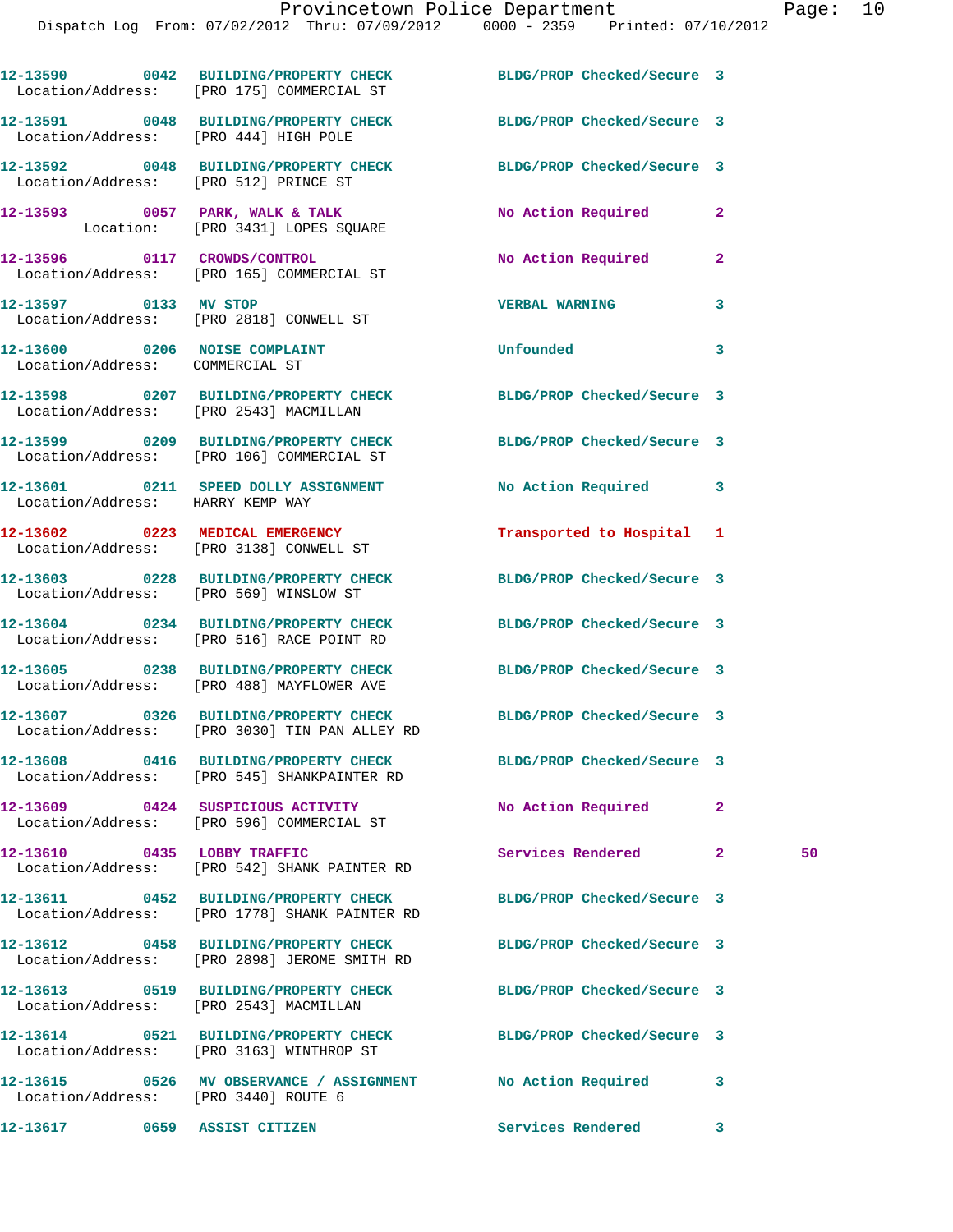|                               | Dispatch Log From: 07/02/2012 Thru: 07/09/2012 0000 - 2359 Printed: 07/10/2012                                 | Provincetown Police Department |                | Page: 11 |  |
|-------------------------------|----------------------------------------------------------------------------------------------------------------|--------------------------------|----------------|----------|--|
|                               | Location/Address: [PRO 573] WINSLOW ST                                                                         |                                |                |          |  |
|                               | 12-13618 0757 BUILDING/PROPERTY CHECK BLDG/PROP Checked/Secure 3<br>Location/Address: [PRO 571] ALDEN ST       |                                |                |          |  |
|                               | 12-13619 0823 ANIMAL CALL/DEAD SEAL<br>Location/Address: [PRO 357] COMMERCIAL ST                               | Services Rendered 2            |                |          |  |
|                               | 12-13620 0829 SPEED DOLLY ASSIGNMENT<br>Location/Address: [PRO 542] SHANK PAINTER RD                           | Services Rendered 3            |                |          |  |
|                               | 12-13621 0847 PARK, WALK & TALK<br>Location/Address: [PRO 537] SHANK PAINTER RD                                | Services Rendered              | $\overline{2}$ |          |  |
|                               | 12-13622 0917 METER OUT OF SERVICE<br>Location/Address: [PRO 542] SHANK PAINTER RD                             | Services Rendered              | 3              |          |  |
| 12-13623 1010 ASSIST CITIZEN  | Location/Address: [PRO 1587] PEARL ST                                                                          | No Action Required 3           |                |          |  |
|                               | 12-13624 1016 OIL SLICK<br>Location/Address: [PRO 357] COMMERCIAL ST                                           | Services Rendered 2            |                |          |  |
|                               | 12-13626 1037 PARKING COMPLAINT<br>Location/Address: [PRO 3073] BRADFORD ST                                    | Services Rendered              | 3              |          |  |
|                               | 12-13627 1041 ALARM - GENERAL<br>Location/Address: [PRO 2018] COMMERCIAL ST                                    | Services Rendered 1            |                |          |  |
|                               | 12-13628 1055 PARKING COMPLAINT / GENERAL Vehicle Towed<br>Location/Address: [PRO 542] SHANK PAINTER RD        |                                | 3              |          |  |
|                               | 12-13629 1107 PARKING COMPLAINT / GENERAL Citation/Warning Issued 3<br>Location/Address: [PRO 1389] JOHNSON ST |                                |                |          |  |
|                               | 12-13630 1112 MISSING CHILD<br>Location/Address: [PRO 3712] RYDER ST EXT                                       | Services Rendered              | $\mathbf{1}$   |          |  |
| Location/Address: WINSLOW ST  | 12-13631 1123 METER COMPLAINT                                                                                  | Services Rendered              | 3              |          |  |
|                               | 12-13632 1145 PARKING COMPLAINT / GENERAL Services Rendered<br>Location/Address: [PRO 149] COMMERCIAL ST       |                                | 3              |          |  |
| 12-13633 1151 ANIMAL CALL     | Location/Address: [PRO 542] SHANK PAINTER RD                                                                   | Services Rendered              | -2             |          |  |
|                               | 12-13634 1205 MV VS BIKE<br>Location/Address: [PRO 175] COMMERCIAL ST                                          | Services Rendered              | 1              |          |  |
|                               | 12-13635 1209 PROPERTY DAMAGE<br>Location/Address: [PRO 2945] COMMERCIAL ST                                    | Services Rendered 3            |                |          |  |
|                               | 12-13636 1228 FOUND SONY VIDEO CAMERA<br>Location/Address: [PRO 379] COMMERCIAL ST                             | <b>Services Rendered</b>       | 3              |          |  |
|                               | 12-13637 1250 MEDICAL EMERGENCY<br>Location/Address: FREEMAN ST + COMMERCIAL ST                                | Services Rendered              | 1              |          |  |
|                               | 12-13638 1254 FLIGHT COVERAGE<br>Location/Address: [PRO 516] RACE POINT RD                                     | Services Rendered              | 2              |          |  |
| 12-13639 1255 SEAL ON BEACH   | Location/Address: [PRO 269] COMMERCIAL ST                                                                      | Services Rendered              | 2              |          |  |
|                               | 12-13640 1314 LOST WHITE IPHONE<br>Location/Address: [PRO 542] SHANK PAINTER RD                                | Services Rendered              | 3              |          |  |
| 12-13642 1445 METER COMPLAINT | Location/Address: [PRO 444] HIGH POLE HILL                                                                     | <b>Services Rendered</b>       | 3              |          |  |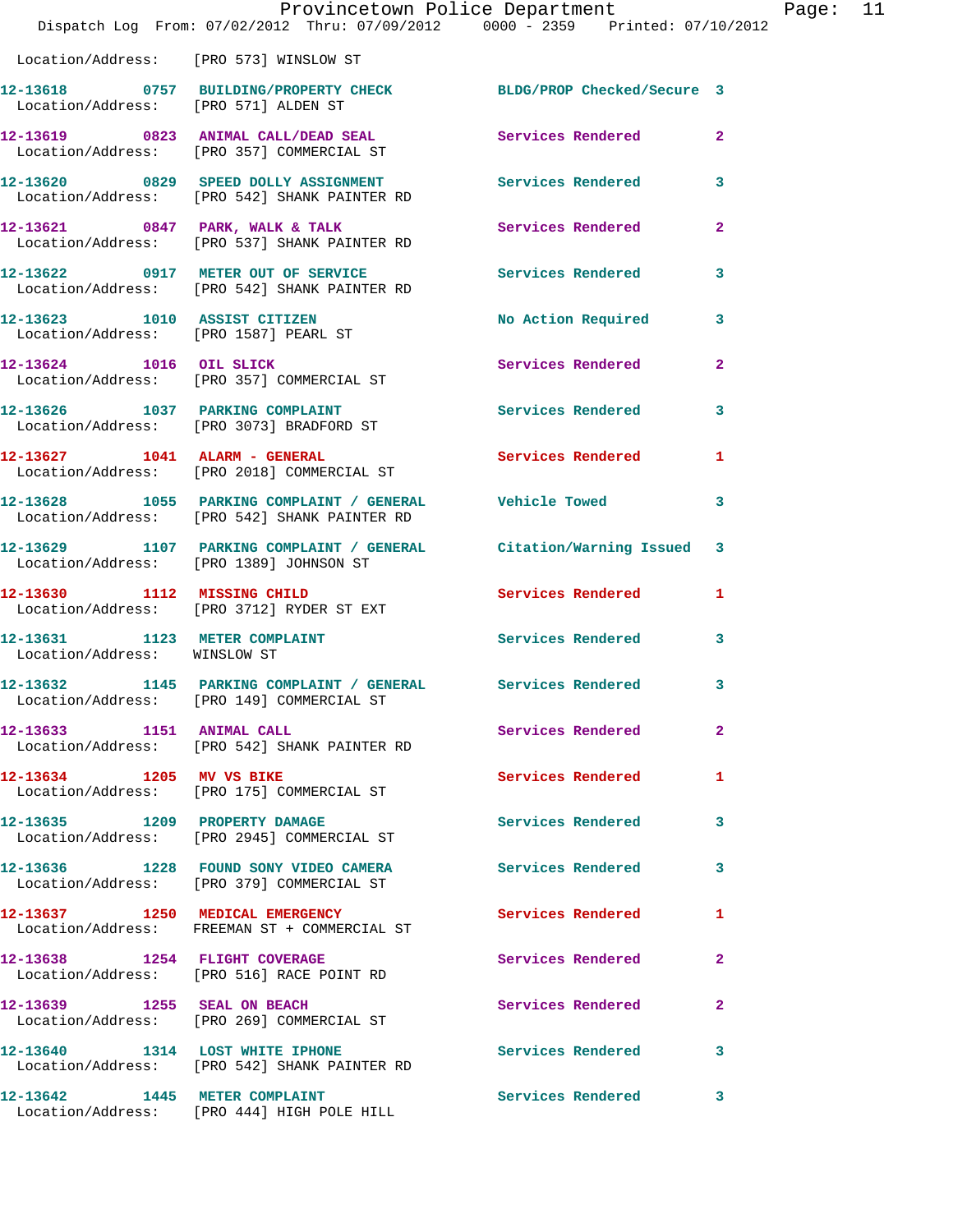|                                                                 | Provincetown Police Department                                                                                 |                           |                | Page: 12 |  |
|-----------------------------------------------------------------|----------------------------------------------------------------------------------------------------------------|---------------------------|----------------|----------|--|
|                                                                 | 12-13641 1446 MEDICAL EMERGENCY 1 Services Rendered 1<br>Location/Address: [PRO 1009] NELSON AVE               |                           |                |          |  |
|                                                                 | 12-13643   1453   BY-LAW VIOLATION/OPEN CONTAINE   VERBAL WARNING<br>Location/Address: [PRO 105] COMMERCIAL ST |                           | $\mathbf{2}$   |          |  |
| Location/Address: WAREHAM ST                                    | 12-13644 1506 M/V VANDALISM 1998 Services Rendered 3                                                           |                           |                |          |  |
|                                                                 | 12-13645   1516   ALARM - GENERAL<br>Location/Address: [PRO 506] PEARL ST                                      | False Alarm               | 1              |          |  |
|                                                                 | 12-13646 1537 PARK, WALK & TALK 1988 Services Rendered<br>Location/Address: [PRO 105] COMMERCIAL ST            |                           | $\mathbf{2}$   |          |  |
|                                                                 | 12-13647 1538 MV COMPLAINT<br>Location/Address: [PRO 2632] CAPTAIN BERTIE RD                                   | Vehicle Towed             | $\mathbf{2}$   |          |  |
|                                                                 | 12-13648 1556 FOUND LICENSE<br>Location/Address: [PRO 105] COMMERCIAL ST                                       | Services Rendered         | $\mathbf{3}$   |          |  |
|                                                                 | 12-13649 1615 LOST GRAY LAPTOP BAG/FOUND Services Rendered 3<br>Location/Address: [PRO 1778] SHANK PAINTER RD  |                           |                |          |  |
| Location/Address: COMMERCIAL ST                                 | 12-13650 1654 MEDICAL EMERGENCY PATIENT REFUSAL                                                                |                           | 1              |          |  |
|                                                                 | 12-13651 1657 FOUND HUSKY/FINAL VERBAL WARN. VERBAL WARNING<br>Location/Address: HOWLAND ST + HARRY KEMP WAY   |                           | 2 <sup>1</sup> | 1        |  |
|                                                                 | 12-13652 1703 MV STOP<br>Location/Address: ALDEN ST + BRADFORD ST                                              | <b>VERBAL WARNING</b>     | 3              |          |  |
| 12-13653 1727 MV STOP                                           | Location/Address: [PRO 105] COMMERCIAL ST                                                                      | <b>VERBAL WARNING</b>     | 3              |          |  |
|                                                                 | 12-13654 1746 MV STOP<br>Location: MOORS RD NEAR HERRING COVE                                                  | <b>VERBAL WARNING</b>     | 3              |          |  |
|                                                                 | 12-13655 1748 HARASSMENT<br>Location/Address: [PRO 542] SHANK PAINTER RD                                       | Services Rendered         | $\mathbf{2}$   |          |  |
|                                                                 | 12-13656 1753 LOST CA LICENSE<br>Location/Address: [PRO 542] SHANK PAINTER RD                                  | No Action Required 3      |                |          |  |
| 12-13657 1802 LANDLORD/TENANT<br>Location/Address: FRANKLIN ST  |                                                                                                                | Services Rendered         | $\mathbf{2}$   |          |  |
|                                                                 | 12-13658 1815 FOUND CREDIT CARD<br>Location: [PRO 3431] LOPES SQUARE                                           | Services Rendered         | 3              |          |  |
| 12-13659 1820 MV STOP                                           | Location/Address: SNAIL RD + COMMERCIAL ST                                                                     | <b>VERBAL WARNING</b>     | 3              |          |  |
|                                                                 | 12-13661 1850 ASSIST CITIZEN<br>Location/Address: [PRO 447] JEROME SMITH RD                                    | Could Not Locate          | 3              |          |  |
| 12-13662 1852 COMPLAINT                                         | Location/Address: [PRO 382] COMMERCIAL ST                                                                      | SPOKEN TO                 | $\mathbf{3}$   | 1        |  |
| $12-13663$ 1957 MV COMPLAINT<br>Location/Address: COMMERCIAL ST |                                                                                                                | Services Rendered         | $\mathbf{2}$   |          |  |
|                                                                 | 12-13664 2000 MEDICAL EMERGENCY<br>Location/Address: [PRO 2737] COMMERCIAL ST                                  | <b>GONE ON ARRIVAL</b>    | 1              |          |  |
|                                                                 | 12-13665 2001 COMPLAINT<br>Location/Address: PROVINCELANDS RD + ROUTE 6                                        | Services Rendered         | 3              |          |  |
| 12-13666 2008 MV COMPLAINT                                      |                                                                                                                | Citation/Warning Issued 2 |                |          |  |

Location/Address: [PRO 1627] COMMERCIAL ST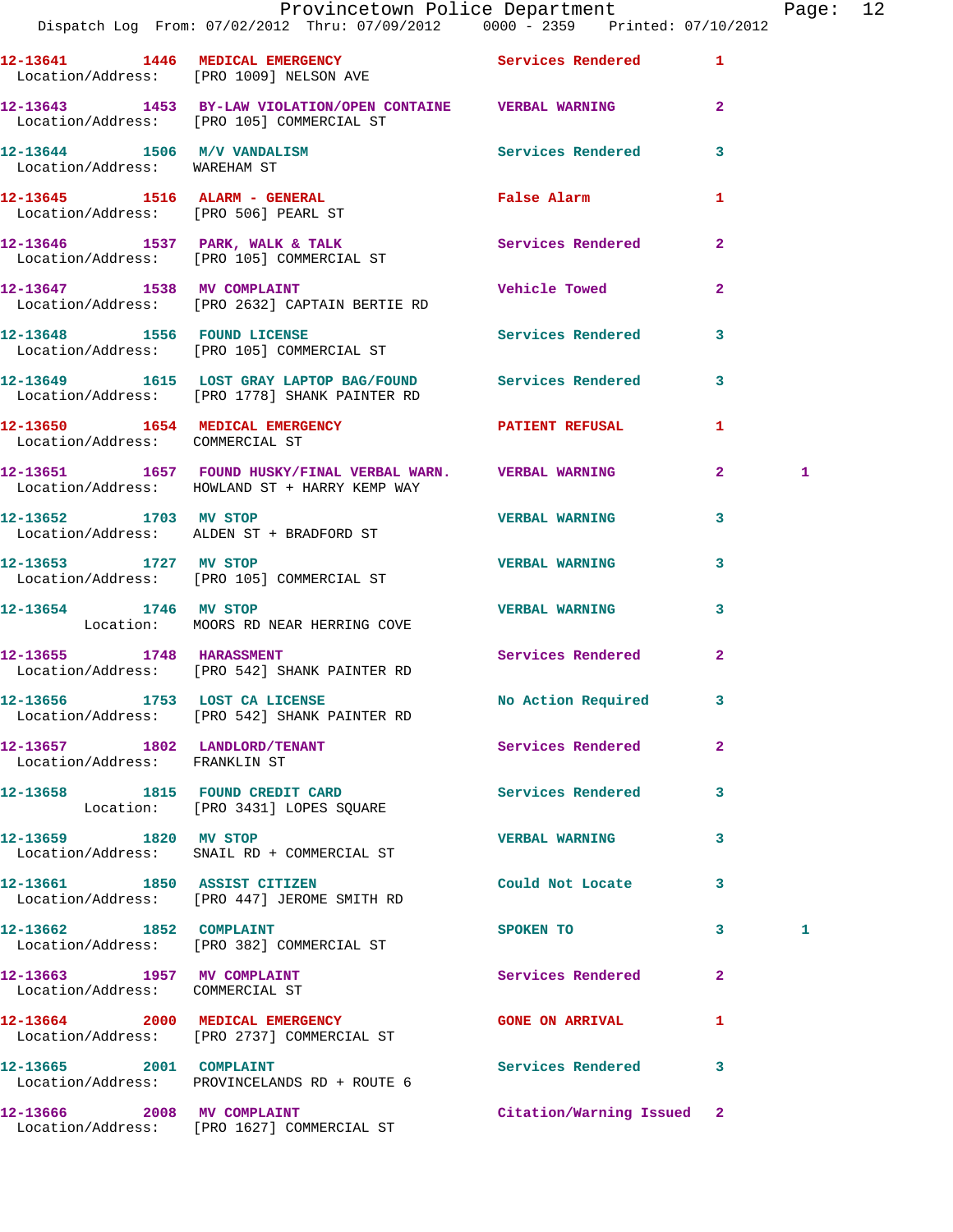| 12-13667 2026 DISORDERLY                                                                   | Location/Address: [PRO 196] COMMERCIAL ST<br>Refer To Arrest: 12-163-AR             | Arrest(s) Made 2           |                |
|--------------------------------------------------------------------------------------------|-------------------------------------------------------------------------------------|----------------------------|----------------|
|                                                                                            | 12-13668 2039 MEDICAL EMERGENCY<br>Location/Address: [PRO 542] SHANK PAINTER RD     | <b>PATIENT REFUSAL</b>     | $\mathbf{1}$   |
| 12-13669 2120 DISORDERLY                                                                   | Location/Address: [PRO 196] COMMERCIAL ST<br>Refer To Arrest: 12-164-AR             | Arrest(s) Made             | $\mathbf{2}$   |
| 12-13672 2122 COMPLAINT                                                                    | Location/Address: [PRO 1941] COMMERCIAL ST                                          | <b>Services Rendered</b>   | 3              |
| 12-13671 2127 MV HIT & RUN<br>Location/Address: BRADFORD ST<br>Refer To Accident: 12-38-AC |                                                                                     | Services Rendered          | $\overline{2}$ |
| 12-13670 2133 DISORDERLY                                                                   | Location/Address: [PRO 526] RYDER ST EXT                                            | <b>GONE ON ARRIVAL</b>     | 1              |
|                                                                                            | 12-13673 2138 MEDICAL EMERGENCY<br>Location/Address: [PRO 999] MONTELLO ST          | Services Rendered          | 1              |
|                                                                                            | 12-13674 2159 FOUND HUSKY<br>Location/Address: [PRO 542] SHANK PAINTER RD           | Services Rendered          | $\overline{a}$ |
|                                                                                            | 12-13675 2204 ASSIST CITIZEN<br>Location/Address: [PRO 539] SHANK PAINTER RD        | <b>Services Rendered</b>   | 3              |
|                                                                                            | 12-13676 2213 ANIMAL CALL/FOUND HUSKY<br>Location/Address: [PRO 1550] COMMERCIAL ST | <b>Services Rendered</b>   | $\overline{2}$ |
| Location/Address: [PRO 453] KILEY CT                                                       | 12-13677 2220 DOMESTIC DISTURBANCE/ASSAULT Peace Restored                           |                            | 1              |
| 12-13678 2241 MV VS BIKE<br>Refer To Accident: 12-39-AC                                    | Location/Address: BRADFORD ST + WINTHROP ST                                         | Services Rendered 1        |                |
| 12-13680 2324 MV ACCIDENT                                                                  | Location/Address: [PRO 37] BRADFORD ST                                              | SPOKEN TO                  | 1              |
| 12-13682 2345 MV COMPLAINT                                                                 | Location/Address: ROUTE 6 + SHANK PAINTER RD                                        | Services Rendered          | $\overline{2}$ |
| 12-13684 2353 DISTURBANCE                                                                  | Location/Address: [PRO 3296] SHANK PAINTER RD                                       | SPOKEN TO                  | $\mathbf{1}$   |
| For Date: $07/05/2012$ - Thursday                                                          |                                                                                     |                            |                |
| 12-13685 0010 BY-LAW VIOLATION                                                             | Location/Address: [PRO 433] RYDER ST EXT                                            | VERBAL WARNING             | $\mathbf{2}$   |
| 12-13686 0013 BAR CHECK                                                                    | Location/Address: [PRO 3443] COMMERCIAL ST                                          | SPOKEN TO                  | $\overline{2}$ |
| 12-13688 0021 ALARM - GENERAL                                                              | Location/Address: [PRO 545] SHANK PAINTER RD                                        | <b>Services Rendered</b>   | $\mathbf{1}$   |
| 12-13689 0029 BAR CHECK                                                                    | Location/Address: [PRO 399] COMMERCIAL ST                                           | BLDG/PROP Checked/Secure 2 |                |
| Location/Address: [PRO 3222] ALDEN ST                                                      | 12-13690 0037 SUSPICIOUS ACTIVITY                                                   | SPOKEN TO                  | $\mathbf{2}$   |
| 12-13691 0043 MEDICAL EMERGENCY<br>Location/Address: COMMERCIAL ST                         |                                                                                     | <b>Services Rendered</b>   | $\mathbf{1}$   |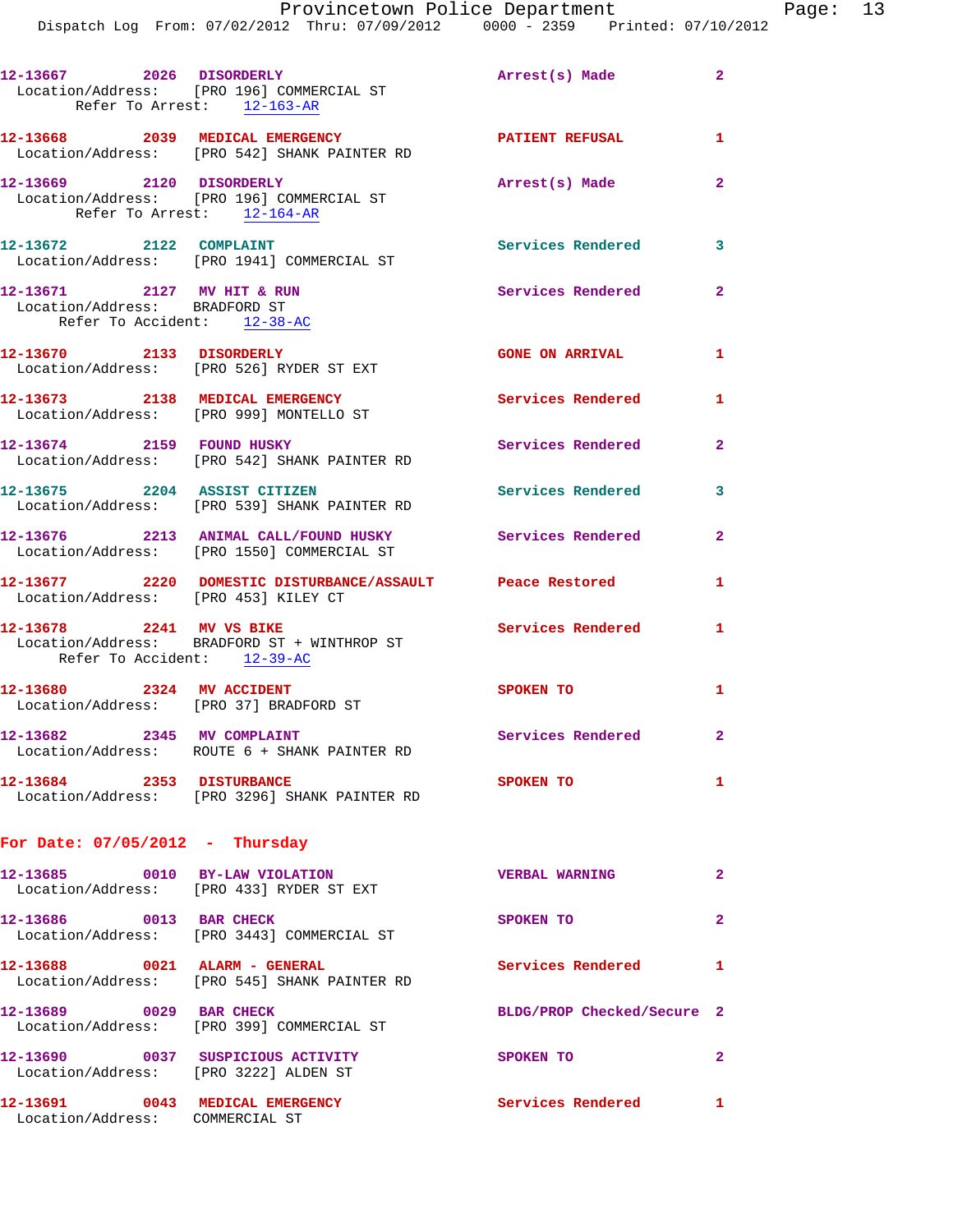|                                                             | Provincetown Police Department                                                                                |                            |                | Page: 14 |  |
|-------------------------------------------------------------|---------------------------------------------------------------------------------------------------------------|----------------------------|----------------|----------|--|
|                                                             | 12-13692 0048 LOBBY TRAFFIC Services Rendered 2<br>Location/Address: [PRO 542] SHANK PAINTER RD               |                            |                | 44       |  |
| 12-13693 0103 MV STOP<br>Location/Address: SHANK PAINTER RD |                                                                                                               | <b>VERBAL WARNING 3</b>    |                |          |  |
|                                                             | 12-13695 0116 NOISE COMPLAINT<br>Location/Address: [PRO 979] MASONIC PL                                       | SPOKEN TO                  | 3              |          |  |
| Location/Address: GOSNOLD ST                                | 12-13696 0126 SUSPICIOUS ACTIVITY Services Rendered                                                           |                            | $\overline{2}$ |          |  |
|                                                             | 12-13698 0154 SERVICE CALL<br>Location/Address: [PRO 399] COMMERCIAL ST                                       | Services Rendered 3        |                |          |  |
|                                                             | 12-13705 0215 COMPLAINT<br>Location/Address: [PRO 557] TREMONT ST                                             | Services Rendered          | $\mathbf{3}$   |          |  |
| 12-13700 0221 MV STOP                                       | Location/Address: [PRO 569] WINSLOW ST                                                                        | <b>VERBAL WARNING</b>      | $\mathbf{3}$   |          |  |
| Location/Address: [PRO 569] WINSLOW ST                      | 12-13702 0249 BUILDING/PROPERTY CHECK Services Rendered 3                                                     |                            |                |          |  |
|                                                             | 12-13703 0250 BUILDING/PROPERTY CHECK BLDG/PROP Checked/Secure 3<br>Location/Address: [PRO 488] MAYFLOWER AVE |                            |                |          |  |
|                                                             | 12-13706 0256 MEDICAL EMERGENCY PATIENT REFUSAL 1<br>Location/Address: [PRO 3296] SHANK PAINTER RD            |                            |                |          |  |
|                                                             | 12-13707 0315 FOUND WALLET<br>Location/Address: [PRO 542] SHANK PAINTER RD                                    | Services Rendered 3        |                |          |  |
| Location/Address: WAREHAM ST<br>Refer To $P/C$ : 12-170-AR  | 12-13708 0334 FOLLOW UP                                                                                       | No Action Required         | $\mathbf{2}$   |          |  |
|                                                             | 12-13709 0433 SUSPICIOUS ACTIVITY Services Rendered<br>Location/Address: [PRO 3259] MACMILLAN WHARF           |                            | $\mathbf{2}$   |          |  |
|                                                             | 12-13710 0810 VANDALISM<br>Location/Address: [PRO 1712] FRANKLIN ST                                           | Services Rendered 3        |                |          |  |
|                                                             | 12-13711 0812 BIKE GENERAL<br>Location/Address: BRADFORD ST + DUNCAN LN                                       | Services Rendered 2        |                |          |  |
|                                                             | 12-13712 0813 SEAL ON BEACH<br>Location/Address: [PRO 385] COMMERCIAL ST                                      | Services Rendered 2        |                |          |  |
| Location/Address: [PRO 3287] ROUTE 6                        | 12-13713 0850 BUILDING/PROPERTY CHECK BLDG/PROP Checked/Secure 3                                              |                            |                |          |  |
|                                                             | 12-13714 0900 HARASSMENT<br>Location/Address: [PRO 2904] WEST VINE ST                                         | Services Rendered 2        |                |          |  |
| 12-13716 0905 911 GENERAL                                   | Location/Address: [PRO 948] HOLWAY AVE                                                                        | Could Not Locate 1         |                |          |  |
|                                                             | 12-13715 0908 LOST CREDIT CARD<br>Location/Address: [PRO 542] SHANK PAINTER RD                                | Services Rendered 3        |                |          |  |
| 12-13717 0935 ANIMAL CALL                                   | Location/Address: [PRO 3318] CEMETERY RD                                                                      | Services Rendered 2        |                |          |  |
|                                                             | 12-13718 0942 LOST GLASSES & WATCH<br>Location/Address: [PRO 105] COMMERCIAL ST                               | Services Rendered 3        |                |          |  |
|                                                             | 12-13719 1014 LOST HONDA KEY<br>Location/Address: [PRO 542] SHANK PAINTER RD                                  | <b>Services Rendered</b> 3 |                |          |  |
|                                                             |                                                                                                               |                            |                |          |  |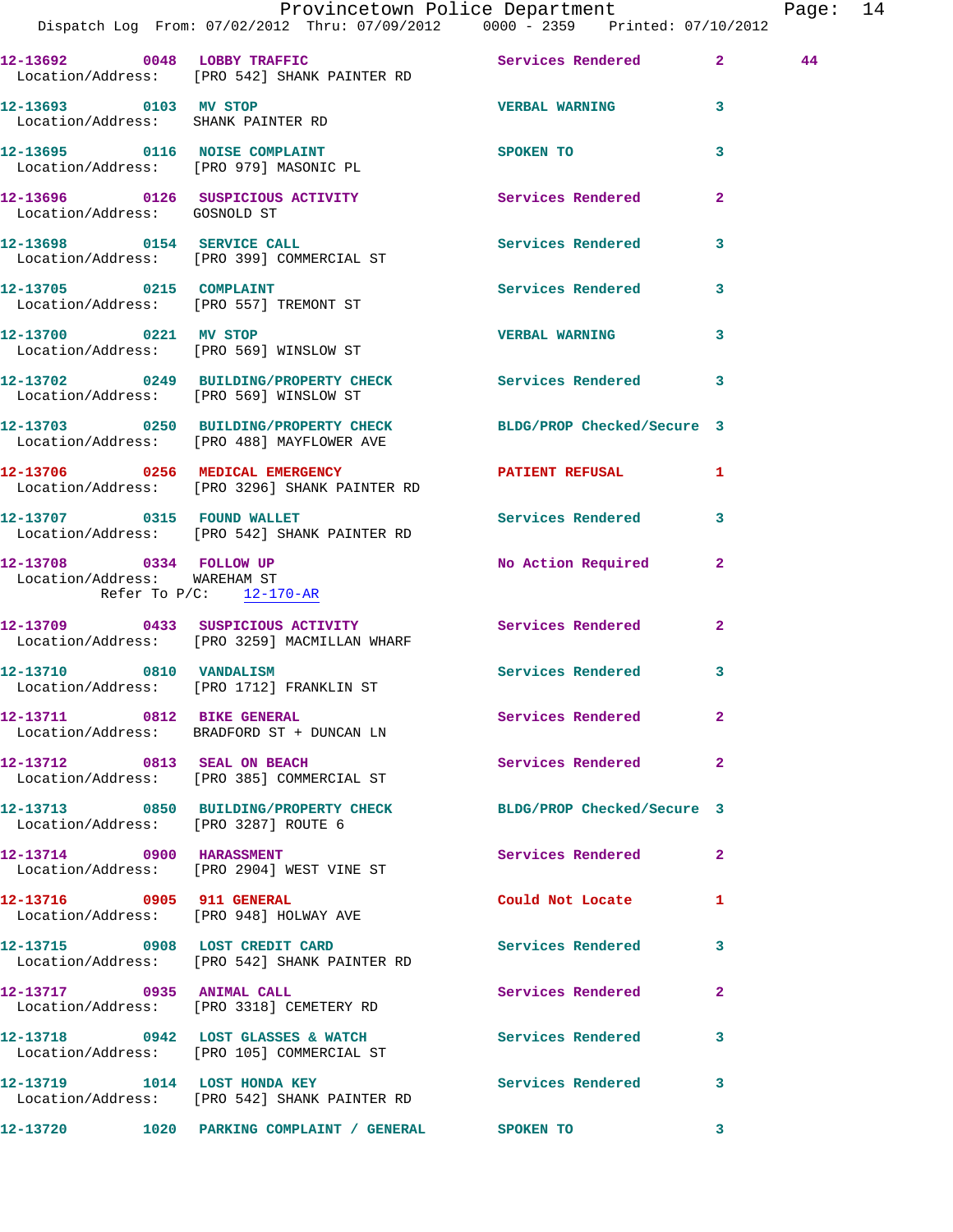|                                                    | Provincetown Police Department<br>Dispatch Log From: 07/02/2012 Thru: 07/09/2012 0000 - 2359 Printed: 07/10/2012 |                          |                |
|----------------------------------------------------|------------------------------------------------------------------------------------------------------------------|--------------------------|----------------|
| Location/Address: [PRO 3280] RACE RD               |                                                                                                                  |                          |                |
|                                                    | 12-13721 1024 LOST HTC CELL PHONE Services Rendered 3<br>Location/Address: [PRO 105] COMMERCIAL ST               |                          |                |
|                                                    | 12-13722 1028 BUILDING/PROPERTY CHECK BLDG/PROP Checked/Secure 3<br>Location/Address: [PRO 3317] CEMETERY RD     |                          |                |
|                                                    | 12-13831 1030 STOLEN PROPANE TANK<br>Location/Address: [PRO 2543] MACMILLAN WHARF                                | Services Rendered        | $\overline{2}$ |
| Refer To Accident: 12-40-AC                        | 12-13723 1037 MV ACCIDENT<br>Location/Address: [PRO 182] COMMERCIAL ST                                           | Investigated             | 1              |
|                                                    | 12-13724 1051 ALARM - GENERAL<br>Location/Address: [PRO 2018] COMMERCIAL ST                                      | SPOKEN TO                | 1              |
|                                                    | 12-13725 1107 FOUND MA DL/CREDIT CARDS Services Rendered<br>Location/Address: [PRO 542] SHANK PAINTER RD         |                          | 3              |
|                                                    | 12-13726 1109 FOUND PURSE/RETURNED Services Rendered<br>Location/Address: [PRO 542] SHANK PAINTER RD             |                          | 3              |
|                                                    | 12-13727 1116 MV STOP<br>Location/Address: [PRO 1791] BRADFORD ST                                                | <b>VERBAL WARNING</b>    | 3              |
| Location/Address: COMMERCIAL ST                    | 12-13728 1117 MEDICAL EMERGENCY Services Rendered                                                                |                          | 1              |
|                                                    | 12-13731 1131 MV OBSERVANCE / ASSIGNMENT SPOKEN TO<br>Location/Address: [PRO 1645] HARRY KEMP                    |                          | 3              |
|                                                    | 12-13730 1133 STREET SWEEPING TOWS<br>Location/Address: [PRO 1329] COMMERCIAL ST                                 | <b>Vehicle Towed</b>     | 3              |
| 12-13732 1148 MV STOP                              | Location/Address: ROUTE 6 + HOWLAND ST                                                                           | <b>VERBAL WARNING</b>    | 3              |
|                                                    | 12-13733 1149 MEDICAL EMERGENCY<br>Location/Address: [PRO 2490] PROVINCELANDS RD                                 | Transported to Hospital  | 1              |
| 12-13734 1154 ANIMAL CALL                          | Location/Address: WEST VINE ST + COMMERCIAL ST                                                                   | No Action Required       | $\mathbf{2}$   |
|                                                    | 12-13735 1203 INFO SERVICES - LOBBY<br>Location/Address: [PRO 542] SHANK PAINTER RD                              | <b>SPOKEN TO</b>         | $\overline{2}$ |
|                                                    | 12-13736 1204 BUILDING/PROPERTY CHECK<br>Location/Address: [PRO 2483] COMMERCIAL ST                              | <b>Services Rendered</b> | 3              |
|                                                    | 12-13737 1211 LOST WHITE I-PHONE<br>Location/Address: [PRO 542] SHANK PAINTER RD                                 | Services Rendered        | 3              |
|                                                    | 12-13738 1217 B & E BURGLARY<br>Location/Address: [PRO 3334] COMMERCIAL ST                                       | Investigated             | $\mathbf{2}$   |
|                                                    | 12-13739 1250 LOST WALLET/PURSE<br>Location: [PRO 3431] LOPES SQUARE                                             | Services Rendered        | 3              |
| Location/Address: [PRO 2521] ROUTE 6               | 12-13740 1303 MV OBSERVANCE / ASSIGNMENT Services Rendered                                                       |                          | 3              |
| 12-13741 1312 MV STOP<br>Location/Address: ROUTE 6 |                                                                                                                  | <b>VERBAL WARNING</b>    | 3              |
|                                                    | 12-13742 1318 PARKING COMPLAINT / GENERAL Services Rendered<br>Location/Address: [PRO 1333] COMMERCIAL ST        |                          | 3              |
| 12-13743 1325 ASSAULT                              | Location/Address: [PRO 3321] COMMERCIAL ST                                                                       | SPOKEN TO                | 1              |

Page: 15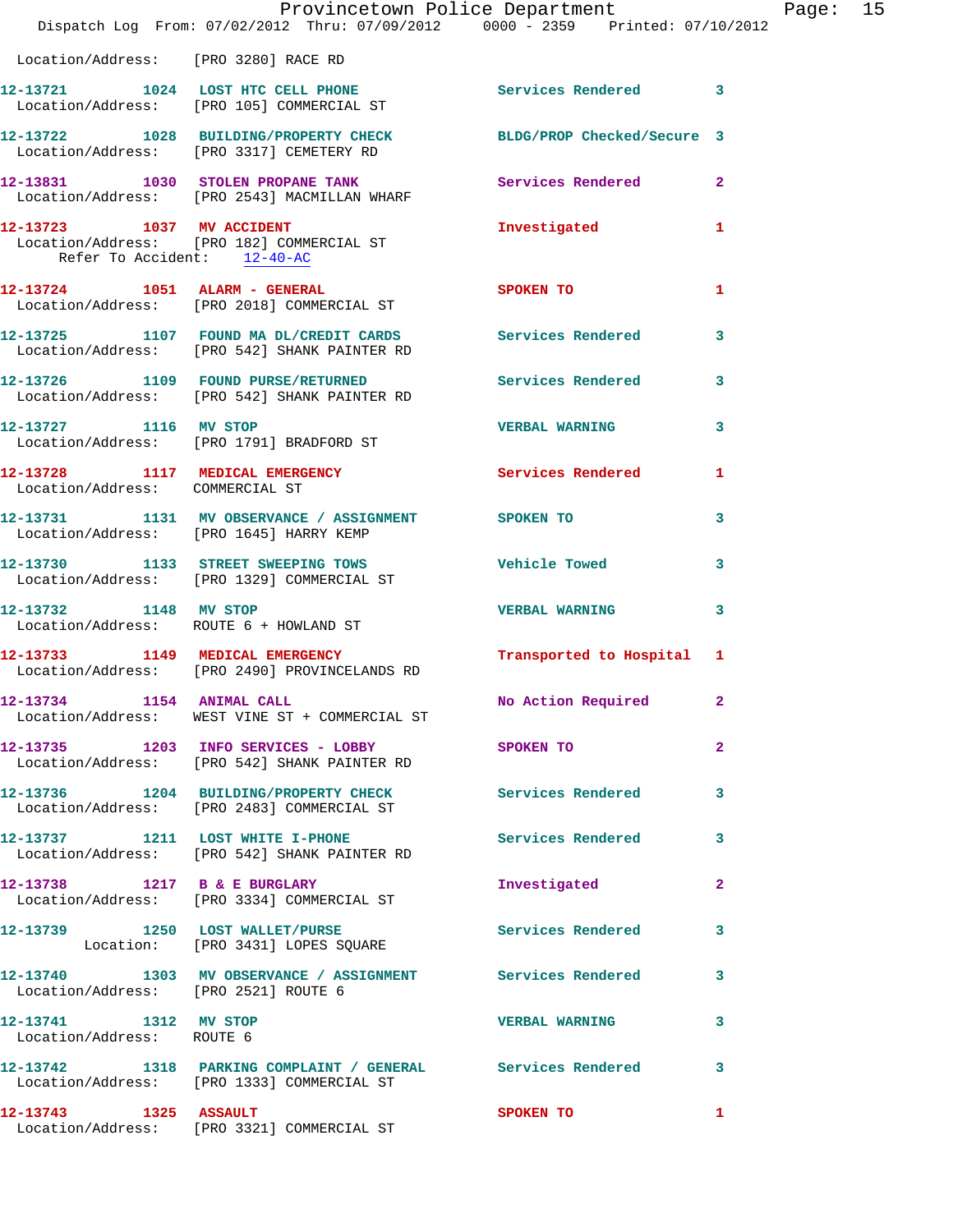Dispatch Log From: 07/02/2012 Thru: 07/09/2012 0000 - 2359 Printed: 07/10/2012

| Location/Address: ROUTE 6 + SNAIL RD                              | 12-13744 1333 MV DISABLED                                                                                    | Could Not Locate          | $\overline{a}$                          |
|-------------------------------------------------------------------|--------------------------------------------------------------------------------------------------------------|---------------------------|-----------------------------------------|
| 12-13745 1338 MV STOP<br>Location/Address: ROUTE 6 + SNAIL RD     |                                                                                                              | <b>VERBAL WARNING</b>     | 3                                       |
| 12-13746 1354 MV STOP<br>Location/Address: SNAIL RD + ROUTE 6     |                                                                                                              | Citation/Warning Issued 3 |                                         |
| 12-13747 1355 MV STOP<br>Location/Address: ROUTE 6 + SNAIL RD     |                                                                                                              | <b>VERBAL WARNING</b>     | 3                                       |
|                                                                   | 12-13748 1441 FOUND PINK I-PHONE/RETURNED Services Rendered<br>Location: [PRO 3431] LOPES SQUARE             |                           | 3                                       |
| Location/Address: COMMERCIAL ST                                   | 12-13749 1534 PARK, WALK & TALK 1999 Services Rendered                                                       |                           | $\overline{2}$                          |
|                                                                   | 12-13750 1536 MEDICAL EMERGENCY<br>Location/Address: [PRO 3200] COMMERCIAL ST                                | Transported to Hospital   | $\overline{\mathbf{3}}$<br>$\mathbf{1}$ |
|                                                                   | 12-13751 1546 MV OBSERVANCE / ASSIGNMENT Services Rendered<br>Location/Address: [PRO 2784] SHANKPAINTER RD   |                           | 3                                       |
|                                                                   | 12-13752 1553 MV STOP<br>Location/Address: [PRO 338] SHANK PAINTER RD                                        | <b>VERBAL WARNING</b>     | 3                                       |
| 12-13753 1603 MV STOP                                             | Location/Address: [PRO 2479] ROUTE 6                                                                         | No Action Required        | 3                                       |
|                                                                   | 12-13754 1637 STOLEN WALLET<br>Location/Address: [PRO 542] SHANK PAINTER RD                                  | <b>Services Rendered</b>  | $\overline{2}$                          |
|                                                                   | 12-13755 1653 LOST BLACK BILLFOLD No Action Required<br>Location/Address: [PRO 208] COMMERCIAL ST            |                           | 3                                       |
|                                                                   | 12-13756 1719 MV OBSERVANCE / ASSIGNMENT Services Rendered<br>Location/Address: CONWELL ST + ROUTE 6         |                           | 3                                       |
| 12-13757 1724 ATTEMPT TO SERVE                                    | Location/Address: [PRO 105] COMMERCIAL ST                                                                    | Could Not Locate          | 3                                       |
|                                                                   | 12-13758 1727 MV STOP<br>Location/Address: NELSON AVE + RACE POINT RD                                        | <b>VERBAL WARNING</b>     | 3                                       |
| 12-13759 1753 MV STOP                                             | Location/Address: [PRO 2521] ROUTE 6                                                                         | Citation/Warning Issued 3 |                                         |
|                                                                   | 12-13760 1802 AIRPORT DETAIL<br>Location/Address: [PRO 516] RACE POINT RD                                    | Services Rendered         | $\mathbf{2}$                            |
|                                                                   | 12-13761 1824 LOST TOYOTA KEY<br>Location/Address: [PRO 542] SHANK PAINTER RD                                | <b>Services Rendered</b>  | 3                                       |
|                                                                   | 12-13762 1838 FOUND CITI CREDIT CARD<br>Location/Address: [PRO 542] SHANK PAINTER RD                         | No Action Required        | 3                                       |
|                                                                   | 12-13763 1845 FOUND FORD KEY<br>Location/Address: [PRO 542] SHANK PAINTER RD                                 | No Action Required        | 3                                       |
|                                                                   | 12-13765 2004 FOUND IPHONE/RETURNED<br>Location/Address: [PRO 542] SHANK PAINTER RD                          | No Action Required        | 3                                       |
|                                                                   | 12-13766 2030 FOUND IPHONE W/BLK/RED CHECKER No Action Required<br>Location/Address: [PRO 357] COMMERCIAL ST |                           | 3                                       |
| 12-13767 2037 FIRE, STRUCTURE<br>Location/Address: [TRU] SHORE RD |                                                                                                              | Extinguished              | 1                                       |
| 12-13768 2050 ATTEMPT TO SERVE                                    |                                                                                                              | Could Not Locate          | 3                                       |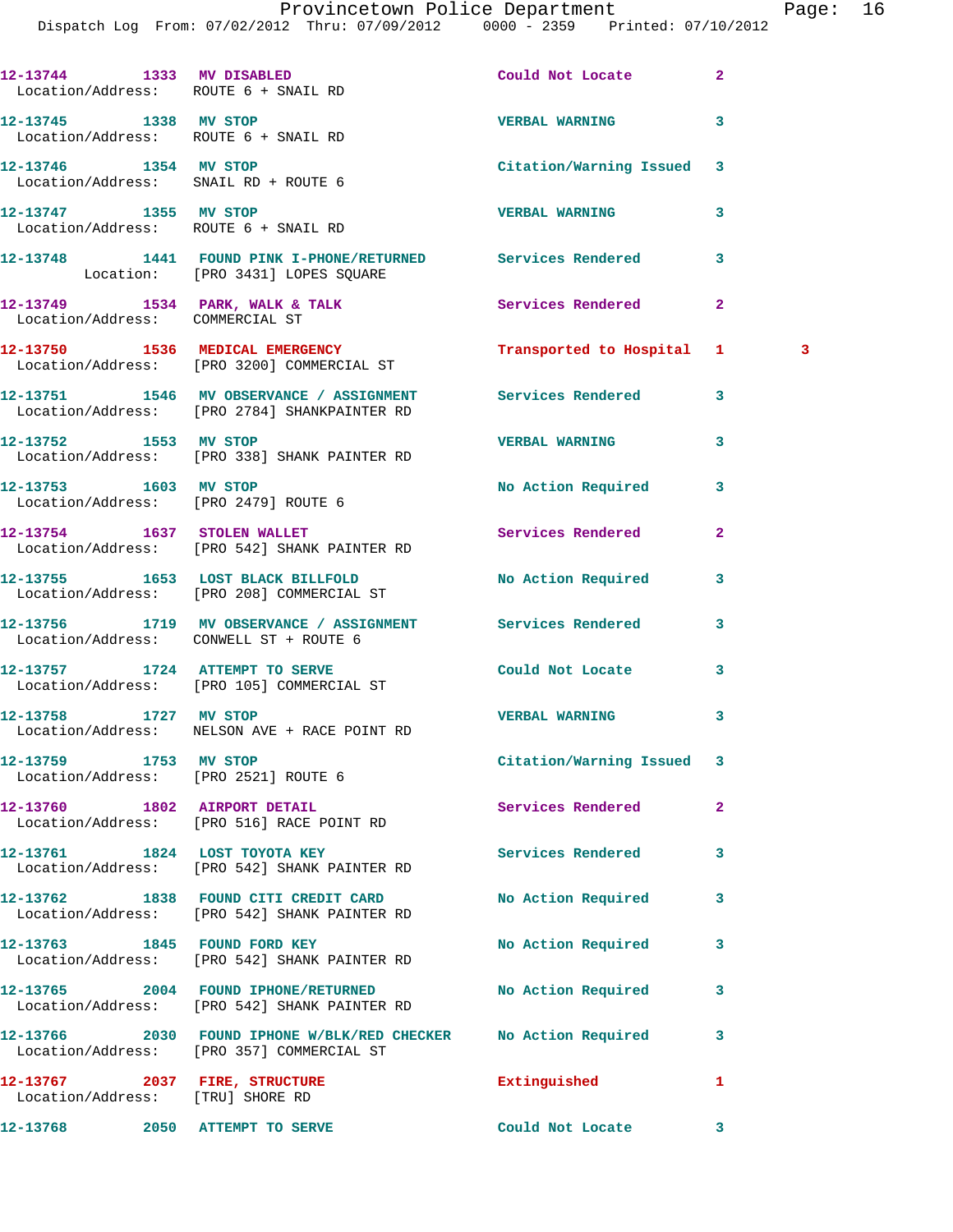| Location/Address: COURT ST                             |                                                                                                       |                            |   |
|--------------------------------------------------------|-------------------------------------------------------------------------------------------------------|----------------------------|---|
| Location/Address: [PRO 94] BRADFORD ST                 | 12-13770 2054 MV OBSERVANCE / ASSIGNMENT Services Rendered 3                                          |                            |   |
| 12-13771 2105 MEDICAL EMERGENCY                        | Location/Address: [PRO 1219] WILLOW DR                                                                | Transported to Hospital 1  |   |
|                                                        | 12-13772 2115 SERVE LETTER IN HAND<br>Location/Address: [PRO 542] SHANK PAINTER RD                    | Services Rendered 3        |   |
|                                                        | 12-13773 2129 BUILDING/PROPERTY CHECK<br>Location/Address: [PRO 3292] COMMERCIAL ST                   | BLDG/PROP Checked/Secure 3 |   |
| 12-13774 2132 FOUND BLK PURSE                          | Location/Address: [PRO 453] KILEY CT                                                                  | No Action Required         | 3 |
|                                                        | 12-13775 2143 BUILDING/PROPERTY CHECK<br>Location/Address: [PRO 1638] COMMERCIAL ST                   | BLDG/PROP Checked/Secure 3 |   |
|                                                        | 12-13777 2211 MEDICAL EMERGENCY<br>Location/Address: [PRO 1892] SHANK PAINTER RD                      | Services Rendered 1        |   |
|                                                        | 12-13778 2233 ASSIST AGENCY / MUTUAL AID VERBAL WARNING<br>Location/Address: [PRO 2499] RACE POINT RD |                            | 3 |
|                                                        | 12-13779 2246 SPEED DOLLY ASSIGNMENT<br>Location/Address: [PRO 542] SHANK PAINTER RD                  | Services Rendered 3        |   |
| Location/Address: [PRO 16] BRADFORD ST                 | 12-13780 2258 BUILDING/PROPERTY CHECK                                                                 | BLDG/PROP Checked/Secure 3 |   |
| 12-13781 2312 MV STOP                                  | Location/Address: [PRO 1886] BRADFORD ST                                                              | <b>VERBAL WARNING</b>      | 3 |
|                                                        | 12-13782 2319 FOUND CELL PHONE<br>Location/Address: [PRO 542] SHANK PAINTER RD                        | No Action Required         | 3 |
|                                                        | 12-13783 2322 BUILDING/PROPERTY CHECK<br>Location/Address: [PRO 518] RACE POINT RD                    | <b>Services Rendered</b>   | 3 |
|                                                        | 12-13784 2322 MV STOP<br>Location/Address: [PRO 3004] BRADFORD ST                                     | <b>VERBAL WARNING</b>      | 3 |
| 12-13785 2330 MV STOP<br>Location/Address: BREWSTER ST |                                                                                                       | <b>VERBAL WARNING</b>      | 3 |
|                                                        | 12-13786 2335 BUILDING/PROPERTY CHECK<br>Location/Address: [PRO 3442] COMMERCIAL ST                   | BLDG/PROP Checked/Secure 3 |   |
|                                                        | 12-13787 2335 BUILDING/PROPERTY CHECK<br>Location/Address: [PRO 3256] COMMERCIAL ST                   | BLDG/PROP Checked/Secure 3 |   |
| 12-13788 2341 MV STOP                                  | Location/Address: [PRO 2818] CONWELL ST                                                               | <b>VERBAL WARNING</b>      | 3 |
| 12-13789 2346 MV STOP                                  | Location/Address: CENTRAL ST + BRADFORD ST                                                            | <b>VERBAL WARNING</b>      | 3 |
|                                                        | 12-13790 2349 BUILDING/PROPERTY CHECK<br>Location/Address: [PRO 306] COMMERCIAL ST                    | <b>Services Rendered</b>   | 3 |
| 12-13792 2357 BAR CHECK                                | Location/Address: [PRO 399] COMMERCIAL ST                                                             | BLDG/PROP Checked/Secure 2 |   |

## **For Date: 07/06/2012 - Friday**

| 12-13793          | 0003 BAR CHECK | BLDG/PROP Checked/Secure 2 |  |
|-------------------|----------------|----------------------------|--|
| Location/Address: |                | [PRO 3443] COMMERCIAL ST   |  |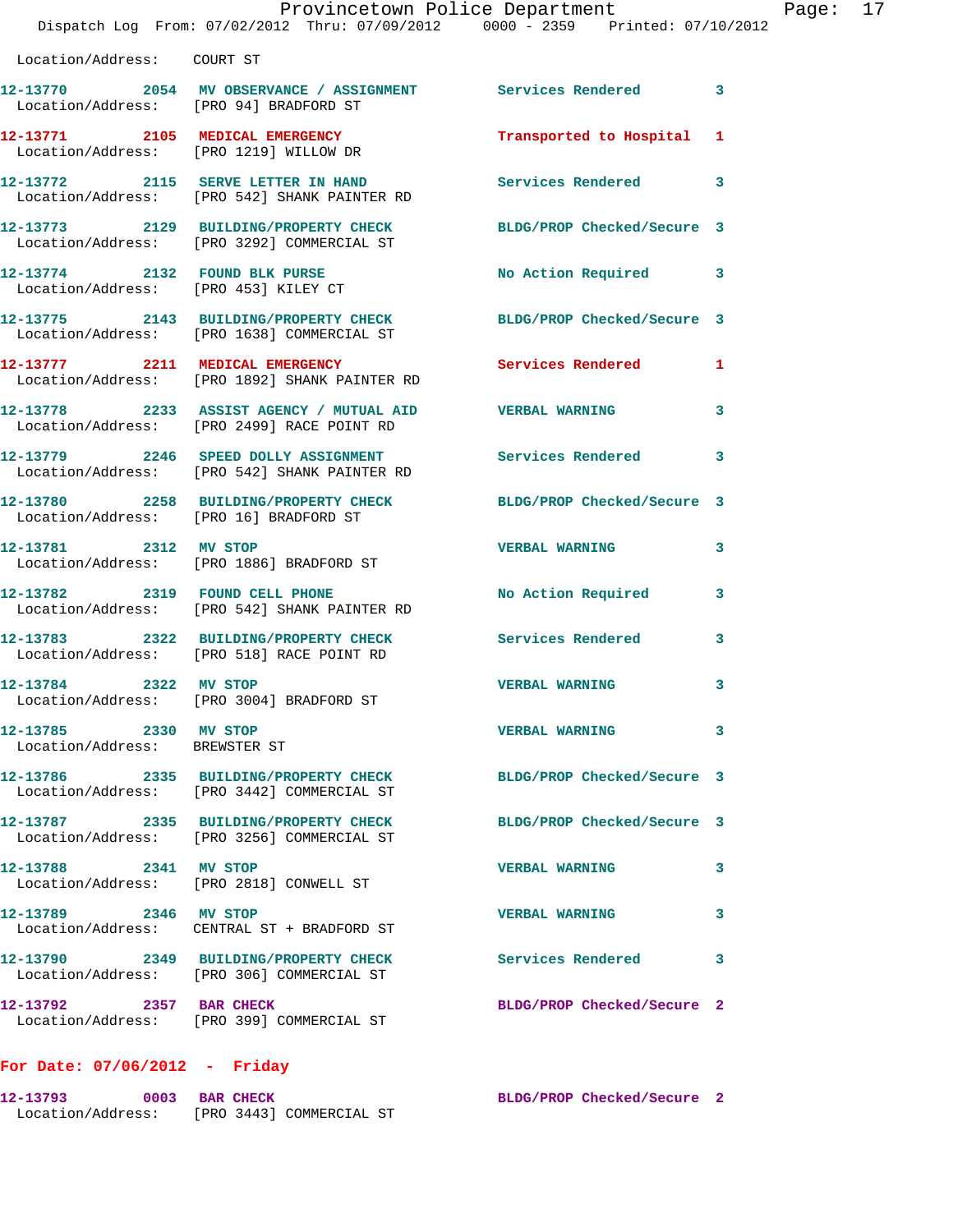|                                                        | Provincetown Police Department The Page: 18<br>Dispatch Log From: 07/02/2012 Thru: 07/09/2012 0000 - 2359 Printed: 07/10/2012 |                            |              |    |  |
|--------------------------------------------------------|-------------------------------------------------------------------------------------------------------------------------------|----------------------------|--------------|----|--|
|                                                        | 12-13794 0006 BAR CHECK BLDG/PROP Checked/Secure 2<br>Location/Address: [PRO 3236] COMMERCIAL ST                              |                            |              |    |  |
| 12-13795 0009 MV STOP<br>Location/Address: STANDISH ST |                                                                                                                               | <b>VERBAL WARNING</b> 3    |              |    |  |
|                                                        | 12-13797 0024 BAR CHECK<br>Location/Address: [PRO 208] COMMERCIAL ST                                                          | Services Rendered          | $\mathbf{2}$ |    |  |
|                                                        | 12-13798 0025 MV STOP<br>Location/Address: [PRO 731] BRADFORD ST                                                              | Citation/Warning Issued 3  |              |    |  |
| Refer To Arrest: 12-171-AR                             | 12-13799 0030 DOMESTIC DISTURBANCE/ASSAULT Arrest(s) Made 1<br>Location/Address: [PRO 2564] COMMERCIAL ST                     |                            |              |    |  |
| Location/Address: [PRO 484] MASONIC PL                 | 12-13800 0036 BAR CHECK                                                                                                       | BLDG/PROP Checked/Secure 2 |              |    |  |
|                                                        | 12-13801 0042 BAR CHECK<br>Location/Address: [PRO 3392] COMMERCIAL ST                                                         | BLDG/PROP Checked/Secure 2 |              |    |  |
|                                                        | 12-13802 0048 BY-LAW VIOLATION<br>Location/Address: [PRO 208] COMMERCIAL ST                                                   | BY LAW VIOLATION 2         |              |    |  |
| 12-13803 0052 MV STOP                                  | Location/Address: BRADFORD ST + WINSLOW ST                                                                                    | <b>VERBAL WARNING 3</b>    |              |    |  |
|                                                        | 12-13804 0057 MV OBSERVANCE / ASSIGNMENT Services Rendered<br>Location/Address: BRADFORD ST + RYDER ST                        |                            | 3            |    |  |
| 12-13805 0108 MV STOP                                  | Location/Address: [PRO 731] BRADFORD ST                                                                                       | <b>VERBAL WARNING</b>      | 3            |    |  |
|                                                        | 12-13806 0149 BUILDING/PROPERTY CHECK BLDG/PROP Checked/Secure 3<br>Location/Address: [PRO 444] HIGH POLE                     |                            |              |    |  |
|                                                        | 12-13807 0150 PARK, WALK & TALK Services Rendered<br>Location/Address: [PRO 2543] MACMILLAN WHARF                             |                            | $\mathbf{2}$ |    |  |
|                                                        | 12-13808 0158 ASSIST AGENCY / MUTUAL AID Services Rendered 3<br>Location/Address: [PRO 2543] MACMILLAN WHARF                  |                            |              |    |  |
|                                                        | 12-13809 0218 BUILDING/PROPERTY CHECK BLDG/PROP Checked/Secure 3<br>Location/Address: [PRO 3259] MACMILLAN WHARF              |                            |              |    |  |
|                                                        | 12-13810 0229 BY-LAW VIOLATION<br>Location/Address: [PRO 3421] COMMERCIAL ST                                                  | LICENSING VIOLATION        | $\mathbf{2}$ |    |  |
| 12-13811 0237 MV STOP                                  | Location/Address: WASHINGTON AVE + BRADFORD ST                                                                                | <b>VERBAL WARNING</b>      | 3            |    |  |
| 12-13812 0246 MV STOP                                  | Location/Address: HARRY KEMP WAY + HOWLAND ST                                                                                 | <b>VERBAL WARNING</b>      | 3            |    |  |
| 12-13813 0259 NOISE COMPLAINT                          | Location/Address: [PRO 1054] PILGRIM HEIGHTS RD                                                                               | SPOKEN TO                  | 3            |    |  |
|                                                        | 12-13814 0317 BUILDING/PROPERTY CHECK Services Rendered<br>Location/Address: [PRO 488] MAYFLOWER ST                           |                            | 3            |    |  |
|                                                        | 12-13815 0333 LOBBY TRAFFIC<br>Location/Address: [PRO 542] SHANK PAINTER RD                                                   | Services Rendered 2        |              | 50 |  |
|                                                        | 12-13816 0412 BUILDING/PROPERTY CHECK<br>Location/Address: [PRO 2898] JEROME SMITH RD                                         | BLDG/PROP Checked/Secure 3 |              |    |  |
| Location/Address: [PRO 2] ALDEN ST                     | 12-13817 0437 BUILDING/PROPERTY CHECK BLDG/PROP Checked/Secure 3                                                              |                            |              |    |  |
|                                                        | 12-13818      0451   MV OBSERVANCE / ASSIGNMENT      Services Rendered      3                                                 |                            |              |    |  |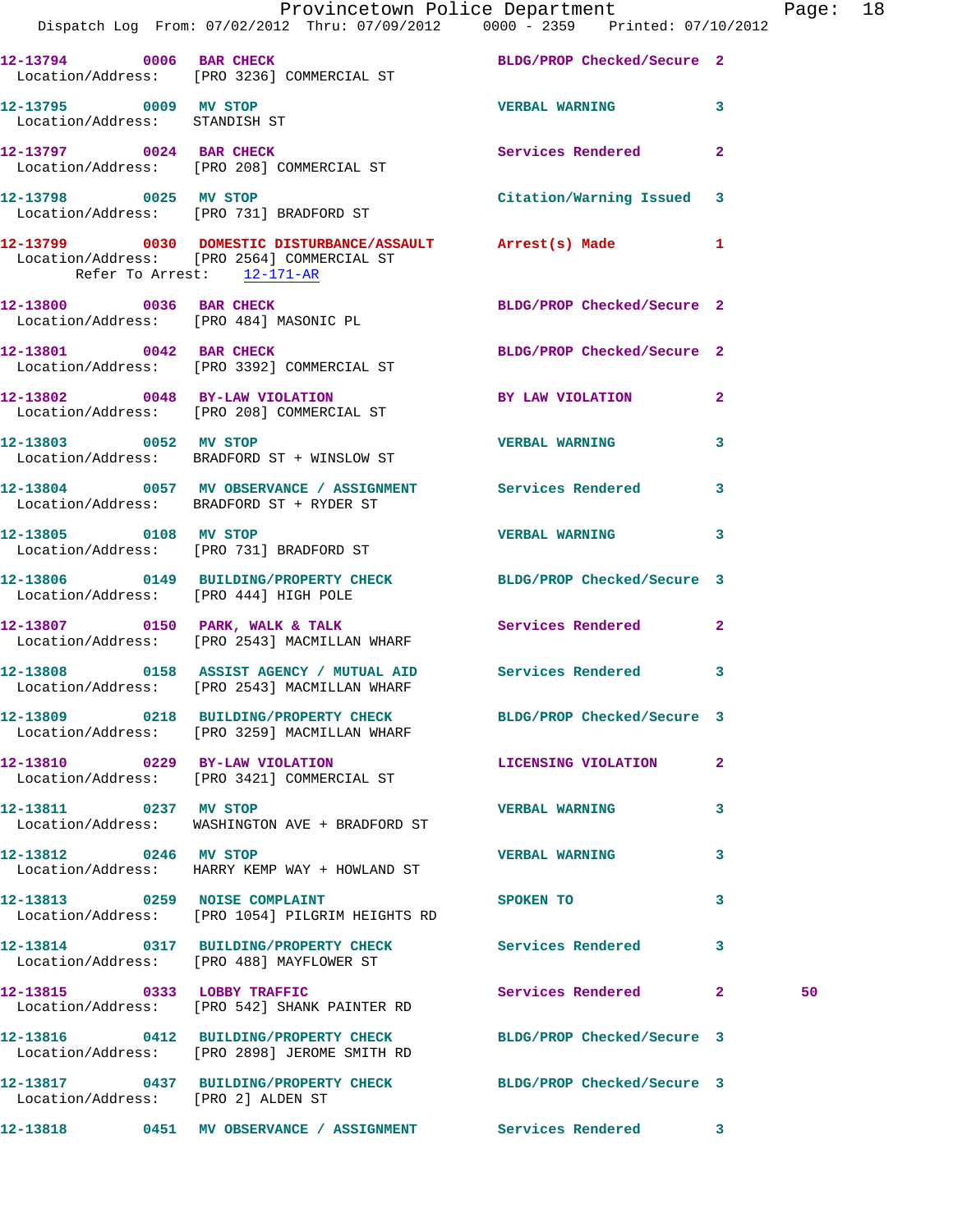|                                                             | Provincetown Police Department<br>Dispatch Log From: 07/02/2012 Thru: 07/09/2012 0000 - 2359 Printed: 07/10/2012 |                            |                |
|-------------------------------------------------------------|------------------------------------------------------------------------------------------------------------------|----------------------------|----------------|
|                                                             | Location/Address: [PRO 2577] BRADFORD ST                                                                         |                            |                |
|                                                             | 12-13819 0457 BUILDING/PROPERTY CHECK BLDG/PROP Checked/Secure 3<br>Location/Address: [PRO 175] COMMERCIAL ST    |                            |                |
|                                                             | 12-13820 0512 BUILDING/PROPERTY CHECK BLDG/PROP Checked/Secure 3<br>Location/Address: [PRO 564] BAYBERRY AVE     |                            |                |
| Location/Address: [PRO 16] BRADFORD ST                      | 12-13821 0515 BUILDING/PROPERTY CHECK                                                                            | BLDG/PROP Checked/Secure 3 |                |
| Location/Address: [PRO 60] BRADFORD ST                      | 12-13822 0529 SPEED DOLLY ASSIGNMENT Services Rendered                                                           |                            | 3              |
| Location/Address: ROUTE 6 + HOWLAND ST                      | 12-13823 6533 MV OBSERVANCE / ASSIGNMENT Services Rendered                                                       |                            | 3              |
| Location/Address: [PRO 58] BRADFORD ST                      | 12-13824 0538 MV OBSERVANCE / ASSIGNMENT Services Rendered                                                       |                            | 3              |
| 12-13825 0551 MV STOP                                       | Location/Address: [PRO 539] SHANK PAINTER RD                                                                     | <b>VERBAL WARNING</b>      | 3              |
|                                                             | 12-13826 0737 BOAT/HARBORMASTER<br>Location/Address: [PRO 2543] MACMILLAN WHARF                                  | Services Rendered          | $\mathbf{2}$   |
| 12-13827 0803 MV HIT & RUN<br>Location/Address: STANDISH ST |                                                                                                                  | Services Rendered          | $\mathbf{2}$   |
|                                                             | 12-13828 0812 BUILDING/PROPERTY CHECK<br>Location/Address: [PRO 519] RACE POINT RD                               | BLDG/PROP Checked/Secure 3 |                |
|                                                             | 12-13829 0851 ASSIST CITIZEN<br>Location/Address: [PRO 542] SHANK PAINTER RD                                     | <b>Services Rendered</b>   | 3              |
|                                                             | 12-13830 0859 PARKING COMPLAINT / GENERAL Services Rendered<br>Location/Address: [PRO 2512] JEROME SMITH RD      |                            | 3              |
|                                                             | 12-13832 0935 MEDICAL EMERGENCY<br>Location/Address: [PRO 3577] COMMERCIAL ST                                    | Transported to Hospital    | 1              |
| 12-13833<br>Location/Address: COMMERCIAL ST                 | 0958 LOST BLACK I-PHONE                                                                                          | Services Rendered          | 3              |
|                                                             | 12-13834 1016 PARKING COMPLAINT / GENERAL Services Rendered<br>Location/Address: [PRO 113] COMMERCIAL ST         |                            | 3              |
|                                                             | 12-13835 1044 PARKING COMPLAINT / GENERAL Services Rendered<br>Location/Address: COMMERCIAL ST + SOPER ST        |                            | 3              |
| 12-13836 1048 STOLEN CAMERA                                 | Location/Address: [PRO 2543] MACMILLAN WHARF                                                                     | Services Rendered          | $\overline{2}$ |
| 12-13837 1113 FOLLOW UP<br>Location/Address: WAREHAM ST     |                                                                                                                  | Services Rendered          | 2              |
| 12-13840 1113 LOOSE DOG                                     | Location/Address: [PRO 851] COMMERCIAL ST                                                                        | No Action Required         | $\mathbf{2}$   |
|                                                             | 12-13838 1123 LOST POLICE ID WALLET<br>Location/Address: COMMERCIAL ST + CENTER ST                               | <b>SPOKEN TO</b>           | 3              |
| 12-13839 1126 FIRE, OTHER                                   | Location/Address: [PRO 523] COMMERCIAL ST                                                                        | <b>SPOKEN TO</b>           | 1              |
| 12-13841 1129 FOLLOW UP                                     | Location/Address: [PRO 312] COMMERCIAL ST                                                                        | Services Rendered          | 2              |
|                                                             | 12-13844 1202 PARKING COMPLAINT / GENERAL Services Rendered<br>Location/Address: [PRO 99] COMMERCIAL ST          |                            | 3              |

Page:  $19$ <br> $12$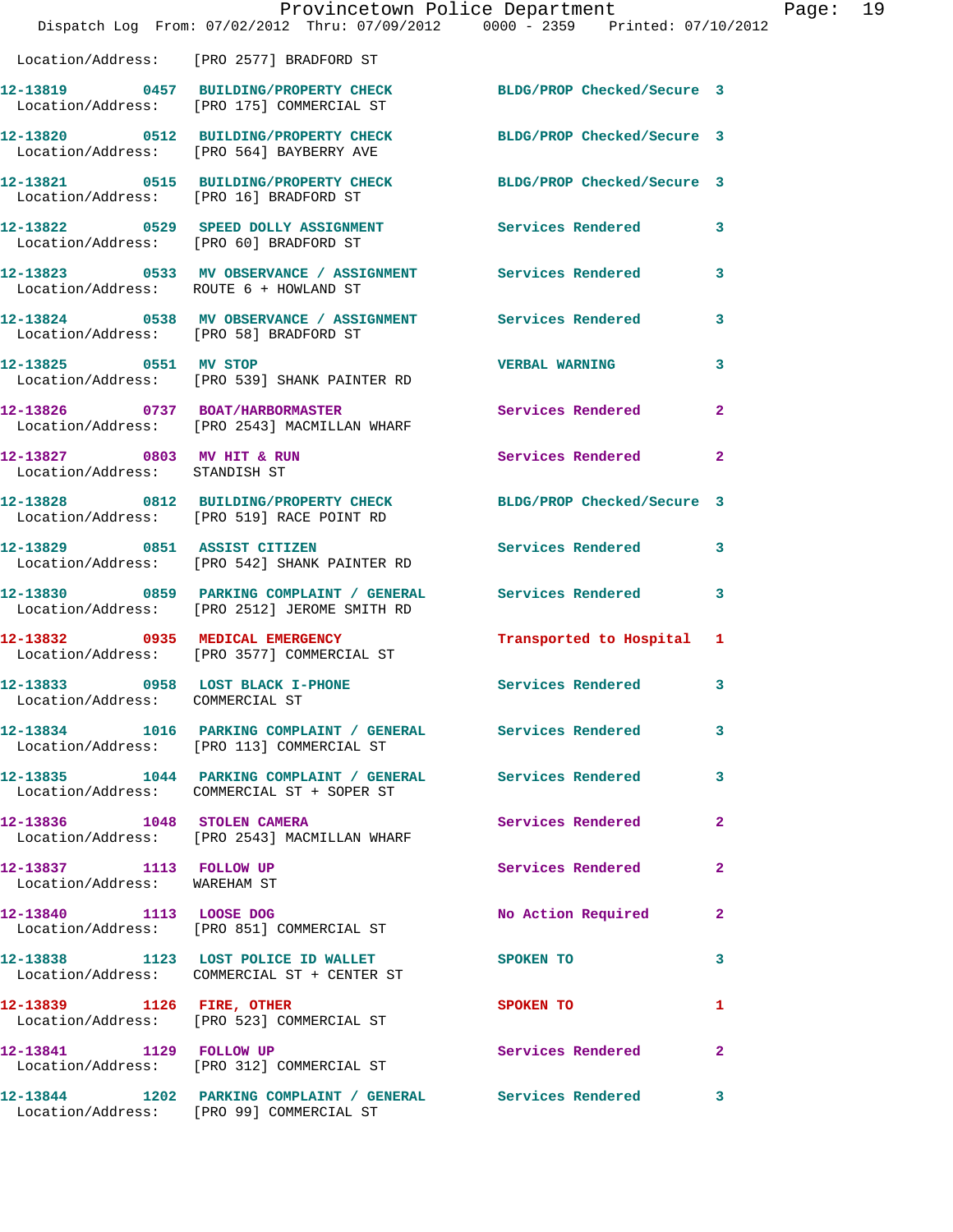|                                                              |                                                                                                                   | Provincetown Police Department |                | Page: 20 |  |
|--------------------------------------------------------------|-------------------------------------------------------------------------------------------------------------------|--------------------------------|----------------|----------|--|
|                                                              | Dispatch Log From: 07/02/2012 Thru: 07/09/2012 0000 - 2359 Printed: 07/10/2012                                    |                                |                |          |  |
| 12-13843 1204 FOLLOW UP                                      | Location/Address: [PRO 306] COMMERCIAL ST                                                                         | FOLLOW UP                      | $\overline{a}$ |          |  |
|                                                              | 12-13845 1209 LOST BLACK ANDROID PHONE SPOKEN TO<br>Location/Address: [PRO 2616] COMMERCIAL ST                    |                                | 3              |          |  |
| 12-13846 1226 ANIMAL CALL<br>Location/Address: COMMERCIAL ST |                                                                                                                   | <b>GONE ON ARRIVAL</b>         | $\mathbf{2}$   |          |  |
| Location/Address: MASONIC PL                                 | 12-13847 1238 PROPERTY DAMAGE Services Rendered                                                                   |                                | 3              |          |  |
|                                                              | 12-13848 1242 LOST I-PHONE<br>Location/Address: [PRO 542] SHANK PAINTER RD                                        | <b>Services Rendered</b>       | 3              |          |  |
|                                                              | 12-13849 1249 PARKING COMPLAINT / GENERAL Citation/Warning Issued 3<br>Location/Address: [PRO 2451] COMMERCIAL ST |                                |                |          |  |
| 12-13850 1255 HAZARDS                                        | Location/Address: [PRO 804] COMMERCIAL ST                                                                         | Services Rendered              | $\overline{2}$ |          |  |
|                                                              | 12-13851 1259 TWISTED ROAD SIGN<br>Location/Address: RYDER ST + COMMERCIAL ST                                     | <b>Services Rendered</b>       | 3              |          |  |
|                                                              | 12-13852 1306 ASSIST CITIZEN<br>Location/Address: [PRO 542] SHANK PAINTER RD                                      | Services Rendered              | 3              |          |  |
|                                                              | 12-13853 1324 FOUND RED BEADED PURSE Services Rendered<br>Location/Address: [PRO 105] COMMERCIAL ST               |                                | 3              |          |  |
| 12-13854 1325 FOLLOW UP                                      | Location/Address: [PRO 1952] COMMERCIAL ST                                                                        | FOLLOW UP                      | $\mathbf{2}$   |          |  |
|                                                              | 12-13855 1439 SUSPICIOUS ACTIVITY 1999 Services Rendered<br>Location/Address: [PRO 1249] RACE POINT RD            |                                | $\mathbf{2}$   |          |  |
| 12-13856 1445 SHOPLIFTING                                    | Location/Address: [PRO 230] COMMERCIAL ST                                                                         | SPOKEN TO                      | 3              |          |  |
| Refer To Accident: 12-41-AC                                  | 12-13857 1500 MV ACCIDENT<br>Location/Address: FRANKLIN ST + COMMERCIAL ST                                        | Investigated                   | 1              |          |  |
| 12-13858    1508    GENERAL INFO                             |                                                                                                                   | Services Rendered              | 3              |          |  |
| Location/Address: BRADFORD ST                                | 12-13859 1520 FOUND TIMEX WATCH                                                                                   | Services Rendered              | 3              |          |  |
|                                                              | 12-13860 1552 PARK, WALK & TALK<br>Location: [PRO 3431] LOPES SQUARE                                              | Services Rendered              | 2              |          |  |
|                                                              | 12-13861 1559 ASSIST CITIZEN<br>Location/Address: [PRO 395] COMMERCIAL ST                                         | SPOKEN TO                      | 3              |          |  |
|                                                              | 12-13862 1603 MEDICAL EMERGENCY<br>Location/Address: [PRO 542] SHANK PAINTER RD                                   | PATIENT REFUSAL                | 1              |          |  |
|                                                              | 12-13863 1615 ASSIST CITIZEN<br>Location/Address: [PRO 395] COMMERCIAL ST                                         | SPOKEN TO                      | 3              |          |  |
|                                                              | 12-13864 1638 MEDICAL EMERGENCY<br>Location/Address: [PRO 1369] COURT ST                                          | Transported to Hospital 1      |                |          |  |
|                                                              | 12-13866 1707 PARKING COMPLAINT / GENERAL Services Rendered<br>Location/Address: [PRO 1563] CONWELL ST            |                                | 3              |          |  |
|                                                              | 12-13865 1709 BUILDING/PROPERTY CHECK BLDG/PROP Checked/Secure 3<br>Location/Address: [PRO 2898] JEROME SMITH RD  |                                |                |          |  |
|                                                              | 12-13867 1714 COMPLAINT - STREET PERFORMERS SPOKEN TO<br>Location/Address: [PRO 1953] COMMERCIAL ST               |                                | 3              |          |  |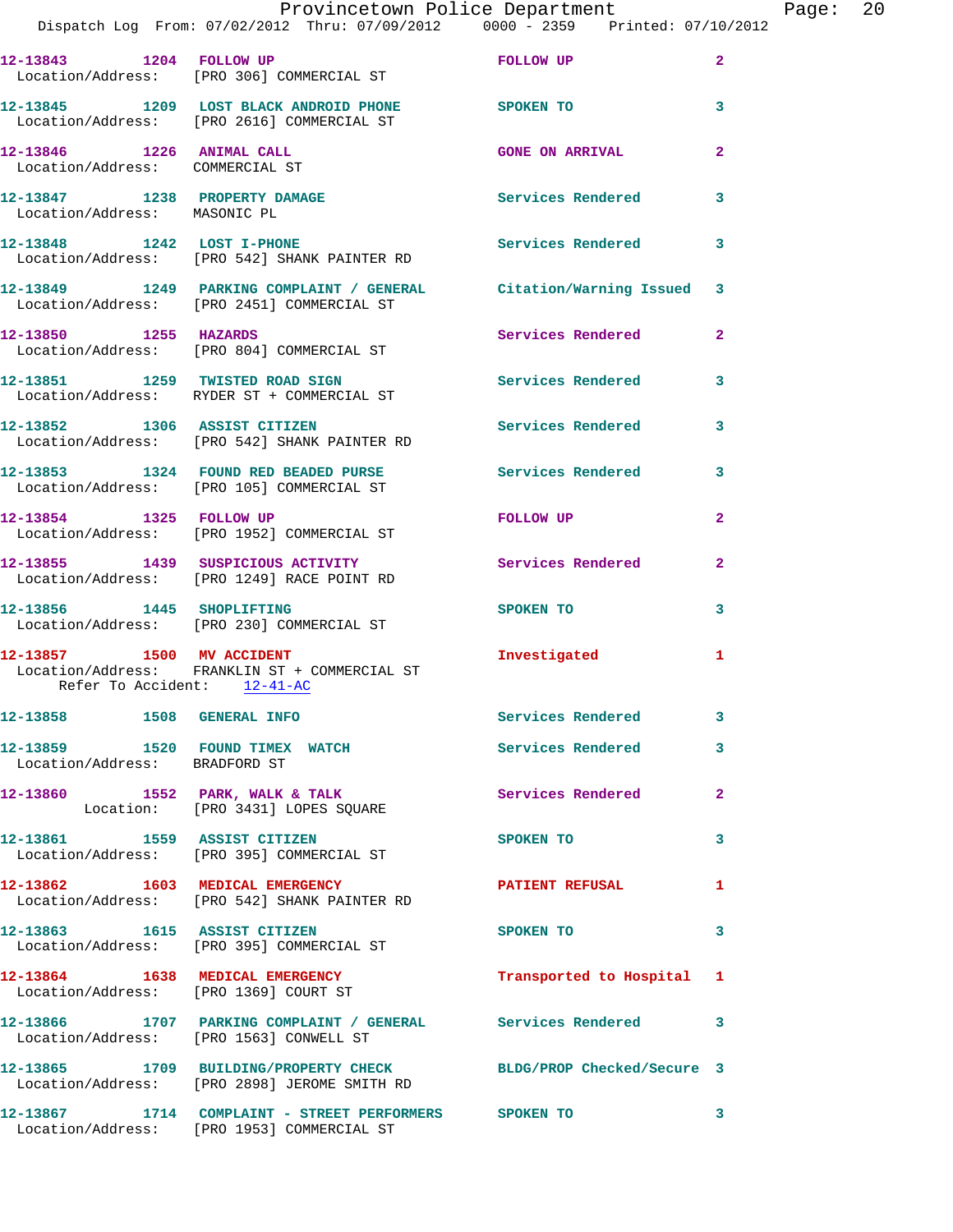|                                                                    | 12-13868 1748 LARCENY / FORGERY / FRAUD SPOKEN TO<br>Location/Address: [PRO 399] COMMERCIAL ST     |                            | $\overline{2}$ |
|--------------------------------------------------------------------|----------------------------------------------------------------------------------------------------|----------------------------|----------------|
|                                                                    | 12-13869 1749 ASSIST PARKING METER<br>Location/Address: [PRO 1267] WINSLOW ST                      | Services Rendered          | 3              |
|                                                                    | 12-13870 1752 MEDICAL EMERGENCY<br>Location/Address: [PRO 440] HARRY KEMP WAY                      | Transported to Hospital 1  |                |
|                                                                    | 12-13871 1804 MEDICAL EMERGENCY<br>Location/Address: [PRO 542] SHANK PAINTER RD                    | <b>PATIENT REFUSAL</b>     | 1              |
| Location/Address: [PRO 1086] PRINCE ST                             | 12-13872 1824 PARKING COMPLAINT / GENERAL SPOKEN TO                                                |                            | 3              |
| 12-13873 1846 COMPLAINT                                            | Location/Address: [PRO 542] SHANK PAINTER RD                                                       | SPOKEN TO                  | 3              |
|                                                                    | 12-13874 1912 CROWDS/OVERCROWDING<br>Location/Address: CENTRAL ST + COMMERCIAL ST                  | <b>Services Rendered</b>   | $\mathbf{2}$   |
| 12-13875 1936 BY-LAW VIOLATION<br>Location/Address: COMMERCIAL ST  |                                                                                                    | <b>VERBAL WARNING</b>      | $\overline{a}$ |
| 12-13876 1942 MV COMPLAINT<br>Location/Address: ROUTE 6 + SNAIL RD |                                                                                                    | Services Rendered          | $\overline{a}$ |
| 12-13877 2003 BAR CHECK                                            | Location/Address: [PRO 3398] COMMERCIAL ST                                                         | Services Rendered          | $\mathbf{2}$   |
| Location/Address: FRANKLIN ST                                      | 12-13878 2025 SERVE HARASSMENT ORDER                                                               | <b>GONE ON ARRIVAL</b>     | $\mathbf{2}$   |
|                                                                    | 12-13880 2034 LOST LG FLIP PHONE<br>Location/Address: [PRO 542] SHANK PAINTER RD                   | No Action Required 3       |                |
|                                                                    | 12-13881 2035 BUILDING/PROPERTY CHECK<br>Location/Address: [PRO 306] COMMERCIAL ST                 | BLDG/PROP Checked/Secure 3 |                |
|                                                                    | 12-13882 2038 HARASSMENT ORDER SERVED<br>Location/Address: [PRO 542] SHANK PAINTER RD              | Services Rendered          | $\overline{2}$ |
| 12-13883 2047 MV ACCIDENT                                          | Location/Address: [PRO 433] RYDER ST EXT                                                           | Services Rendered 1        |                |
| 12-13885 2121 BAR CHECK                                            | Location/Address: [PRO 2737] COMMERCIAL ST                                                         | Services Rendered          | $\mathbf{2}$   |
| 12-13886 2134 BAR CHECK                                            | Location/Address: [PRO 399] COMMERCIAL ST                                                          | Services Rendered          | $\mathbf{2}$   |
|                                                                    | 12-13887 2136 COMPLAINT - STREET PERFORMERS SPOKEN TO<br>Location/Address: [PRO 594] COMMERCIAL ST |                            | 3              |
| 12-13888 2142 DISORDERLY                                           | Location/Address: [PRO 217] COMMERCIAL ST                                                          | SPOKEN TO                  | $\mathbf{2}$   |
| Location/Address: COMMERCIAL ST                                    | 12-13889 2153 COMPLAINT - STREET PERFORMERS VERBAL WARNING                                         |                            | 3              |
| 12-13890 2205 ANIMAL CALL<br>Location/Address: COURT ST            |                                                                                                    | Services Rendered          | $\mathbf{2}$   |
| 12-13891 2207 MV COMPLAINT                                         | Location/Address: [PRO 994] MILLER HILL RD                                                         | Services Rendered          | $\mathbf{2}$   |
| Location: CENTER ROAM                                              | $12-13903$ 2234 PARK, WALK & TALK                                                                  | No Action Required         | $\mathbf{2}$   |
| 12-13893 2237 MV STOP                                              |                                                                                                    | <b>VERBAL WARNING</b>      | 3              |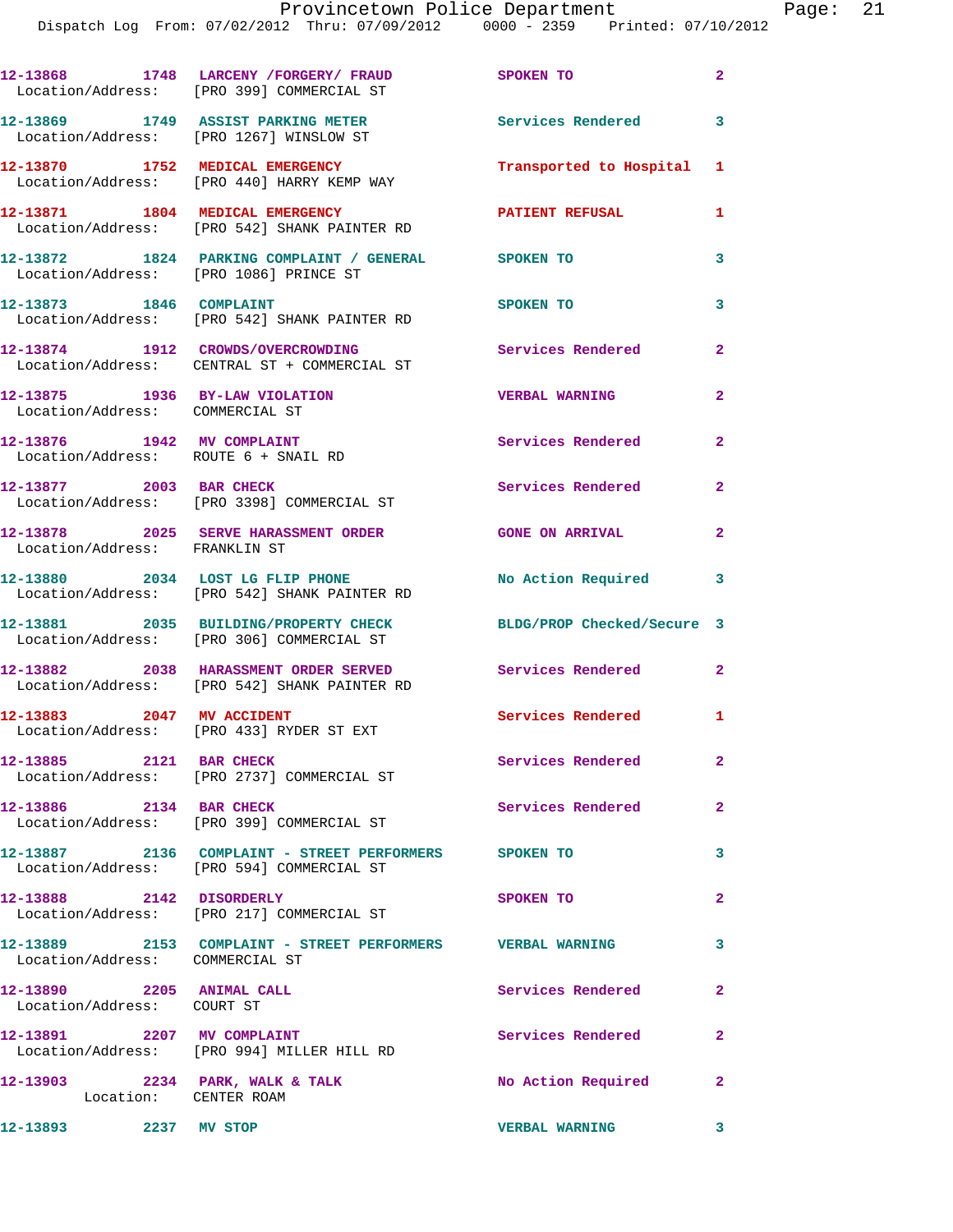|                                                                 | Dispatch Log From: 07/02/2012 Thru: 07/09/2012 0000 - 2359 Printed: 07/10/2012                                 | Provincetown Police Department Page: 22 |              |   |  |
|-----------------------------------------------------------------|----------------------------------------------------------------------------------------------------------------|-----------------------------------------|--------------|---|--|
| Location/Address: [PRO 2513] ROUTE 6                            |                                                                                                                |                                         |              |   |  |
|                                                                 | 12-13895 2241 ANIMAL CALL/DOG COMPL. No Action Required 2<br>Location/Address: SOPER ST + COMMERCIAL ST        |                                         |              |   |  |
|                                                                 | 12-13894 2243 MV STOP<br>Location/Address: WEST VINE ST + BRADFORD ST                                          | <b>VERBAL WARNING</b>                   | 3            |   |  |
|                                                                 | 12-13896 2255 MEDICAL EMERGENCY Transported to Hospital 1<br>Location/Address: [PRO 3222] ALDEN ST             |                                         |              |   |  |
| Location/Address: RYDER ST EXT<br>Refer To Arrest: 12-172-AR    | 12-13897 2257 ARREST/COMPLAINT 2257 Arrest(s) Made 3                                                           |                                         |              |   |  |
| Location/Address: [PRO 2539] RYDER ST                           | 12-13898 2306 PARKING COMPLAINT / GENERAL Services Rendered 3                                                  |                                         |              |   |  |
|                                                                 | 12-13901 2313 BUILDING/PROPERTY CHECK BLDG/PROP Checked/Secure 3<br>Location/Address: [PRO 3256] COMMERCIAL ST |                                         |              |   |  |
| Location/Address: [TRU] POND RD                                 | 12-13902 2319 ASSIST AGENCY / MUTUAL AID Services Rendered 3                                                   |                                         |              |   |  |
|                                                                 | 12-13899 2326 BUILDING/PROPERTY CHECK BLDG/PROP Checked/Secure 3<br>Location/Address: [PRO 444] HIGH POLE      |                                         |              |   |  |
|                                                                 | 12-13900 2328 MEDICAL EMERGENCY <b>PATIENT REFUSAL</b> 1<br>Location/Address: [PRO 584] COMMERCIAL ST          |                                         |              | 5 |  |
| 12-13904 2349 BAR CHECK                                         | Location/Address: [PRO 272] COMMERCIAL ST                                                                      | No Action Required 2                    |              |   |  |
|                                                                 | 12-13905 2350 BAR CHECK<br>Location/Address: [PRO 2737] COMMERCIAL ST                                          | No Action Required                      | $\mathbf{2}$ |   |  |
|                                                                 | 12-13906 2350 LOST/STOLEN PROPERTY<br>Location/Address: [PRO 105] COMMERCIAL ST                                | No Action Required 3                    |              |   |  |
|                                                                 | 12-13907 2353 BUILDING/PROPERTY CHECK BLDG/PROP Checked/Secure 3<br>Location/Address: [PRO 3609] COMMERCIAL ST |                                         |              |   |  |
|                                                                 | 12-13908 2354 BAR CHECK<br>Location/Address: [PRO 399] COMMERCIAL ST                                           | No Action Required 2                    |              |   |  |
| For Date: $07/07/2012$ - Saturday                               |                                                                                                                |                                         |              |   |  |
|                                                                 | 12-13909 0000 BAR CHECK<br>Location/Address: [PRO 3276] COMMERCIAL ST                                          | No Action Required                      | 2            |   |  |
| 12-13910 0002 BAR CHECK                                         | Location/Address: [PRO 208] COMMERCIAL ST                                                                      | No Action Required                      | 2            |   |  |
|                                                                 | 12-13911 0006 BUILDING/PROPERTY CHECK BLDG/PROP Checked/Secure 3<br>Location/Address: [PRO 518] RACE POINT RD  |                                         |              |   |  |
|                                                                 | 12-13912 0007 BAR CHECK<br>Location/Address: [PRO 3443] COMMERCIAL ST                                          | No Action Required                      | 2            |   |  |
| 12-13913 0008 MV STOP<br>Location/Address: ROUTE 6 + HOWLAND ST |                                                                                                                | <b>VERBAL WARNING</b>                   | 3            |   |  |
| 12-13914 0015 MV STOP<br>Location/Address: ROUTE 6 + SNAIL RD   |                                                                                                                | <b>VERBAL WARNING</b>                   | 3            |   |  |
|                                                                 | 12-13916 0015 BUILDING/PROPERTY CHECK BLDG/PROP Checked/Secure 3<br>Location/Address: [PRO 175] COMMERCIAL ST  |                                         |              |   |  |
| 12-13915 0017 MV DISABLED                                       | Location/Address: CARVER ST + COMMERCIAL ST                                                                    | Services Rendered                       | 2            |   |  |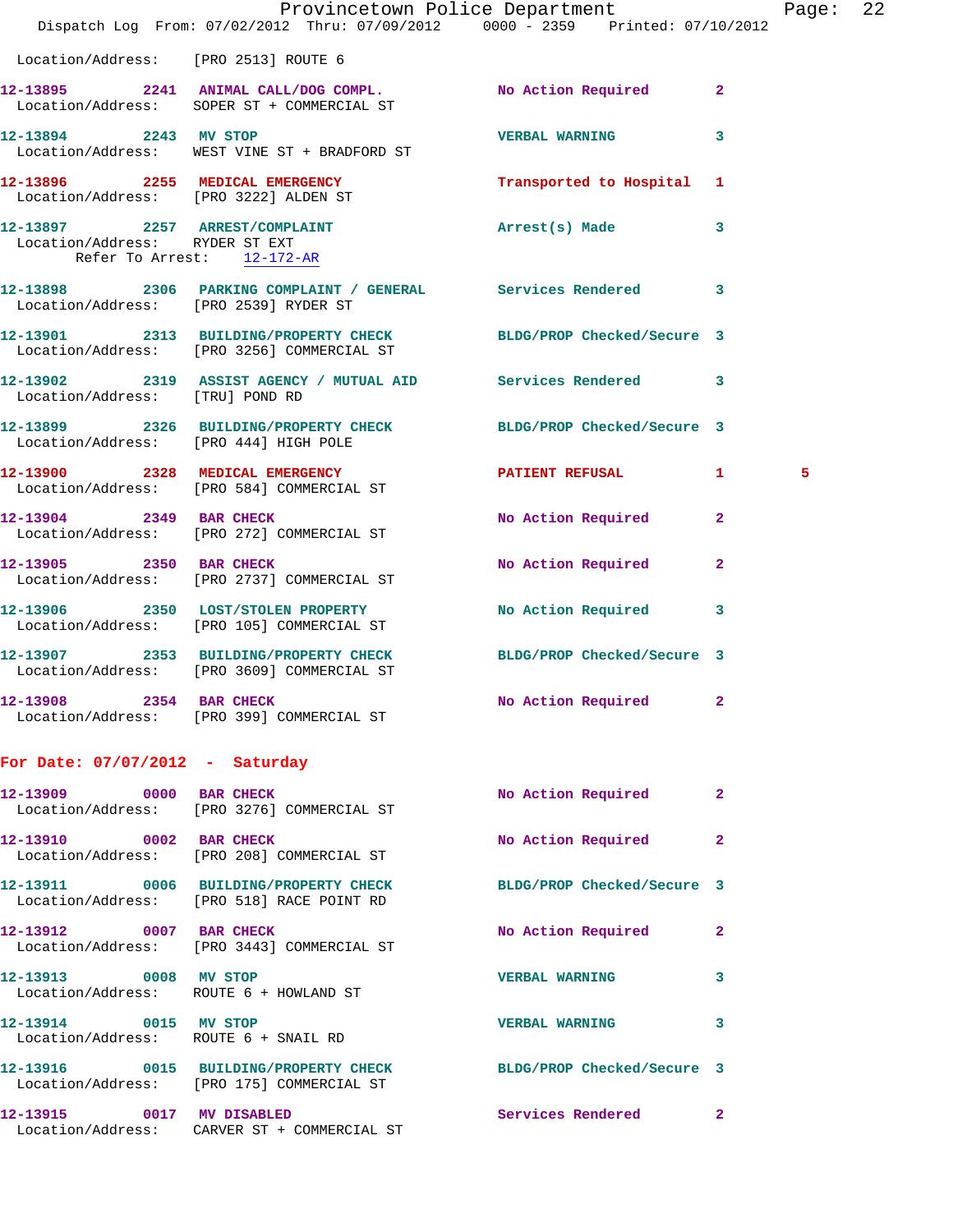|                                                                                     | Dispatch Log From: 07/02/2012 Thru: 07/09/2012 0000 - 2359 Printed: 07/10/2012          |                            |                |
|-------------------------------------------------------------------------------------|-----------------------------------------------------------------------------------------|----------------------------|----------------|
| 12-13917 0019 BAR CHECK                                                             | Location/Address: [PRO 3455] BRADFORD ST                                                | No Action Required         | $\mathbf{2}$   |
| 12-13918 0023 BAR CHECK                                                             | Location/Address: [PRO 80] CARVER ST                                                    | No Action Required         | $\mathbf{2}$   |
|                                                                                     | 12-13919 0028 MV OBSERVANCE / ASSIGNMENT<br>Location/Address: [PRO 2577] BRADFORD ST    | <b>No Action Required</b>  | 3              |
|                                                                                     | 12-13920 0031 MV STOP<br>Location/Address: [PRO 2577] BRADFORD ST                       | Citation/Warning Issued    | 3              |
| 12-13921 0032 ANIMAL CALL                                                           | Location/Address: [PRO 2111] WEST VINE ST                                               | Services Rendered          | $\overline{a}$ |
| 12-13922 0041 MV STOP                                                               | Location/Address: PRINCE ST + BRADFORD ST                                               | <b>VERBAL WARNING</b>      | 3              |
|                                                                                     | 12-13925 0043 PROPERTY DAMAGE<br>Location/Address: [PRO 208] COMMERCIAL ST              | SPOKEN TO                  | 3              |
| 12-13923 0045 BAR CHECK                                                             | Location/Address: [PRO 2605] COMMERCIAL ST                                              | <b>Services Rendered</b>   | $\mathbf{2}$   |
|                                                                                     | 12-13924 0049 MV OBSERVANCE / ASSIGNMENT<br>Location/Address: BRADFORD ST + STANDISH ST | No Action Required         | 3              |
| Location/Address: GOSNOLD ST                                                        | 12-13926 0102 CROWDS-BARRICADE                                                          | No Action Required         | $\mathbf{2}$   |
|                                                                                     | 12-13927 0102 MV STOP<br>Location/Address: CONWELL ST + BRADFORD ST                     | <b>VERBAL WARNING</b>      | 3              |
| 12-13928 0103 MV STOP<br>Location/Address: NELSON AVE<br>Refer To Arrest: 12-173-AR |                                                                                         | Arrest(s) Made             | 3              |
|                                                                                     | 12-13930 0121 MEDICAL EMERGENCY<br>Location/Address: GOSNOLD ST + COMMERCIAL ST         | Transported to Hospital    | 1              |
| 12-13931 0209 BY-LAW VIOLATION                                                      | Location/Address: [PRO 165] COMMERCIAL ST                                               | SPOKEN TO                  | 2              |
| 12-13932                                                                            | 0212 BY-LAW VIOLATION<br>Location/Address: [PRO 182] COMMERCIAL ST                      | SPOKEN TO                  | $\mathbf{2}$   |
|                                                                                     | 12-13933 0218 COMPLAINT/FIREWORKS-PARTY<br>Location/Address: [PRO 2149] COMMERCIAL ST   | <b>Services Rendered</b>   | 3              |
| Location/Address: [PRO 3287] ROUTE 6                                                | 12-13934 0234 BUILDING/PROPERTY CHECK                                                   | BLDG/PROP Checked/Secure 3 |                |
|                                                                                     | 12-13935 0235 BUILDING/PROPERTY CHECK<br>Location/Address: [PRO 3430] COMMERCIAL ST     | BLDG/PROP Checked/Secure 3 |                |
|                                                                                     | 12-13936 0311 BUILDING/PROPERTY CHECK<br>Location/Address: [PRO 488] MAYFLOWER AVE      | BLDG/PROP Checked/Secure 3 |                |
|                                                                                     | 12-13937 0432 BUILDING/PROPERTY CHECK<br>Location/Address: [PRO 530] SHANKPAINTER RD    | BLDG/PROP Checked/Secure 3 |                |
|                                                                                     | 12-13938 0450 BUILDING/PROPERTY CHECK<br>Location/Address: [PRO 306] COMMERCIAL ST      | BLDG/PROP Checked/Secure 3 |                |
|                                                                                     | 12-13939 0503 BUILDING/PROPERTY CHECK<br>Location/Address: [PRO 1778] SHANK PAINTER RD  | BLDG/PROP Checked/Secure 3 |                |
|                                                                                     | 12-13940 0514 BUILDING/PROPERTY CHECK<br>Location/Address: [PRO 440] HARRY KEMP WAY     | BLDG/PROP Checked/Secure 3 |                |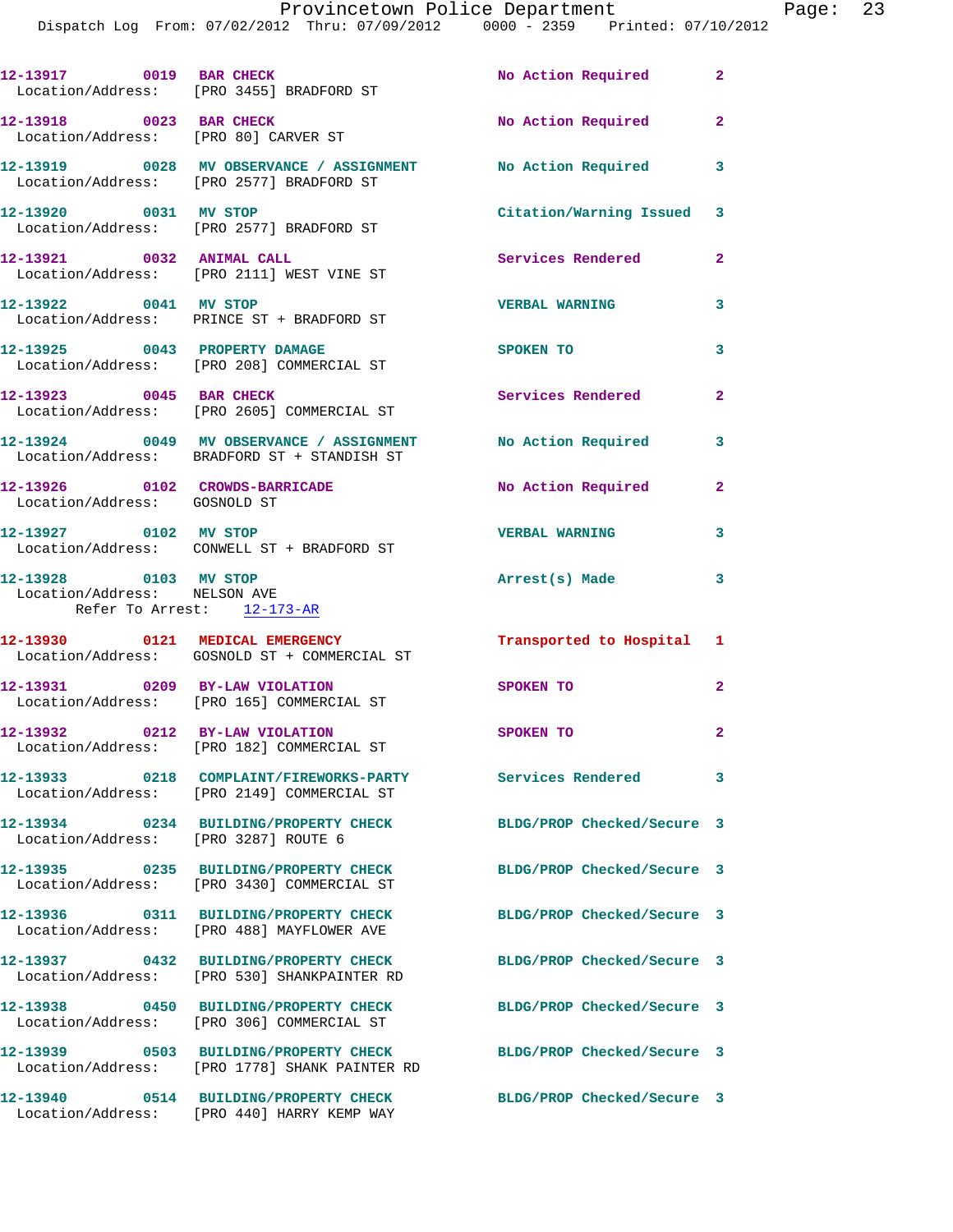|                                                               | Provincetown Police Department Fage: 24<br>Dispatch Log From: 07/02/2012 Thru: 07/09/2012   0000 - 2359   Printed: 07/10/2012 |                          |              |    |  |
|---------------------------------------------------------------|-------------------------------------------------------------------------------------------------------------------------------|--------------------------|--------------|----|--|
|                                                               | 12-13941 0536 BUILDING/PROPERTY CHECK BLDG/PROP Checked/Secure 3<br>Location/Address: [PRO 545] SHANK PAINTER RD              |                          |              |    |  |
|                                                               | 12-13942 0602 LOBBY TRAFFIC<br>Location/Address: [PRO 542] SHANK PAINTER RD                                                   | No Action Required 2     |              | 34 |  |
|                                                               | 12-13943      0649   ANIMAL CALL<br>Location/Address:    [PRO 2513] ROUTE 6                                                   | Services Rendered        | $\mathbf{2}$ |    |  |
|                                                               | 12-13944 0757 BUILDING/PROPERTY CHECK BLDG/PROP Checked/Secure 3<br>Location/Address: [PRO 512] PRINCE ST                     |                          |              |    |  |
|                                                               | 12-13945 0757 MV OBSERVANCE / ASSIGNMENT Services Rendered 3<br>Location/Address: [PRO 2521] ROUTE 6                          |                          |              |    |  |
|                                                               | 12-13946 0813 FOUND TMOBILE BLACKBERRY PHONE Services Rendered<br>Location/Address: [PRO 542] SHANK PAINTER RD                |                          | 3            |    |  |
|                                                               | 12-13947 0827 COMPLAINT - STREET PERFORMERS Services Rendered 3<br>Location/Address: [PRO 542] SHANK PAINTER RD               |                          |              |    |  |
|                                                               | 12-13948 0844 MV OBSERVANCE / ASSIGNMENT Services Rendered<br>Location/Address: [PRO 2521] ROUTE 6                            |                          | 3            |    |  |
|                                                               | 12-13949 0847 PARKING COMPLAINT / GENERAL No Action Required 3<br>Location/Address: [PRO 125] COMMERCIAL ST                   |                          |              |    |  |
|                                                               | 12-13950 0851 FOUND LG FLIP PHONE No Action Required<br>Location/Address: [PRO 542] SHANK PAINTER RD                          |                          | $\mathbf{3}$ |    |  |
| 12-13951 0900 MV STOP                                         | Location/Address: [PRO 2513] ROUTE 6                                                                                          | <b>VERBAL WARNING</b>    | 3            |    |  |
| Location/Address: [PRO 3222] ALDEN ST                         | 12-13952 0902 MV STOP                                                                                                         | <b>VERBAL WARNING</b>    | 3            |    |  |
| 12-13953 0909 MV STOP                                         | Location/Address: [PRO 2580] ROUTE 6                                                                                          | <b>VERBAL WARNING</b>    | 3            |    |  |
|                                                               | 12-13954 0910 BUILDING/PROPERTY CHECK BLDG/PROP Checked/Secure 3<br>Location/Address: [PRO 2] ALDEN ST                        |                          |              |    |  |
| 12-13955 0933 MV STOP                                         | Location/Address: [PRO 2818] CONWELL ST                                                                                       | <b>VERBAL WARNING</b>    |              |    |  |
|                                                               | 12-13956 0948 MV STOP<br>Location/Address: [PRO 2513] ROUTE 6                                                                 | <b>VERBAL WARNING</b>    | 3            |    |  |
|                                                               | 12-13957 1002 LOST WALLET TRI FOLD<br>Location: [PRO 3431] LOPES SQUARE                                                       | SPOKEN TO                | 3            |    |  |
|                                                               | 12-13958 1021 BUILDING/PROPERTY CHECK Services Rendered<br>Location/Address: [PRO 564] BAYBERRY                               |                          | 3            |    |  |
|                                                               | 12-13959 1042 PARKING COMPLAINT / GENERAL SPOKEN TO<br>Location/Address: [PRO 3577] COMMERCIAL ST                             |                          | $\mathbf{3}$ |    |  |
|                                                               | 12-13961 1054 LOST TAN WALLET<br>Location/Address: [PRO 542] SHANK PAINTER RD                                                 | <b>Services Rendered</b> | 3            |    |  |
| Location/Address: [PRO 2521] ROUTE 6                          | 12-13962 1100 MV OBSERVANCE / ASSIGNMENT Services Rendered                                                                    |                          | $\mathbf{3}$ |    |  |
| 12-13963 1106 MV STOP<br>Location/Address: [PRO 2513] ROUTE 6 |                                                                                                                               | <b>VERBAL WARNING</b>    | 3            |    |  |
| 12-13964 1117 MV VS BIKE                                      | Location/Address: [PRO 1773] COMMERCIAL ST<br>Refer To Accident: $\frac{12-43-AC}{2}$                                         | Services Rendered        | $\mathbf{1}$ |    |  |
|                                                               | 12-13965 1145 LOST CELL PHONE                                                                                                 | Services Rendered 3      |              |    |  |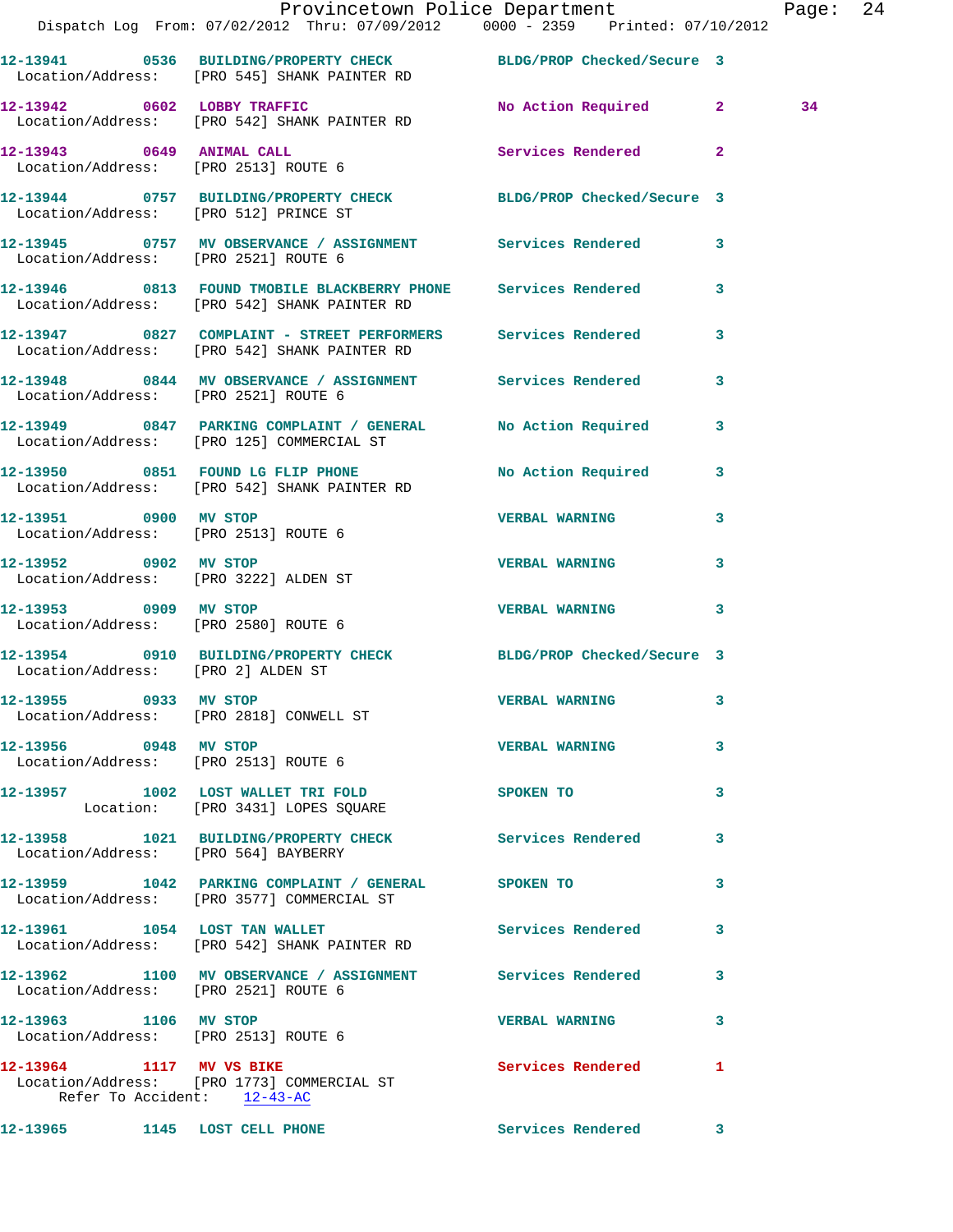|                                      | Dispatch Log From: 07/02/2012 Thru: 07/09/2012 0000 - 2359 Printed: 07/10/2012                               | Provincetown Police Department |                | Page: | 25 |
|--------------------------------------|--------------------------------------------------------------------------------------------------------------|--------------------------------|----------------|-------|----|
|                                      |                                                                                                              |                                |                |       |    |
|                                      | Location/Address: [PRO 542] SHANK PAINTER RD                                                                 |                                |                |       |    |
|                                      | 12-13966 1152 BUILDING/PROPERTY CHECK Services Rendered<br>Location/Address: [PRO 2483] COMMERCIAL ST        |                                | $\mathbf{3}$   |       |    |
| Location/Address: WAREHAM ST         | 12-13967 1207 FOLLOW UP<br>Refer To $P/C$ : 12-170-AR                                                        | <b>FOLLOW UP</b>               | $\overline{a}$ |       |    |
|                                      | 12-13968 1210 MV STOP<br>Location/Address: [PRO 3349] HARRY KEMP WAY                                         | <b>VERBAL WARNING</b>          | 3              |       |    |
|                                      | 12-13969 1231 ANIMAL CALL<br>Location/Address: [PRO 3338] SHANK PAINTER RD                                   | No Action Required             | $\mathbf{2}$   |       |    |
|                                      | 12-13970 1241 BUILDING/PROPERTY CHECK BLDG/PROP Checked/Secure 3<br>Location/Address: [PRO 3317] CEMETERY RD |                                |                |       |    |
|                                      | 12-13971 1242 BUILDING/PROPERTY CHECK BLDG/PROP Checked/Secure 3<br>Location/Address: [PRO 3318] CEMETERY RD |                                |                |       |    |
|                                      | 12-13973 1254 ABANDONED SCOOTER Services Rendered<br>Location/Address: [PRO 2276] WINTHROP ST                |                                | $\mathbf{2}$   |       |    |
|                                      | 12-13972 1257 BOAT/HARBORMASTER SPOKEN TO<br>Location/Address: [PRO 3259] MACMILLAN WHARF                    |                                | $\overline{2}$ |       |    |
|                                      | 12-13974 1314 BOAT/HARBORMASTER Services Rendered<br>Location/Address: [PRO 3259] MACMILLAN WHARF            |                                | $\overline{2}$ |       |    |
| Location/Address: [PRO 571] ALDEN ST | 12-13975 1321 BUILDING/PROPERTY CHECK BLDG/PROP Checked/Secure 3                                             |                                |                |       |    |
| 12-13976 1359 ANIMAL CALL            | Location/Address: [PRO 75] CAPTAIN BERTIE RD                                                                 | Services Rendered              | $\mathbf{2}$   |       |    |
|                                      | 12-13977 1409 LOST GALIXY PHONE Services Rendered<br>Location/Address: [PRO 542] SHANK PAINTER RD            |                                | $\mathbf{3}$   |       |    |
|                                      | 12-13978 1415 ASSIST AGENCY / MUTUAL AID Services Rendered<br>Location/Address: [PRO 3193] COMMERCIAL ST     |                                | $\mathbf{3}$   |       |    |
|                                      | 12-13980 1424 PARKING COMPLAINT<br>Location/Address: [PRO 2445] COMMERCIAL ST                                | <b>GONE ON ARRIVAL</b>         |                |       |    |
| Location/Address: [PRO 3287] ROUTE 6 | 12-13979 1426 BUILDING/PROPERTY CHECK BLDG/PROP Checked/Secure 3                                             |                                |                |       |    |
|                                      | 12-13981 1430 PARK, WALK & TALK<br>Location/Address: [PRO 526] RYDER ST EXT                                  | Services Rendered              | $\mathbf{2}$   |       |    |
|                                      | 12-13982 1442 PARKING COMPLAINT / GENERAL GONE ON ARRIVAL<br>Location/Address: [PRO 2483] COMMERCIAL ST      |                                | 3              |       |    |
|                                      | 12-13983 1445 MISSING CHILD<br>Location/Address: [PRO 3259] MACMILLAN WHARF                                  | Services Rendered              | 1              |       |    |
|                                      | 12-13984 1505 ALARM - GENERAL<br>Location/Address: [PRO 3670] SHANK PAINTER RD                               | False Alarm                    | 1              |       |    |
|                                      | 12-13985 1505 LOST NY DL/CREDIT CARD Services Rendered<br>Location/Address: [PRO 542] SHANK PAINTER RD       |                                | 3              |       |    |
|                                      | 12-13986 1527 BIKE ACCIDENT<br>Location/Address: COMMERCIAL ST + PLEASANT ST                                 | Services Rendered              | $\mathbf{2}$   |       |    |
| Location/Address: BAKER AVE          | 12-13987 1541 LOOSE JACK RUSSEL Services Rendered                                                            |                                | $\mathbf{2}$   |       |    |
|                                      | 12-13988 1552 MV HIT & RUN<br>Location/Address: [PRO 146] COMMERCIAL ST                                      | SPOKEN TO                      | $\mathbf{2}$   |       |    |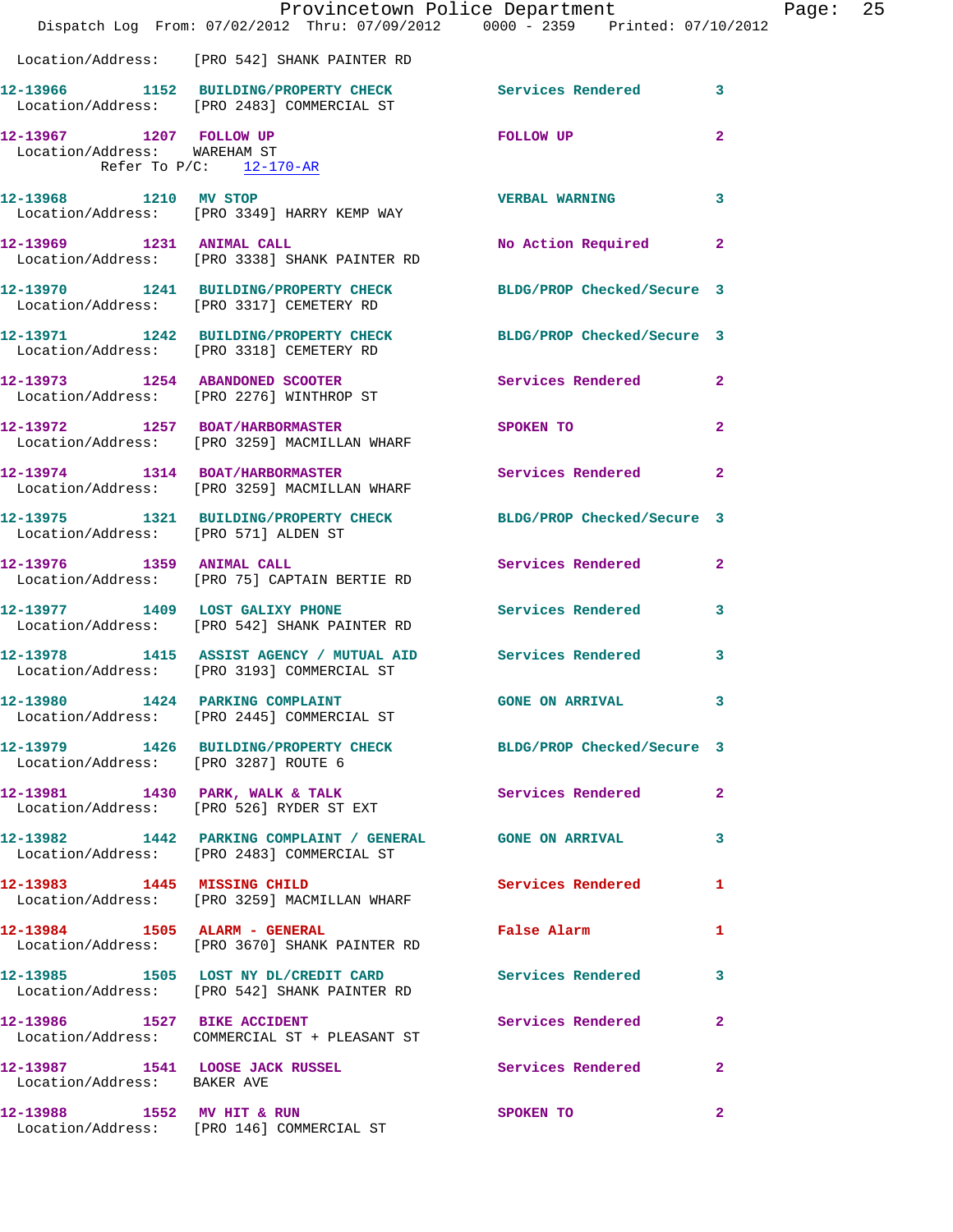| 12-13989 1617 KEEP THE PEACE                                  | Location/Address: [PRO 2543] MACMILLAN WHARF                                              | Peace Restored             | $\overline{2}$ |
|---------------------------------------------------------------|-------------------------------------------------------------------------------------------|----------------------------|----------------|
| 12-13990 1647 LOST WALLET                                     | Location/Address: [PRO 2750] COMMERCIAL ST                                                | SPOKEN TO                  | 3              |
| 12-13993 1700 TRESPASS                                        | Location/Address: [PRO 346] COMMERCIAL ST                                                 | Services Rendered          | $\mathbf{2}$   |
| 12-13991 1705 197 OUT OF SERVICE                              |                                                                                           | <b>Services Rendered</b>   | 3              |
|                                                               | 12-13992 1714 MISSING PERSON<br>Location/Address: [PRO 2053] COMMERCIAL ST                | <b>Services Rendered</b>   | 1              |
| 12-13994 1733 MEDICAL EMERGENCY                               | Location/Address: [PRO 564] BAYBERRY AVE                                                  | Transported to Hospital 1  |                |
|                                                               | 12-13996 1746 BUILDING/PROPERTY CHECK<br>Location/Address: [PRO 519] RACE POINT RD        | BLDG/PROP Checked/Secure 3 |                |
| 12-13995 1752 ASSIST AGENCY/NPS                               | Location/Address: [PRO 2490] PROVINCELANDS RD                                             | <b>Services Rendered</b>   | 3              |
| 12-13997 1758 MV STOP<br>Location/Address: ROUTE 6 + SNAIL RD |                                                                                           | <b>VERBAL WARNING</b>      | 3              |
|                                                               | 12-13998 1809 FOUND UPS KEY<br>Location/Address: [PRO 3336] BRADFORD ST                   | Services Rendered          | 3              |
|                                                               | 12-13999 1824 BUILDING/PROPERTY CHECK<br>Location/Address: [PRO 488] MAYFLOWER ST         | BLDG/PROP Checked/Secure 3 |                |
| Location/Address: [PRO 2513] ROUTE 6                          | 12-14000 1828 MV OBSERVANCE / ASSIGNMENT No Action Required                               |                            | 3              |
| 12-14001 1840 MV STOP<br>Location/Address: [PRO 2521] ROUTE 6 |                                                                                           | <b>VERBAL WARNING</b>      | 3              |
|                                                               | 12-14002 1852 BUILDING/PROPERTY CHECK<br>Location/Address: [PRO 2206] COMMERCIAL ST       | BLDG/PROP Checked/Secure 3 |                |
| 12-14004 1856 MEDICAL EMERGENCY                               | Location/Address: [PRO 208] COMMERCIAL ST                                                 | <b>PATIENT REFUSAL</b>     | 1              |
|                                                               | 12-14005 1856 ASSIST AGENCY / MUTUAL AID<br>Location/Address: [PRO 2490] PROVINCELANDS RD | <b>Services Rendered</b>   | 3              |
| 12-14007 1903 BAR CHECK                                       | Location/Address: [PRO 178] COMMERCIAL ST                                                 | LICENSING/NO ACTION        | $\mathbf{2}$   |
| 12-14008 1907 BAR CHECK                                       | Location/Address: [PRO 3607] BRADFORD ST                                                  | Services Rendered          | $\overline{2}$ |
| 12-14009 1909 BAR CHECK                                       | Location/Address: [PRO 3633] COMMERCIAL ST                                                | Services Rendered          | $\overline{2}$ |
| 12-14010   1914 MV ACCIDENT                                   | Location/Address: [PRO 146] COMMERCIAL ST                                                 | Services Rendered          | 1              |
|                                                               | 12-14012 1945 BUILDING/PROPERTY CHECK<br>Location/Address: [PRO 175] COMMERCIAL ST        | BLDG/PROP Checked/Secure 3 |                |
|                                                               | 12-14013 1947 BUILDING/PROPERTY CHECK<br>Location/Address: [PRO 182] COMMERCIAL ST        | BLDG/PROP Checked/Secure 3 |                |
| Location/Address: [PRO 571] ALDEN ST                          | 12-14014 1950 BUILDING/PROPERTY CHECK                                                     | BLDG/PROP Checked/Secure 3 |                |
|                                                               | 12-14015 1956 BUILDING/PROPERTY CHECK<br>Location/Address: [PRO 306] COMMERCIAL ST        | BLDG/PROP Checked/Secure 3 |                |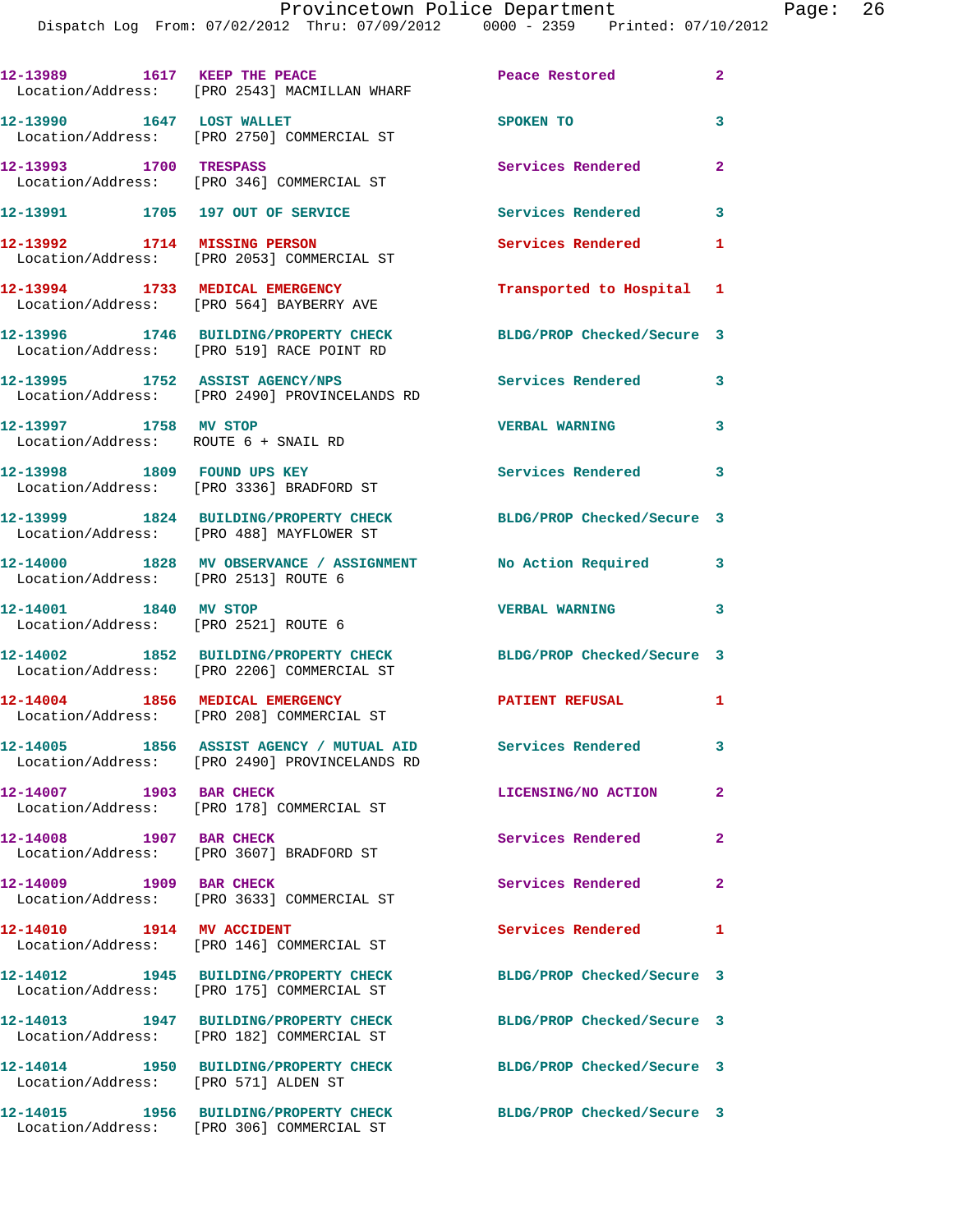| Location/Address: [PRO 2521] ROUTE 6                               | 12-14016 2007 MV OBSERVANCE / ASSIGNMENT Services Rendered                                                |                            | 3              |
|--------------------------------------------------------------------|-----------------------------------------------------------------------------------------------------------|----------------------------|----------------|
| 12-14017 2012 MV STOP<br>Location/Address: [PRO 2521] ROUTE 6      |                                                                                                           | <b>VERBAL WARNING</b>      | 3              |
| 12-14019 2018 BAR CHECK                                            | Location/Address: [PRO 3430] COMMERCIAL ST                                                                | Services Rendered          | $\overline{a}$ |
| 12-14020 2046 MV COMPLAINT<br>Location/Address: [PRO 453] KILEY CT |                                                                                                           | Could Not Locate           | $\mathbf{2}$   |
| 12-14021 2058 DISORDERLY                                           | Location/Address: [PRO 2543] MACMILLAN WHARF                                                              | <b>Services Rendered</b>   | $\mathbf{2}$   |
| 12-14022 2103 TRAFFIC CONTROL<br>Location/Address: RYDER ST + COMM |                                                                                                           | Services Rendered          | 3              |
| 12-14023 2139 MV STOP                                              | Location/Address: COMMERCIAL ST + CENTER ST                                                               | <b>VERBAL WARNING</b>      | 3              |
|                                                                    | 12-14024 2144 BUILDING/PROPERTY CHECK<br>Location/Address: [PRO 2206] COMMERCIAL ST                       | BLDG/PROP Checked/Secure 3 |                |
| Location/Address: [PRO 2] ALDEN ST                                 | 12-14026 2209 BUILDING/PROPERTY CHECK                                                                     | BLDG/PROP Checked/Secure 3 |                |
|                                                                    | 12-14027 2220 BUILDING/PROPERTY CHECK<br>Location/Address: [PRO 2206] COMMERCIAL ST                       | BLDG/PROP Checked/Secure 3 |                |
| Location/Address: [PRO 444] HIGH POLE                              | 12-14028 2239 BUILDING/PROPERTY CHECK                                                                     | BLDG/PROP Checked/Secure 3 |                |
| 12-14030 2248 MV STOP                                              | Location/Address: ROUTE 6 + SNAIL RD                                                                      | <b>VERBAL WARNING</b>      | 3              |
|                                                                    | 12-14031 2301 ANIMAL CALL/FOUND CHIHUAHUA Services Rendered<br>Location/Address: [PRO 2704] COMMERCIAL ST |                            | $\overline{2}$ |
|                                                                    | 12-14032 2317 BUILDING/PROPERTY CHECK<br>Location/Address: [PRO 440] HARRY KEMP WAY                       | BLDG/PROP Checked/Secure 3 |                |
| 12-14033 2338 MV STOP                                              | Location/Address: COURT ST + BRADFORD ST                                                                  | <b>VERBAL WARNING</b>      | 3              |
|                                                                    | 12-14035 2340 BUILDING/PROPERTY CHECK<br>Location/Address: [PRO 2543] MACMILLAN WHARF                     | BLDG/PROP Checked/Secure 3 |                |
| 12-14034 2352 MV STOP                                              | Location/Address: HENSCHE LN + CONWELL ST                                                                 | <b>VERBAL WARNING</b>      | 3              |
|                                                                    | 12-14036 2358 MV OBSERVANCE / ASSIGNMENT Services Rendered<br>Location/Address: HOWLAND ST + BRADFORD ST  |                            | 3              |
| 12-14037 2359 MV STOP                                              | Location/Address: BRADFORD ST + ANTHONY ST                                                                | Citation/Warning Issued 3  |                |
| For Date: $07/08/2012 - Sunday$                                    |                                                                                                           |                            |                |
|                                                                    | 12-14038 0004 BAR CHECK<br>Location/Address: [PRO 208] COMMERCIAL ST                                      | Services Rendered 2        |                |
| 12-14039 0005 MV STOP                                              | Location: [PRO 3431] LOPES SQUARE                                                                         | <b>VERBAL WARNING</b>      | 3              |
|                                                                    | 12-14040 0014 MV OBSERVANCE / ASSIGNMENT Services Rendered<br>Location/Address: BRADFORD ST + RYDER ST    |                            | 3              |

**12-14041 0018 MV STOP VERBAL WARNING 3**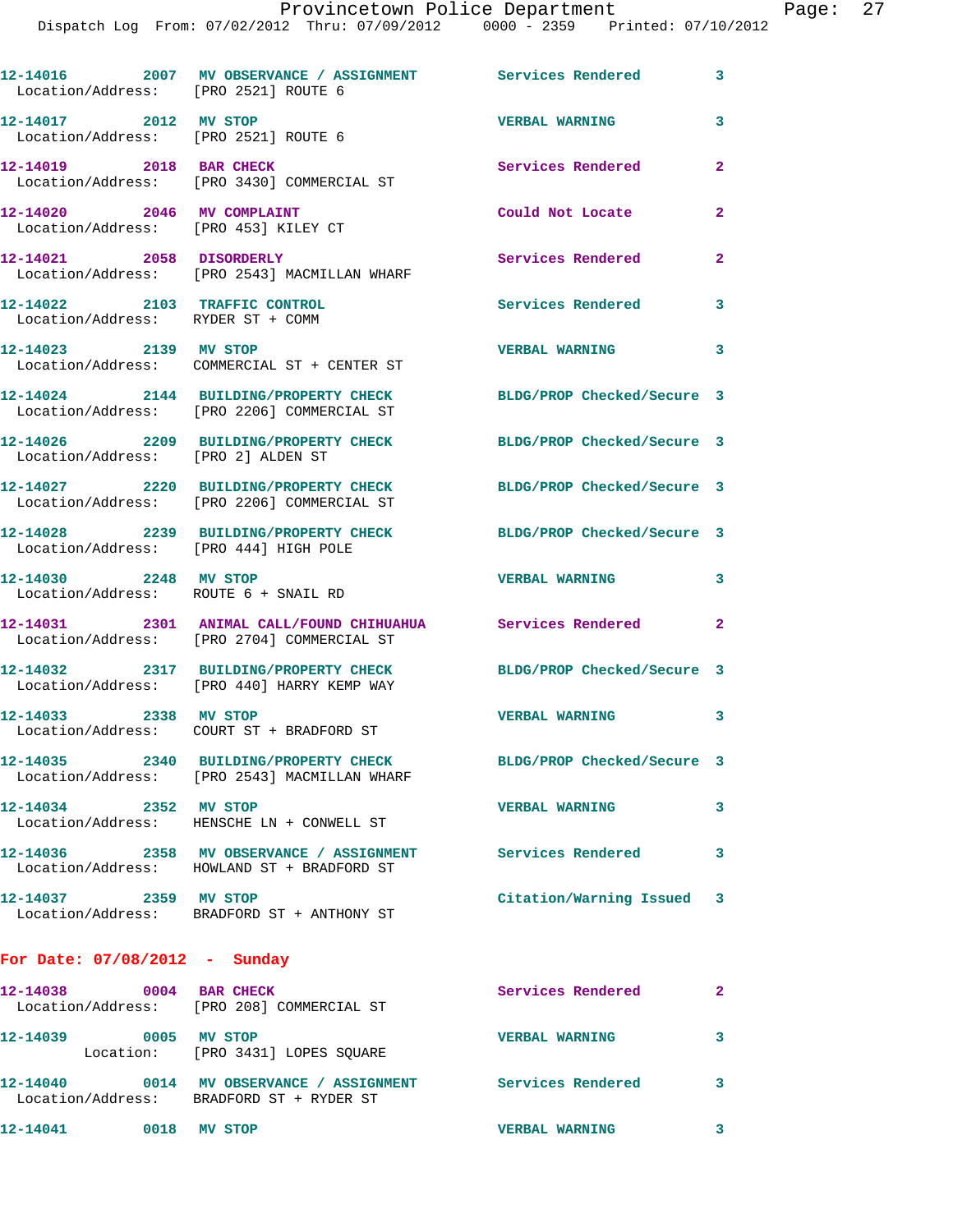|                                                                   | Dispatch Log From: 07/02/2012 Thru: 07/09/2012 0000 - 2359 Printed: 07/10/2012                                   | Provincetown Police Department Page: 28 |   |              |  |
|-------------------------------------------------------------------|------------------------------------------------------------------------------------------------------------------|-----------------------------------------|---|--------------|--|
|                                                                   | Location/Address: [PRO 731] BRADFORD ST                                                                          |                                         |   |              |  |
|                                                                   | 12-14042 0024 BUILDING/PROPERTY CHECK BLDG/PROP Checked/Secure 3<br>Location/Address: [PRO 571] ALDEN ST         |                                         |   |              |  |
|                                                                   | 12-14043 0027 SUSPICIOUS ACTIVITY BY LAW VIOLATION 2<br>Location/Address: [PRO 196] COMMERCIAL ST                |                                         |   |              |  |
| 12-14045 0054 MV STOP                                             | Location/Address: [PRO 3004] BRADFORD ST                                                                         | VERBAL WARNING 3                        |   |              |  |
|                                                                   | 12-14046 0056 LOBBY TRAFFIC<br>Location/Address: [PRO 3693] SHANK PAINTER RD                                     | Services Rendered 2                     |   | 33           |  |
|                                                                   | 12-14049 0108 TRAFFIC CONTROL<br>Location/Address: [PRO 165] COMMERCIAL ST                                       | Services Rendered 3                     |   |              |  |
| Location/Address: [PRO 606] CONWELL ST                            | 12-14050 0136 BUILDING/PROPERTY CHECK BLDG/PROP Checked/Secure 3                                                 |                                         |   |              |  |
| 12-14051 0142 MV STOP<br>Location/Address: RYDER ST               |                                                                                                                  | No Action Required 3                    |   |              |  |
| 12-14052 0147 LOOSE HUSKY<br>Location/Address: HOBSON AVE         |                                                                                                                  | No Action Required 2                    |   |              |  |
|                                                                   | 12-14053 0201 WIRE BURNING<br>Location/Address: RYDER ST + COMMERCIAL ST                                         | Services Rendered 1                     |   |              |  |
|                                                                   | 12-14057 0230 BUILDING/PROPERTY CHECK BLDG/PROP Checked/Secure 3<br>Location/Address: [PRO 488] MAYFLOWER AVE    |                                         |   |              |  |
|                                                                   | 12-14054 0232 SPEED DOLLY ASSIGNMENT<br>Location/Address: [PRO 2493] BRADFORD ST                                 | Services Rendered 3                     |   |              |  |
|                                                                   | 12-14055 0233 MV STOP<br>Location/Address: CENTER ST + BRADFORD ST                                               | VERBAL WARNING 3                        |   |              |  |
| Location/Address: [PRO 16] BRADFORD ST                            | 12-14059 0235 BUILDING/PROPERTY CHECK BLDG/PROP Checked/Secure 3                                                 |                                         |   |              |  |
| 12-14056 0239 MV STOP                                             | Location/Address: MILLER HILL RD + BRADFORD ST                                                                   | <b>VERBAL WARNING</b> 3                 |   |              |  |
|                                                                   | 12-14058 0247 BUILDING/PROPERTY CHECK BLDG/PROP Checked/Secure 3<br>Location/Address: [PRO 569] WINSLOW ST       |                                         |   |              |  |
| Location/Address: [PRO 3287] ROUTE 6                              | 12-14060 0254 BUILDING/PROPERTY CHECK BLDG/PROP Checked/Secure 3                                                 |                                         |   |              |  |
|                                                                   | 12-14061 0254 SUSPICIOUS ACTIVITY<br>Location/Address: [PRO 542] SHANK PAINTER RD                                | Services Rendered 2                     |   |              |  |
| 12-14062 0256 MV STOP<br>Refer To Arrest: 12-178-AR               | Location/Address: CONANT ST + BRADFORD ST                                                                        | Arrest(s) Made                          | 3 |              |  |
| 12-14063 0354 NOISE COMPLAINT<br>Location/Address: MILLER HILL RD |                                                                                                                  | Unfounded                               | 3 |              |  |
|                                                                   | 12-14064 0412 NOISE COMPLAINT<br>Location/Address: [PRO 440] HARRY KEMP WAY                                      | Could Not Locate 3                      |   | $\mathbf{2}$ |  |
| Location/Address: [PRO 571] ALDEN ST                              | 12-14065 0425 BUILDING/PROPERTY CHECK BLDG/PROP Checked/Secure 3                                                 |                                         |   |              |  |
|                                                                   | 12-14067 0429 BUILDING/PROPERTY CHECK BLDG/PROP Checked/Secure 3<br>Location/Address: [PRO 545] SHANK PAINTER RD |                                         |   |              |  |
|                                                                   | 12-14066 0517 BUILDING/PROPERTY CHECK BLDG/PROP Checked/Secure 3<br>Location/Address: [PRO 3163] WINTHROP ST     |                                         |   |              |  |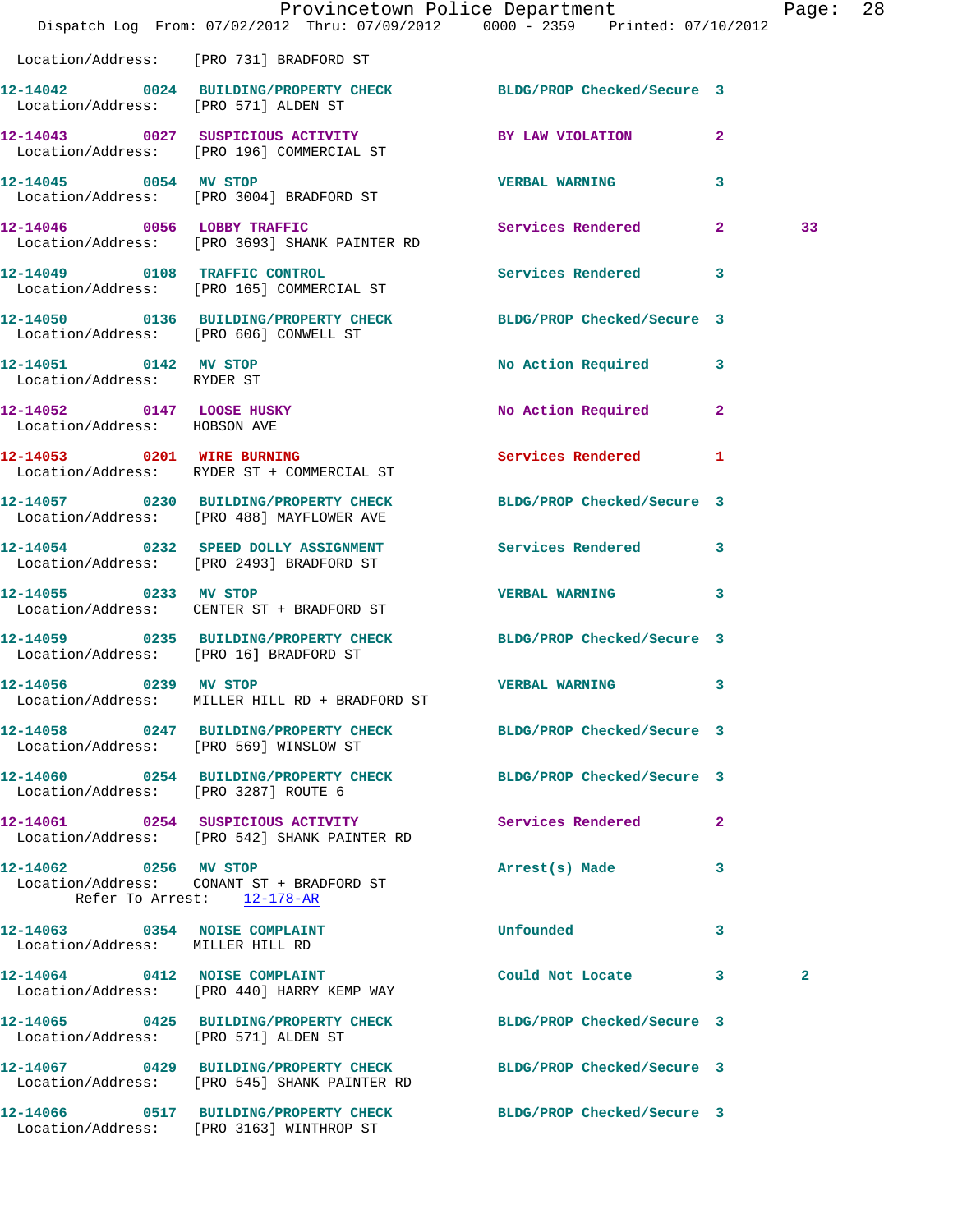|                                                                 | 12-14068 0536 BUILDING/PROPERTY CHECK<br>Location/Address: [PRO 175] COMMERCIAL ST                      | BLDG/PROP Checked/Secure 3 |              |
|-----------------------------------------------------------------|---------------------------------------------------------------------------------------------------------|----------------------------|--------------|
| Location/Address: ROUTE 6 + SNAIL RD                            | 12-14069 0542 MV OBSERVANCE / ASSIGNMENT                                                                | Services Rendered 3        |              |
|                                                                 | 12-14070 0624 BUILDING/PROPERTY CHECK<br>Location/Address: [PRO 519] RACE POINT RD                      | BLDG/PROP Checked/Secure 3 |              |
|                                                                 | 12-14071 0703 BUILDING/PROPERTY CHECK<br>Location/Address: [PRO 2483] COMMERCIAL ST                     | Services Rendered          | 3            |
| Location/Address: [PRO 2513] ROUTE 6                            | 12-14072 0710 MV OBSERVANCE / ASSIGNMENT                                                                | Services Rendered          | 3            |
| 12-14073 0729 MV STOP<br>Location: OUC                          |                                                                                                         | <b>VERBAL WARNING</b>      | 3            |
| 12-14074 0735 MV STOP<br>Location/Address: [PRO 2479] ROUTE 6   |                                                                                                         | Citation/Warning Issued 3  |              |
|                                                                 | 12-14075 0754 BUILDING/PROPERTY CHECK<br>Location/Address: [PRO 564] BAYBERRY AVE                       | BLDG/PROP Checked/Secure 3 |              |
| 12-14076 0814 COMPLAINT                                         | Location/Address: [PRO 1201] CAPTAIN BERTIE RD                                                          | Services Rendered          | 3            |
| 12-14077 0823 ASSIST CITIZEN                                    | Location/Address: [PRO 365] COMMERCIAL ST                                                               | Services Rendered          | 3            |
| 12-14078 0833 MV STOP<br>Location/Address: [PRO 2513] ROUTE 6   |                                                                                                         | <b>VERBAL WARNING</b>      | 3            |
|                                                                 | 12-14079 0855 BUILDING/PROPERTY CHECK<br>Location/Address: [PRO 391] COMMERCIAL ST                      | Services Rendered          | 3            |
| 12-14080 0903 LOST CREDIT CARD                                  | Location/Address: [PRO 542] SHANK PAINTER RD                                                            | Services Rendered          | 3            |
|                                                                 | 12-14081 0912 PARKING COMPLAINT / GENERAL Services Rendered<br>Location/Address: [PRO 2577] BRADFORD ST |                            | 3            |
| 12-14082 0920 FOLLOW UP                                         | Location/Address: [PRO 547] COMMERCIAL ST                                                               | Services Rendered          | $\mathbf{2}$ |
|                                                                 | 12-14083 0921 LOST GREEN BACKPACK<br>Location/Address: [PRO 542] SHANK PAINTER RD                       | Services Rendered          | 3            |
| 12-14084 0925 MV STOP                                           | Location/Address: BRADFORD ST + CENTER ST                                                               | <b>VERBAL WARNING</b>      | 3            |
| Location/Address: [PRO 2521] ROUTE 6                            | 12-14085 0928 MV OBSERVANCE / ASSIGNMENT Services Rendered                                              |                            | 3            |
| 12-14086 0932 FOLLOW UP<br>Location/Address: [PRO 453] KILEY CT |                                                                                                         | Services Rendered          | $\mathbf{2}$ |
| 12-14087 0944 MV STOP<br>Location/Address: [PRO 2513] ROUTE 6   |                                                                                                         | <b>VERBAL WARNING</b>      | 3            |
| 12-14088 0950 MV STOP<br>Location/Address: ROUTE 6 + SNAIL RD   |                                                                                                         | <b>VERBAL WARNING</b>      | 3            |
| 12-14089 0953 LOST WALLET                                       | Location/Address: [PRO 542] SHANK PAINTER RD                                                            | <b>Services Rendered</b>   | 3            |
| 12-14090 1001 FOLLOW UP<br>Location/Address: WAREHAM ST         |                                                                                                         | <b>FOLLOW UP</b>           | $\mathbf{2}$ |
| 12-14091 1005 GENERAL INFO                                      |                                                                                                         | SPOKEN TO                  | 3            |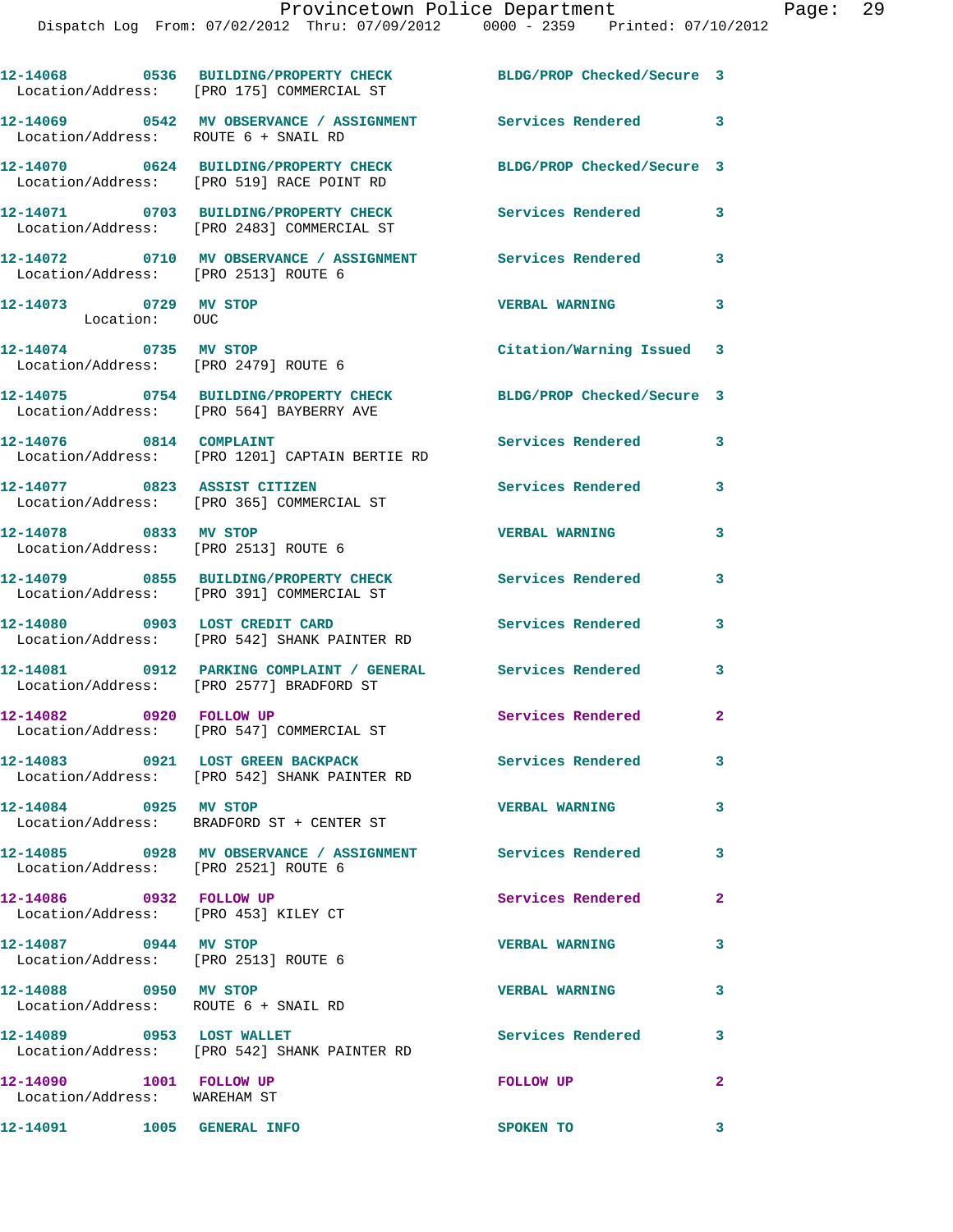Dispatch Log From: 07/02/2012 Thru: 07/09/2012 0000 - 2359 Printed: 07/10/2012

|                                                               | 12-14092 1018 911 GENERAL<br>Location/Address: [PRO 2241] COMMERCIAL ST                                   | SPOKEN TO                 | $\mathbf{1}$ | $\mathbf{2}$ |
|---------------------------------------------------------------|-----------------------------------------------------------------------------------------------------------|---------------------------|--------------|--------------|
|                                                               | 12-14093    1021    HARASSMENT<br>Location/Address: [PRO 542] SHANK PAINTER RD                            | Services Rendered         | $\mathbf{2}$ |              |
|                                                               | 12-14094 1037 MV OBSERVANCE / ASSIGNMENT Services Rendered<br>Location/Address: STANDISH ST + BRADFORD ST |                           | 3            |              |
|                                                               | 12-14095   1041   ANIMAL CALL<br>Location/Address: [PRO 2008] GARFIELD ST                                 | <b>Services Rendered</b>  | $\mathbf{2}$ |              |
| 12-14097 1059 MV STOP<br>Location/Address: ROUTE 6 + SNAIL RD |                                                                                                           | <b>VERBAL WARNING</b>     | 3            |              |
| 12-14098 1108 MV STOP<br>Location/Address: CONWELL ST         |                                                                                                           | Citation/Warning Issued   | 3            |              |
| 12-14099 1230 MV STOP                                         | Location/Address: ROUTE 6 + HOWLAND ST                                                                    | <b>VERBAL WARNING</b>     | 3            |              |
| Location/Address: [PRO 2521] ROUTE 6                          | 12-14100 1244 MV OBSERVANCE / ASSIGNMENT Services Rendered                                                |                           | 3            |              |
| 12-14101 1247 MV STOP<br>Location/Address: ROUTE 6 + SNAIL RD |                                                                                                           | <b>VERBAL WARNING</b>     | 3            |              |
|                                                               | 12-14102 1255 BIKE ACCIDENT<br>Location/Address: [PRO 808] COMMERCIAL ST                                  | PATIENT REFUSAL           | $\mathbf{2}$ | 1            |
| 12-14103 1258 MV STOP                                         | Location/Address: [PRO 2513] ROUTE 6                                                                      | Citation/Warning Issued 3 |              |              |
|                                                               | 12-14104 1327 FOUND WALLET<br>Location/Address: [PRO 542] SHANK PAINTER RD                                | Services Rendered         | 3            |              |
| Location/Address: RYDER ST                                    | 12-14105 1335 PARK, WALK & TALK                                                                           | SPOKEN TO                 | $\mathbf{2}$ |              |
|                                                               | 12-14106 1336 LOST KEYS WITH "BADGE" ON IT SPOKEN TO<br>Location/Address: [PRO 2543] MACMILLAN WHARF      |                           | 3            |              |
|                                                               | 12-14107 1347 MEDICAL EMERGENCY<br>Location/Address: [PRO 2558] BRADFORD ST                               | PATIENT REFUSAL           | 1            |              |
| 12-14108 1352 LOST IPHONE                                     | Location/Address: [PRO 542] SHANK PAINTER RD                                                              | Services Rendered         | 3            |              |
| 12-14109 1403 LOST BLACKBERRY                                 | Location/Address: [PRO 542] SHANK PAINTER RD                                                              | <b>Services Rendered</b>  | 3            |              |
| 12-14110   1415   GENERAL INFO                                |                                                                                                           | <b>Services Rendered</b>  | 3            |              |
|                                                               | 12-14111 1530 LOST BROWN WALLET<br>Location/Address: [PRO 542] SHANK PAINTER RD                           | No Action Required        | 3            |              |
| Location/Address: [PRO 2521] ROUTE 6                          | 12-14112 1536 MV OBSERVANCE / ASSIGNMENT No Action Required                                               |                           | 3            |              |
|                                                               | 12-14113 1538 MEDICAL EMERGENCY<br>Location/Address: [PRO 440] HARRY KEMP WAY                             | Transported to Hospital   | 1            |              |
| 12-14114 1556 MV STOP<br>Location/Address: [PRO 2479] ROUTE 6 |                                                                                                           | <b>VERBAL WARNING</b>     | 3            |              |
| 12-14115 1634 MV ACCIDENT                                     | Location/Address: [PRO 1953] COMMERCIAL ST                                                                | Investigated              | 1            |              |
| 12-14116   1639   FIRE, OTHER                                 | Location/Address: [PRO 384] COMMERCIAL ST                                                                 | SPOKEN TO                 | 1            |              |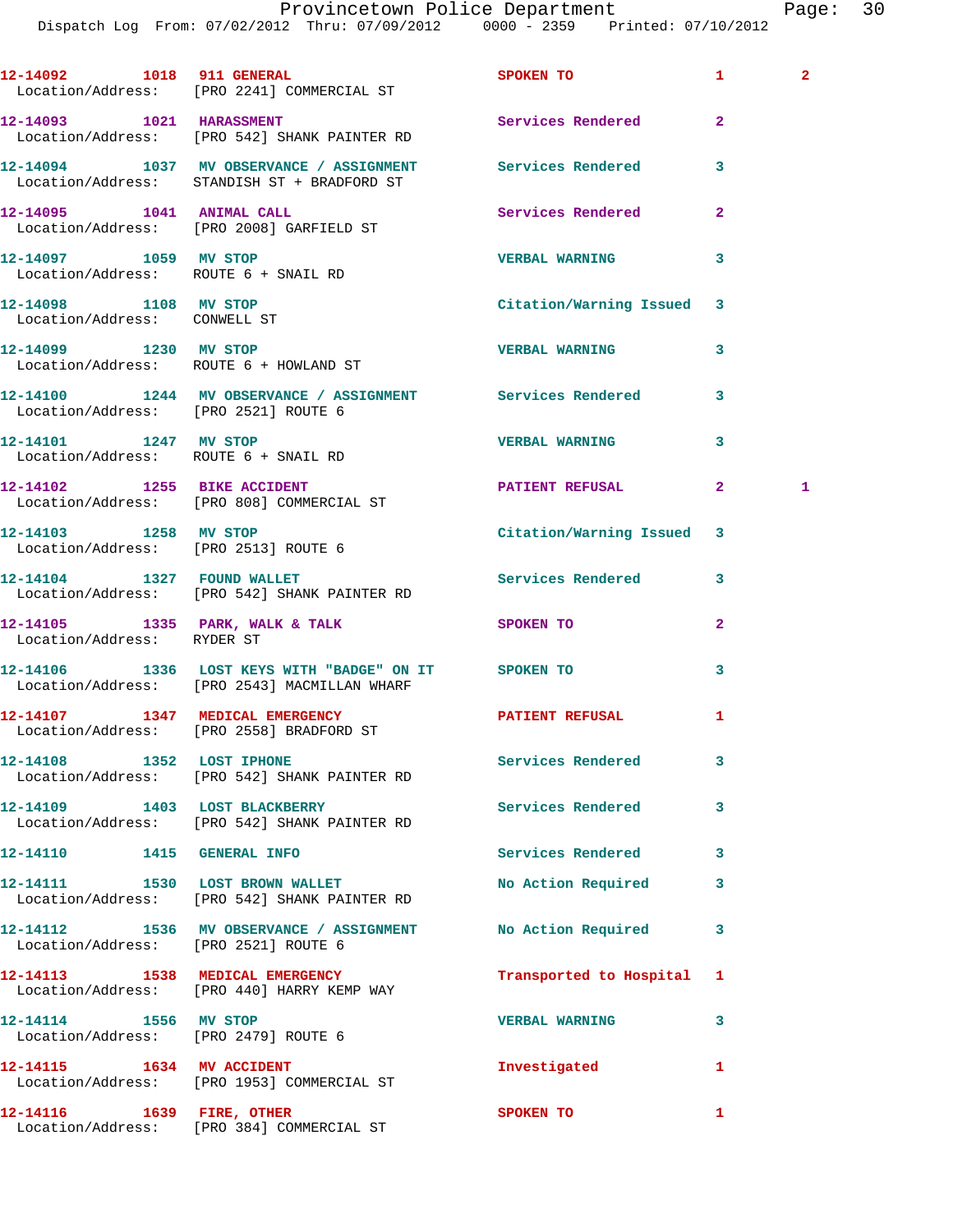|                                        | 12-14117 1710 ALARM - GENERAL<br>Location/Address: [PRO 2935] COMMERCIAL ST                                      | BLDG/PROP Checked/Secure 1 |                                         |
|----------------------------------------|------------------------------------------------------------------------------------------------------------------|----------------------------|-----------------------------------------|
|                                        | 12-14118 1746 BUILDING/PROPERTY CHECK BLDG/PROP Checked/Secure 3<br>Location/Address: [PRO 2898] JEROME SMITH RD |                            |                                         |
|                                        | 12-14120 1804 COMPLAINT<br>Location/Address: [PRO 185] COMMERCIAL ST                                             | No Action Required         | 3                                       |
|                                        | 12-14119 1819 FOUND CHEVY KEY<br>Location/Address: [PRO 542] SHANK PAINTER RD                                    | Services Rendered          | 3                                       |
|                                        | 12-14121 1833 MEDICAL EMERGENCY<br>Location/Address: [PRO 3296] SHANK PAINTER RD                                 | Transported to Hospital 1  |                                         |
| 12-14122 1912 MV STOP                  | Location/Address: [PRO 488] MAYFLOWER AVE                                                                        | <b>VERBAL WARNING</b>      | 3                                       |
| 12-14123 1919 MV STOP                  | Location/Address: STANDISH ST + BRADFORD ST                                                                      | <b>VERBAL WARNING</b>      | 3                                       |
|                                        | 12-14127 2007 SPEED DOLLY ASSIGNMENT No Action Required<br>Location/Address: [PRO 542] SHANK PAINTER RD          |                            | 3                                       |
| 12-14125 2017 MV STOP                  | Location/Address: WEBSTER AVE + BRADFORD ST                                                                      | <b>VERBAL WARNING</b>      | 3                                       |
| Location: CENTER ROAM                  | $12-14126$ 2026 PARK, WALK & TALK                                                                                | No Action Required         | $\mathbf{2}$                            |
|                                        | 12-14128 2045 BUILDING/PROPERTY CHECK BLDG/PROP Checked/Secure 3<br>Location/Address: [PRO 16] BRADFORD ST       |                            |                                         |
|                                        | 12-14129 2113 FIRE, OTHER<br>Location/Address: [PRO 2558] BRADFORD ST                                            | Extinguished               | $\mathbf{1}$<br>$\overline{\mathbf{4}}$ |
| Location/Address: ROUTE 6 + SNAIL RD   | 12-14130 2133 MV OBSERVANCE / ASSIGNMENT No Action Required                                                      |                            | 3                                       |
|                                        | 12-14131 2139 LOST PINK WALLET & BLK BACKPAC Services Rendered<br>Location/Address: [PRO 542] SHANK PAINTER RD   |                            | 3                                       |
| 12-14132 2140 ASSAULT                  | Location/Address: [PRO 3292] COMMERCIAL ST                                                                       | No Action Required         | $\mathbf{1}$                            |
| Location/Address: [PRO 512] PRINCE ST  | 12-14133 2206 BUILDING/PROPERTY CHECK BLDG/PROP Checked/Secure 3                                                 |                            |                                         |
|                                        | 12-14136  2209  COMPLAINT - STREET PERFORMERS  SPOKEN TO<br>Location/Address: [PRO 306] COMMERCIAL ST            |                            | 3                                       |
| Location/Address: [PRO 569] WINSLOW ST | 12-14134 2210 BUILDING/PROPERTY CHECK BLDG/PROP Checked/Secure 3                                                 |                            |                                         |
| Location/Address: [PRO 3287] ROUTE 6   | 12-14135 2210 BUILDING/PROPERTY CHECK BLDG/PROP Checked/Secure 3                                                 |                            |                                         |
|                                        | 12-14137 2220 BUILDING/PROPERTY CHECK BLDG/PROP Checked/Secure 3<br>Location/Address: [PRO 3256] COMMERCIAL ST   |                            |                                         |
| 12-14138 2227 COMPLAINT                | Location/Address: [PRO 204] COMMERCIAL ST                                                                        | No Action Required         | 3                                       |
| 12-14139 2316 MV COMPLAINT             | Location/Address: [PRO 1638] COMMERCIAL ST                                                                       | Services Rendered          | $\overline{2}$                          |
|                                        | 12-14140 2327 BUILDING/PROPERTY CHECK BLDG/PROP Checked/Secure 3<br>Location/Address: [PRO 444] HIGH POLE HILL   |                            |                                         |
|                                        | 12-14141 2331 BUILDING/PROPERTY CHECK                                                                            | BLDG/PROP Checked/Secure 3 |                                         |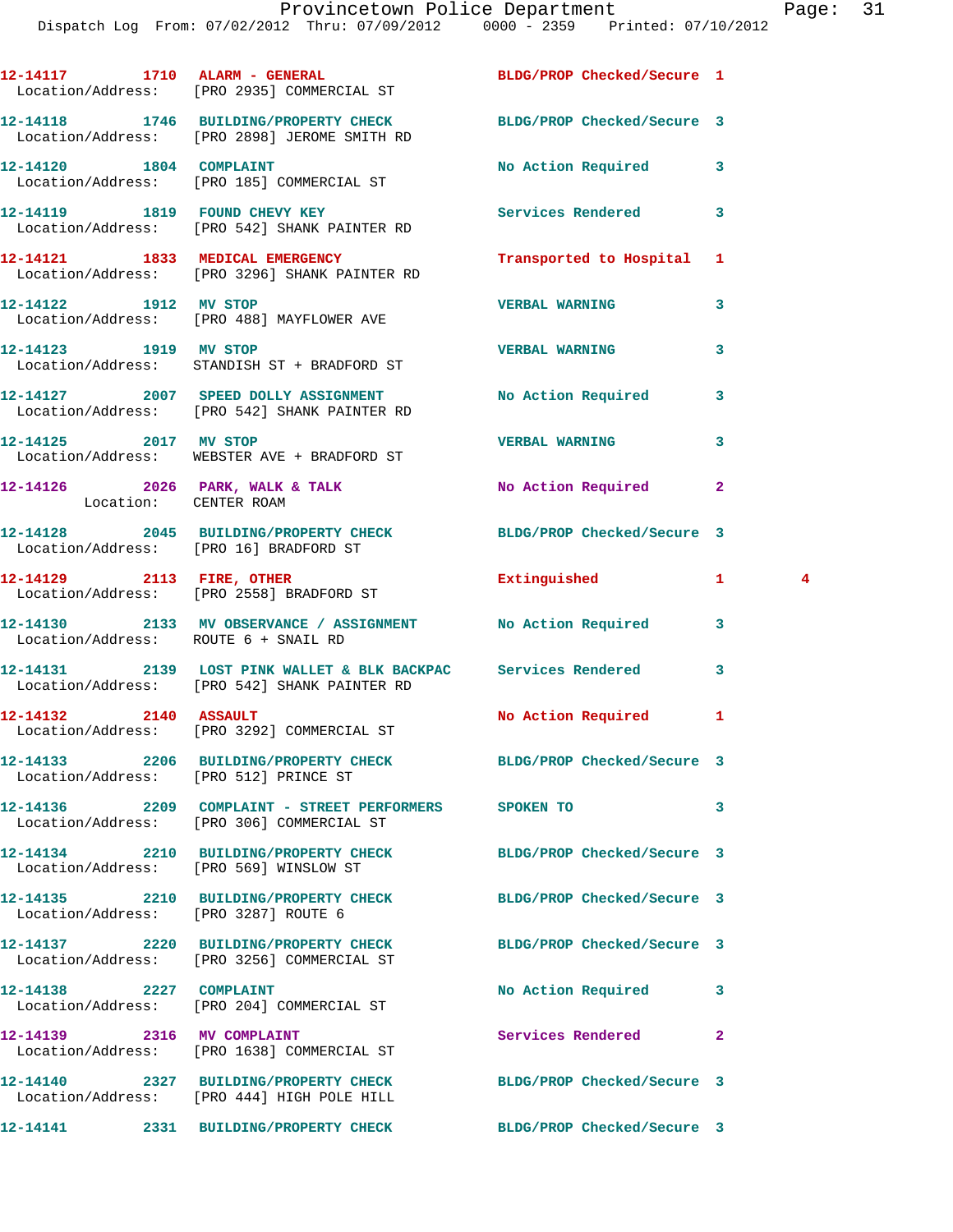|                                      | Dispatch Log From: 07/02/2012 Thru: 07/09/2012 0000 - 2359 Printed: 07/10/2012                                    | Provincetown Police Department |              | Page: 32 |
|--------------------------------------|-------------------------------------------------------------------------------------------------------------------|--------------------------------|--------------|----------|
| Location/Address: [PRO 571] ALDEN ST |                                                                                                                   |                                |              |          |
| 12-14142 2334 MV STOP                | Location/Address: ROUTE 6 + SHANK PAINTER RD                                                                      | VERBAL WARNING 3               |              |          |
|                                      | 12-14143 2341 I/P MALE/TRANSPORT<br>Location/Address: [PRO 526] RYDER ST EXT<br>Refer To $P/C$ : 12-181-AR        | Transported to Hospital 3      |              |          |
| For Date: $07/09/2012$ - Monday      |                                                                                                                   |                                |              |          |
|                                      | 12-14145 0011 LOBBY TRAFFIC<br>Location/Address: [PRO 542] SHANK PAINTER RD                                       | Services Rendered 3            | 35           |          |
| 12-14146 0016 MV COMPLAINT           | Location/Address: [PRO 2483] COMMERCIAL ST                                                                        | Could Not Locate               | $\mathbf{2}$ |          |
| 12-14147 0028 MV STOP                | Location/Address: SNAIL RD + ROUTE 6                                                                              | <b>VERBAL WARNING</b>          | 3            |          |
|                                      | 12-14148 0036 DISORDERLY<br>Location/Address: WATSONS CT + COURT ST                                               | Transported to Hospital 2      |              |          |
|                                      | 12-14151 0122 TRAFFIC CONTROL<br>Location/Address: [PRO 165] COMMERCIAL ST                                        | Services Rendered              | 3            |          |
|                                      | 12-14153 0134 MEDICAL EMERGENCY<br>Location/Address: [PRO 1574] HARRY KEMP WAY                                    | Transported to Hospital 1      |              |          |
|                                      | 12-14154 0145 GENERAL INFO                                                                                        | Services Rendered 3            |              |          |
| 12-14155 0159 TRESPASS               | Location/Address: [PRO 2945] COMMERCIAL ST                                                                        | No Action Required             | $\mathbf{2}$ |          |
| Location/Address: [PRO 3287] ROUTE 6 | 12-14156 0200 BUILDING/PROPERTY CHECK BLDG/PROP Checked/Secure 3                                                  |                                |              |          |
|                                      | 12-14157 0216 BUILDING/PROPERTY CHECK BLDG/PROP Checked/Secure 3<br>Location/Address: [PRO 16] BRADFORD ST        |                                |              |          |
|                                      | 12-14158 0230 BUILDING/PROPERTY CHECK BLDG/PROP Checked/Secure 3<br>Location/Address: [PRO 488] MAYFLOWER AVE     |                                |              |          |
|                                      | 12-14159 0231 BUILDING/PROPERTY CHECK BLDG/PROP Checked/Secure 3<br>Location/Address: [PRO 569] WINSLOW ST        |                                |              |          |
|                                      | 12-14160 0232 BUILDING/PROPERTY CHECK<br>Location/Address: [PRO 516] RACE POINT RD                                | BLDG/PROP Checked/Secure 3     |              |          |
|                                      | 12-14161 0310 BUILDING/PROPERTY CHECK BLDG/PROP Checked/Secure 3<br>Location/Address: [PRO 3030] TIN PAN ALLEY RD |                                |              |          |
|                                      | 12-14162 0337 BOAT/HARBORMASTER<br>Location/Address: [PRO 2543] MACMILLAN WHARF                                   | Services Rendered 2            |              |          |
|                                      | 12-14163 0414 BUILDING/PROPERTY CHECK BLDG/PROP Checked/Secure 3<br>Location/Address: [PRO 512] PRINCE ST         |                                |              |          |
|                                      | 12-14164 0452 BUILDING/PROPERTY CHECK<br>Location/Address: [PRO 2898] JEROME SMITH RD                             | BLDG/PROP Checked/Secure 3     |              |          |
|                                      | 12-14165 0501 INFO SERVICES - LOBBY BLDG/PROP Checked/Secure 2<br>Location/Address: [PRO 545] SHANK PAINTER RD    |                                |              |          |
|                                      | 12-14166 0503 MV STOP<br>Location/Address: [PRO 726] BRADFORD ST                                                  | Citation/Warning Issued 3      |              |          |
|                                      | 12-14167 0521 BUILDING/PROPERTY CHECK<br>Location/Address: [PRO 2483] COMMERCIAL ST                               | BLDG/PROP Checked/Secure 3     |              |          |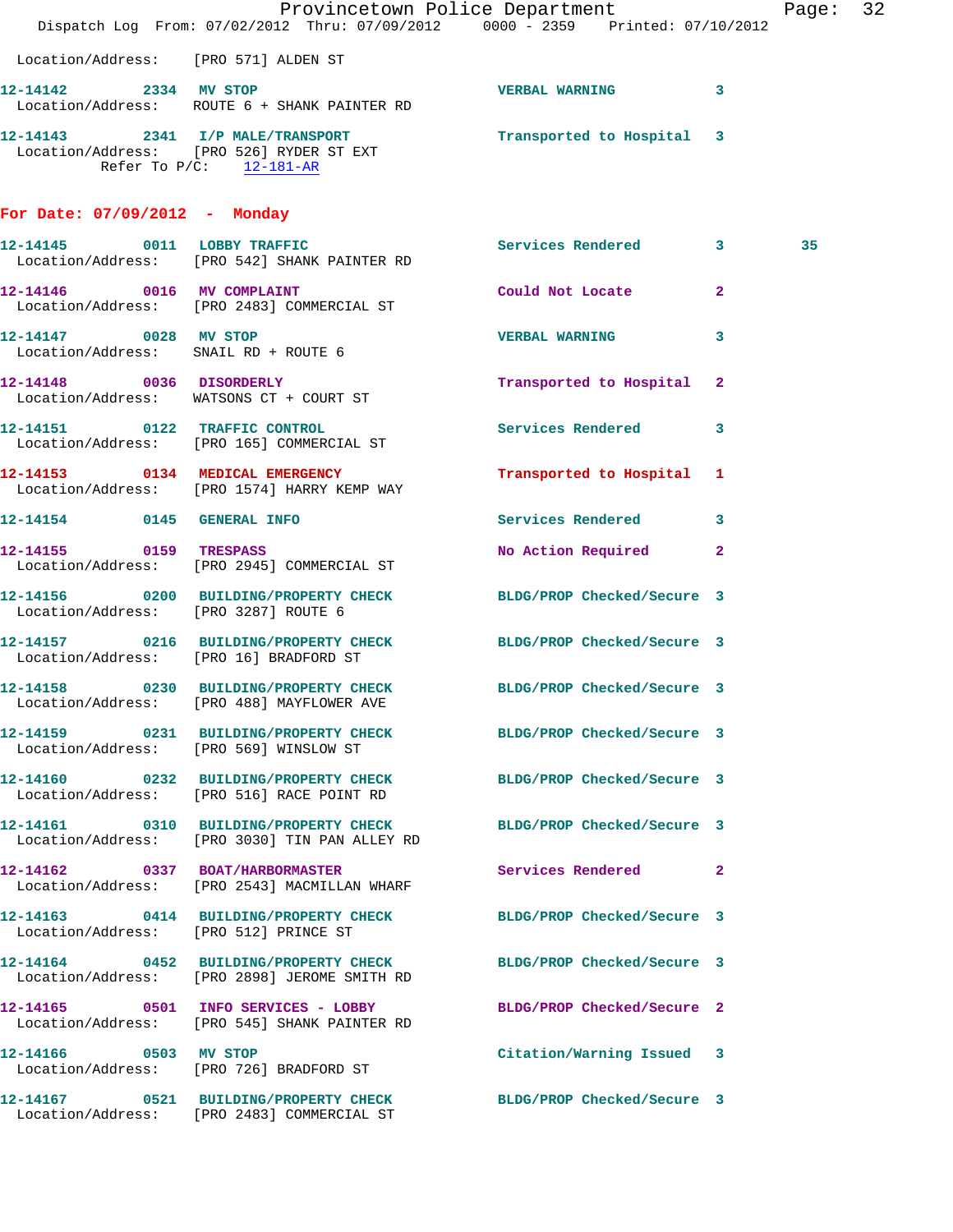|                                                                         | 12-14168 0531 BY-LAW VIOLATION<br>Location/Address: [PRO 2483] COMMERCIAL ST                              | <b>VERBAL WARNING</b>     | $\overline{2}$          |
|-------------------------------------------------------------------------|-----------------------------------------------------------------------------------------------------------|---------------------------|-------------------------|
| Location/Address: ROUTE 6                                               | 12-14169 0546 MV OBSERVANCE / ASSIGNMENT Services Rendered 3                                              |                           |                         |
|                                                                         | 12-14170 0549 MV OBSERVANCE / ASSIGNMENT<br>Location/Address: STANDISH ST + BRADFORD ST                   | Services Rendered         | 3                       |
| 12-14171 0716 MV STOP<br>Location/Address: [PRO 2513] ROUTE 6           |                                                                                                           | <b>VERBAL WARNING</b>     | 3                       |
|                                                                         | 12-14172 0735 ANIMAL CALL<br>Location/Address: [PRO 75] CAPTAIN BERTIE RD                                 | Services Rendered         | $\overline{\mathbf{2}}$ |
|                                                                         | 12-14173 0838 BUILDING/PROPERTY CHECK<br>Location/Address: [PRO 2483] COMMERCIAL ST                       | <b>Services Rendered</b>  | 3                       |
| Location/Address: [PRO 2521] ROUTE 6                                    | 12-14174 0905 MV OBSERVANCE / ASSIGNMENT Services Rendered                                                |                           | 3                       |
| 12-14175 0905 911 GENERAL                                               | Location/Address: [PRO 542] SHANK PAINTER RD                                                              | Services Rendered         | 1                       |
|                                                                         | 12-14176 0917 STREET SWEEP TOW<br>Location/Address: [PRO 1553] COMMERCIAL ST                              | <b>Vehicle Towed</b>      | $\mathbf{3}$            |
|                                                                         | 12-14177 0925 DISTURBANCE<br>Location/Address: [PRO 1976] COMMERCIAL ST                                   | Citation/Warning Issued 1 |                         |
| 12-14178 0939 STREET SWEEP TOW                                          | Location/Address: [PRO 1553] COMMERCIAL ST                                                                | <b>Vehicle Towed</b>      | 3                       |
| 12-14179 0941 VANDALISM                                                 | Location/Address: [PRO 3421] COMMERCIAL ST                                                                | SPOKEN TO                 | 3                       |
|                                                                         | 12-14180 0954 PARKING COMPLAINT / GENERAL SPOKEN TO<br>Location/Address: CEMETERY RD + OFF CEMETERY RD    |                           | 3                       |
| 12-14181    1019    LOST WALLET<br>Location/Address: [PRO 424] COURT ST |                                                                                                           | SPOKEN TO                 | 3                       |
| Location/Address: [PRO 2519] ROUTE 6                                    | 12-14182 1033 MV OBSERVANCE / ASSIGNMENT No Action Required                                               |                           | 3                       |
| 12-14183 1038 MV STOP                                                   | Location/Address: [PRO 2831] SHANK PAINTER RD                                                             | <b>VERBAL WARNING</b>     | 3                       |
| 12-14184 1044 MV STOP<br>Location/Address: SHANKPAINTER RD              |                                                                                                           | Citation/Warning Issued 3 |                         |
| 12-14185 1049 MV COMPLAINT                                              | Location/Address: [PRO 1778] SHANK PAINTER RD                                                             | Services Rendered         | $\mathbf{2}$            |
| 12-14186    1059    ALARM - GENERAL                                     | Location/Address: [PRO 2018] COMMERCIAL ST                                                                | False Alarm               | 1                       |
| 12-14187 1112 DISTURBANCE                                               | Location/Address: [PRO 864] COMMERCIAL ST                                                                 | Investigated              | 1                       |
| Location/Address: ROUTE 6                                               | 12-14188 1116 MV OBSERVANCE / ASSIGNMENT Services Rendered                                                |                           | 3                       |
|                                                                         | 12-14189 1119 PARKING COMPLAINT / GENERAL Services Rendered<br>Location/Address: [PRO 1909] COMMERCIAL ST |                           | 3                       |
|                                                                         | 12-14190 1125 MV OBSERVANCE / ASSIGNMENT Services Rendered<br>Location/Address: [PRO 1645] HARRY KEMP     |                           | $\mathbf{3}$            |
| 12-14191 1129 MV STOP<br>Location/Address: [PRO 2518] ROUTE 6           |                                                                                                           | Citation/Warning Issued 3 |                         |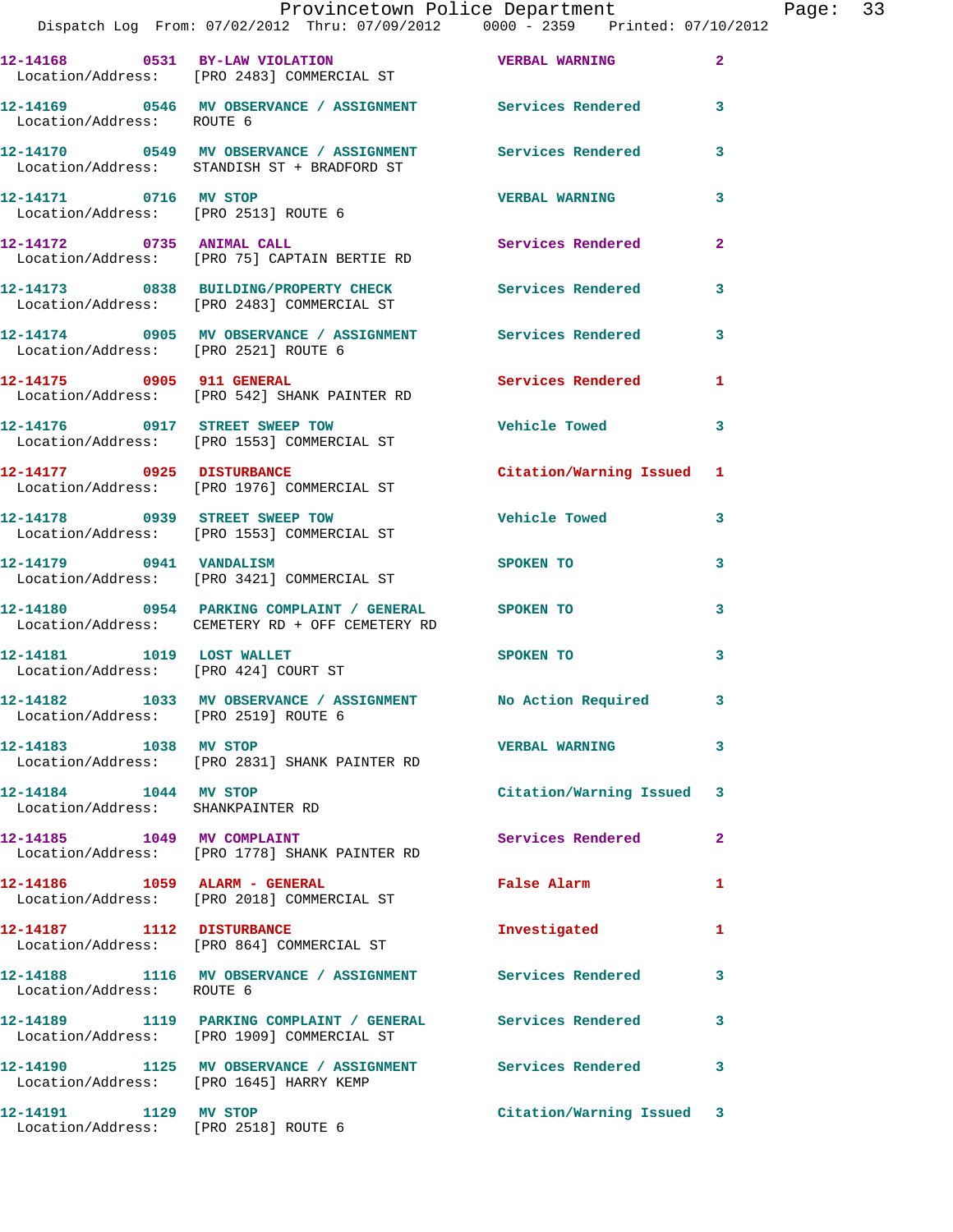## Provincetown Police Department Fage: 34

| 12-14192 1130 MV STOP<br>Location/Address: ROUTE 6 |                                                                                                                | Citation/Warning Issued 3  |                |   |
|----------------------------------------------------|----------------------------------------------------------------------------------------------------------------|----------------------------|----------------|---|
| 12-14193 1149 MV STOP<br>Location/Address: ROUTE 6 |                                                                                                                | <b>VERBAL WARNING</b>      | 3              |   |
|                                                    | 12-14194 1150 PARKING COMPLAINT / GENERAL Vehicle Towed<br>Location/Address: BROWNE ST + PLEASANT ST           |                            | 3              |   |
| 12-14195 1155 MV STOP                              | Location/Address: [PRO 2518] ROUTE 6                                                                           | <b>VERBAL WARNING</b>      | 3              |   |
|                                                    | 12-14196   1220   COMPLAINT<br>Location/Address: [PRO 379] COMMERCIAL ST                                       | <b>Services Rendered</b>   | 3              | 1 |
|                                                    | 12-14197    1231    COMPLAINT<br>Location/Address: [PRO 1712] FRANKLIN ST                                      | SPOKEN TO                  | 3              |   |
| Refer To Accident: 12-45-AC                        | 12-14198    1250 MV VS CHILD<br>Location/Address: [PRO 2489] BRADFORD ST                                       | Services Rendered          | 1              |   |
|                                                    | 12-14199 1255 MV VS CHILD<br>Location/Address: [PRO 2489] BRADFORD ST                                          | PATIENT REFUSAL            | 1              |   |
|                                                    | 12-14200 1317 HAZARDS<br>Location/Address: [PRO 2977] COMMERCIAL ST                                            | Could Not Locate           | $\overline{a}$ |   |
|                                                    | 12-14202 1342 FOUND KEY RING<br>Location: [PRO 3431] LOPES SQUARE                                              | Services Rendered          | 3              |   |
|                                                    | 12-14201 1343 BUILDING/PROPERTY CHECK BLDG/PROP Checked/Secure 3<br>Location/Address: [PRO 2206] COMMERCIAL ST |                            |                |   |
| 12-14203 1356 AIRCRAFT                             | Location/Address: [PRO 516] RACE POINT RD                                                                      | SPOKEN TO                  | $\overline{2}$ |   |
|                                                    | 12-14204 1407 COMPLAINT - STREET PERFORMERS SPOKEN TO<br>Location/Address: [PRO 2543] MACMILLAN WHARF          |                            | 3              |   |
| 12-14205 1410 ANIMAL CALL                          | Location/Address: [PRO 2823] FRANKLIN ST                                                                       | <b>GONE ON ARRIVAL</b>     | $\overline{a}$ |   |
|                                                    | 12-14206   1427   FOLLOW UP<br>Location/Address: [PRO 105] COMMERCIAL ST                                       | Services Rendered          | $\mathbf{2}$   |   |
|                                                    | 12-14207 1501 MEDICAL EMERGENCY<br>Location/Address: [PRO 106] COMMERCIAL ST                                   | Transported to Hospital 1  |                |   |
|                                                    | 12-14208 1505 BUILDING/PROPERTY CHECK<br>Location/Address: [PRO 3317] CEMETERY RD                              | BLDG/PROP Checked/Secure 3 |                |   |
| Location/Address: [PRO 2521] ROUTE 6               | 12-14209 1551 MV OBSERVANCE / ASSIGNMENT No Action Required                                                    |                            | 3              |   |
| 12-14210 1611 BAR CHECK                            | Location/Address: [PRO 3259] MACMILLAN WHARF                                                                   | BY LAW VIOLATION           | 2              |   |
|                                                    | 12-14211 1626 BUILDING/PROPERTY CHECK<br>Location/Address: [PRO 2898] JEROME SMITH RD                          | BLDG/PROP Checked/Secure 3 |                |   |
|                                                    | 12-14212 1707 SERVE HARASSMENT ORDER<br>Location/Address: [PRO 1712] FRANKLIN ST                               | <b>Services Rendered</b>   | $\mathbf{2}$   |   |
| 12-14213 1727 MV COMPLAINT                         | Location/Address: [PRO 526] RYDER ST EXT                                                                       | Services Rendered          | 2              |   |
| Location/Address: [PRO 80] CARVER ST               | 12-14214 1837 LOST SAMSUNG IPHONE                                                                              | <b>Services Rendered</b>   | 3              |   |